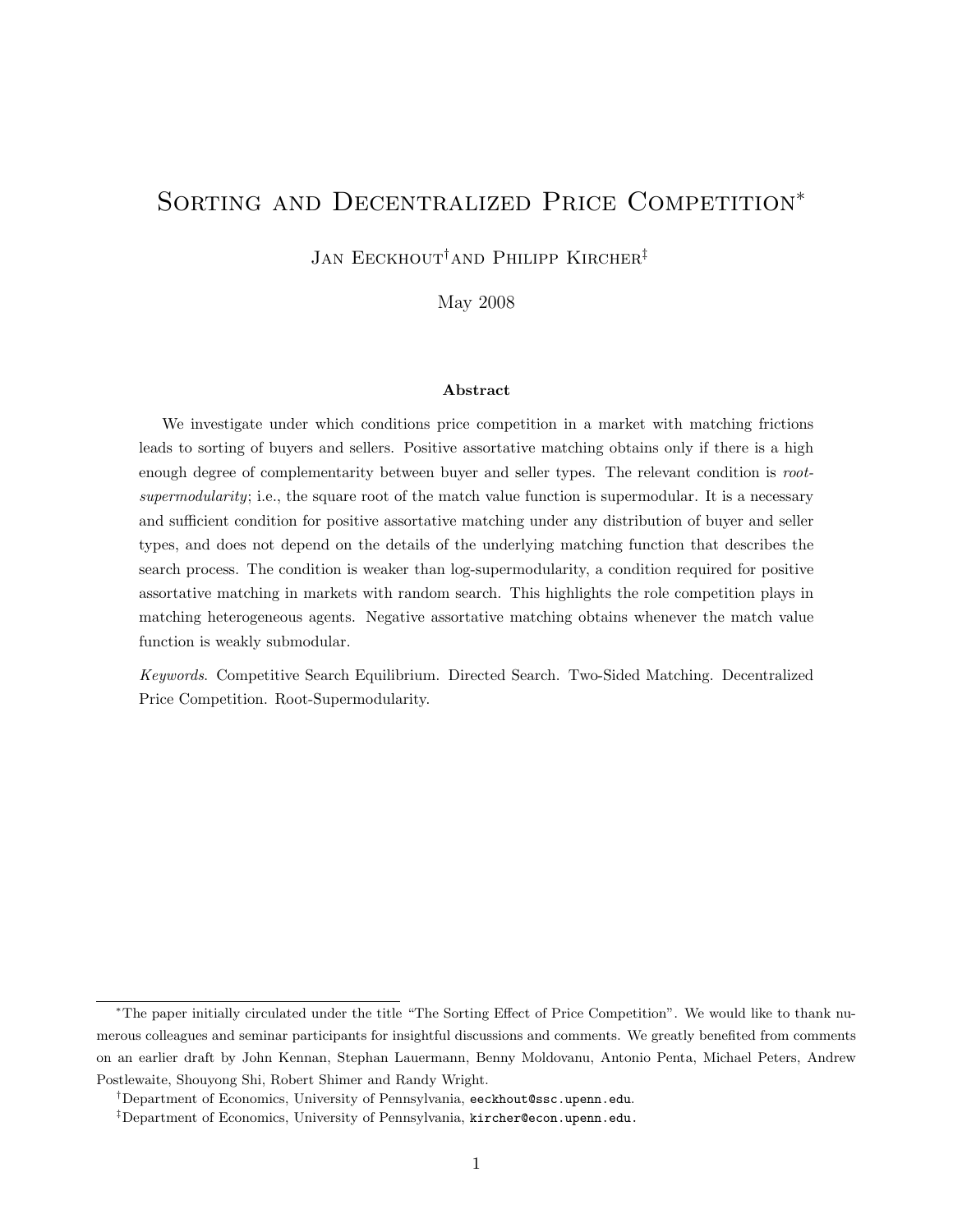# 1 Introduction

In many economic environments, heterogeneous agents on two sides of the market match to generate gains from trade. In the labor market, firms with diverse technologies hire workers who differ in ability and qualifications; buyers of durables have different preferences over differentiated goods; and in the marriage market men and women differ in appearance and income. Individual and aggregate outcomes depend on who trades with whom. A central question in the literature therefore is to understand the pattern of trade, in particular the conditions under which attractive types on one side of the market trade with attractive types on the other side. In markets with a centralized market clearing institution, the relevant requirement for such positive assortative matching is supermodularity (Becker (1973)). Under supermodularity, or equivalently complementarity, high types have a comparative advantage when matching with other high types.

In many markets, a centralized market clearing institution is absent and price competition is decentralized. Sellers compete in prices, for example by posting wages in the labor market or by posting prices for durables on platforms like Yahoo!, Craigslist or Amazon. Under such decentralized competition – often referred to as Competitive Search or Directed Search – frictions in the trading process prevent perfect market clearing.<sup>1</sup> This arises for example when lack of coordination leads multiple workers to approach the same firm for a single job, which results in structural unemployment. It also arises in goods markets when too many buyers contact a common seller who gets stocked out. This induces a non-trivial probability that agents cannot trade. Lower prices attract more buyers, and thereby affect the probability of trade. For example in the housing market, higher priced houses – ceteris paribus – have a lower sales probability in any given time period. The interaction of the trading probability and price competition is therefore at the heart of our understanding of such environments.

In the presence of such frictions, we investigate under which conditions attractive buyer types match with attractive seller types. To see the role of frictions, consider the complementarity-free case of additive match values. In the frictionless world, any trading pattern is efficient and can be sustained in equilibrium (Becker (1973)). In our setup the frictions lead to an equilibrium allocation that is negatively assorted. The reason is that now there are two distinct mechanisms at work that motivate match formation: One is the intrinsic value of a match, and the other is the likelihood of obtaining one. The latter is the sole driving force of the matching pattern in the absence of complementarities. High valuation buyers are willing to pay a high price in order to minimize the probability of no trade. Some sellers provide "trading security" by attracting few buyers, who then trade with high probability. The low type sellers are those who find it optimal to provide this service for the buyers, as their opportunity cost of not trading is lowest. This results in negative assortative matching: high type buyers match with low type sellers. In the housing market for example, sellers of identical houses but with a low opportunity cost of holding on to it (because they still use their property) charge a high price and wait

<sup>&</sup>lt;sup>1</sup>See amongst others Peters (1997b) and Moen (1997).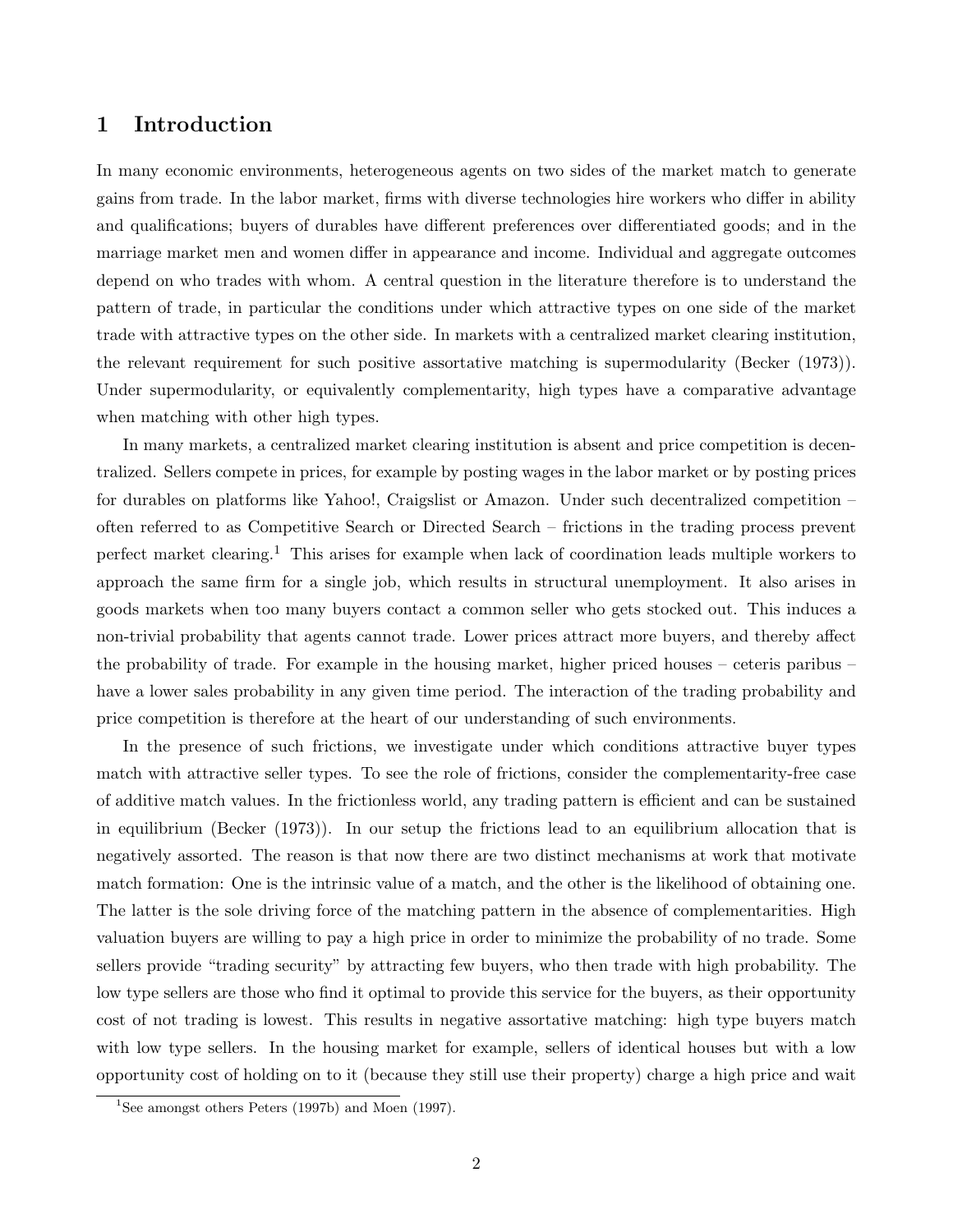longer to sell, and buyers who have a particular urgency to move will contact exactly these high price sellers because the chance that some other buyer competes for the property is low. Even a moderate degree of supermodularity will not revert the matching pattern into positive assortative matching, as the "trading-security" motive dominates the "match value" motive. Therefore, sufficient supermodularity is needed for positive assortative matching to overcome this tendency for negative sorting.

Our main finding is that *root-supermodularity* – i.e. supermodularity of the square root of the match value function – is necessary and sufficient for the dominance of the "match value" motive over the "trading-security" motive. To understand the mechanics behind this requirement, observe that the square-root is a concave transformation. Standard supermodularity implies that the total value of mixed matches (where low types match with high types) is lower than the total value generated by extreme matches (where high types match with high types). In the presence of the "match value" motive only, and no frictions, this leads to positive sorting. In our model with frictions the possibility that trade does not occur is particularly harmful for high types who gain most from trade. Therefore, their concern for "trading security" makes them the first to abandon the positive assortative matching pattern if this increases their matching probability. Positive sorting is therefore only obtained under a stronger condition than in the frictionless environment of Becker (1973). To see this, observe that taking the *n*-th-root of the match value function concavifies it whenever  $n > 1$ , thus making it harder for the total value of the extreme matches to dominate that of mixed matches. In our context with decentralized competition, a concavification by taking the square root  $(n = 2)$  suffices for positive assortative matching, while frictionless trade requires no transformation  $(n = 1)$ .

Compared to random search however, where positive assortative matching requires log-supermodularity ( $n \to \infty$ ) as in Shimer and Smith (2000) and Smith (2006), in our model a lower degree of complementarity is needed. In random search models agents meet each other without any prior information about type or transfer price. In our environment with competition, agents can be selective about price and quality without necessarily having to meet with types that will never be accepted in equilibrium. This selection mitigates some of the frictions and highlights the role of competition in the matching of heterogeneous agents in our model. Our condition for positive assortative matching therefore falls between those for frictionless trade of Becker and random search. Yet, when it comes to negative assortative matching, our results differ substantially. As we argued above, in the absence of any supermodularity the allocation is negatively assorted. In fact, this is the case for any weakly submodular match value function. Negative assortative matching obtains only under stronger conditions both in the frictionless case (strict submodularity) and with random search (log-submodularity).

Our requirement of root-supermodularity is necessary and sufficient to obtain Positive Assortative Matching under any distribution of types. In particular, it will be binding whenever the ratio of buyers to sellers in some market goes to zero, which is always the case for type distribution where some sellers cannot trade. For some distributions this is not a binding restriction, and in this case there are match value functions that are less than root-supermodular and nonetheless induce positive assortative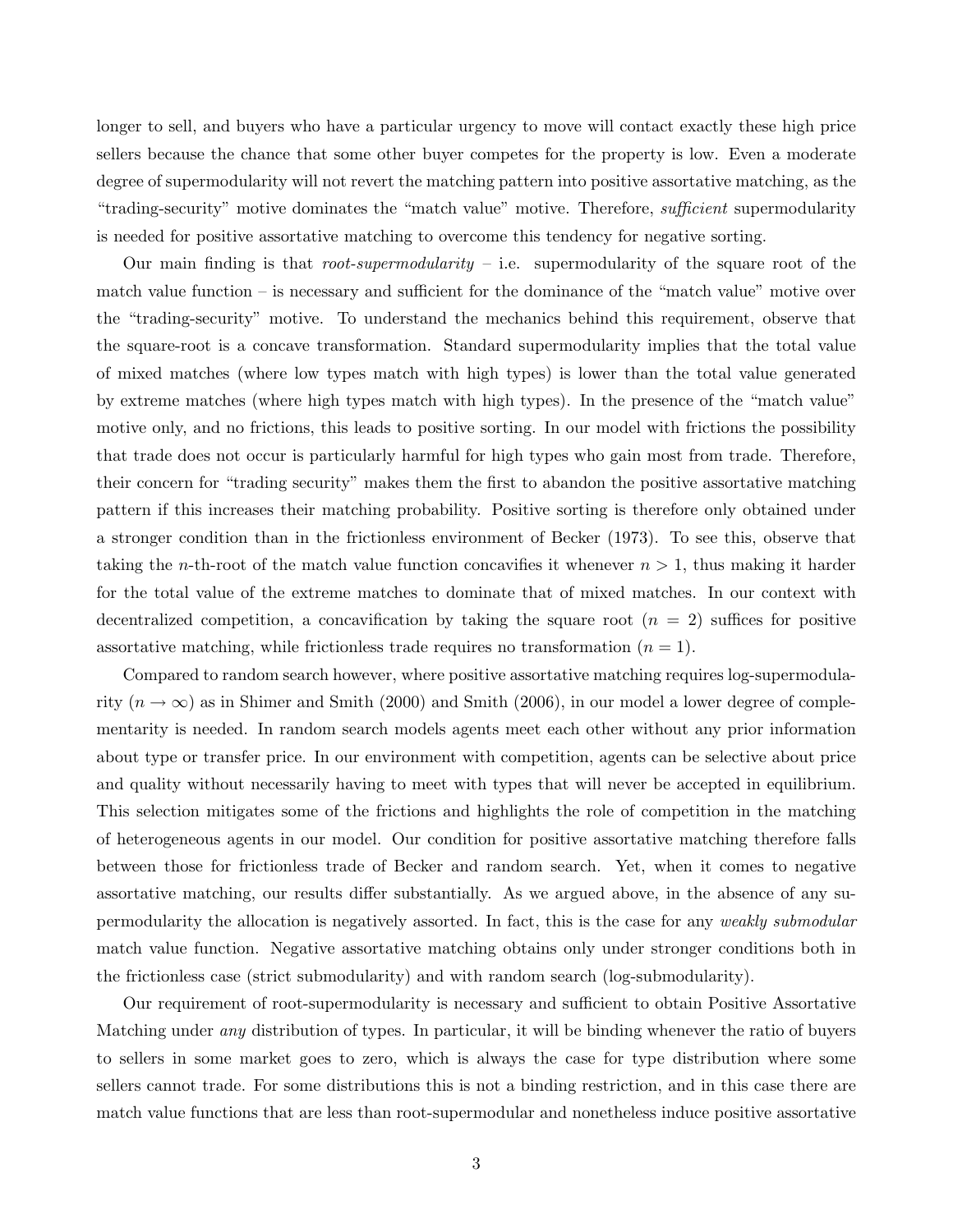matching. More interestingly, we show that for some distributions there is negative assortative matching even when the match value function is moderately supermodular. To our knowledge, this is new in the literature.

In Section 5 we analyze three extensions. First, we explore the boundaries of our results when we relax some of the restrictions that we place on the matching function. We focus on the CES matching function which has different properties than the usual micro-founded matching functions and provide a remarkably simple characterization which may prove useful in applications. Second, we show that our condition for assortative matching continues to hold if we extend our model to a dynamic setting, independent of the discount factor.<sup>2</sup> Third, we modify the payoff structure so that *both* sides of the market have preferences over the types they match with, as is the case for example in the marriage market.

The driving force behind our result is the presence of trading frictions. These seem important in the housing or labor market, where waiting times and unemployment duration are a major concern. Nonetheless, it is instructive to link our environment to the large literature on the foundations of competitive equilibria by considering the limit as frictions vanish. In our case the competitive benchmark is Becker (1973), which requires standard supermodularity for positive sorting. We analyze the limit when the discount factor in our dynamic extension approaches unity, and find instead that along the entire sequence root-supermodularity continues to be a necessary and sufficient condition for positive assortative matching. Our condition remains binding locally around those seller types who cannot trade, e.g., due to unequal sizes on each side of the market, yet relaxes to supermodularity elsewhere. It remains binding because a very low probability of trading can offset the increased patience. In the limit, simple supermodularity suffices almost everywhere. Our findings are therefore consistent with the frictionless case of Becker (1973) and contribute to the understanding of the foundations for competitive (matching) markets. In a less orthodox approach to vanishing frictions, we consider a convergent sequence of matching functions in our static economy such that in the limit the short side of the market gets matched with certainty. We confirm the findings that we obtain for the limit of the dynamic economy. To our knowledge, considering vanishing frictions as the limit of a sequence of static matching functions is new in this literature on foundations for competitive equilibrium.

# 2 Relation to the Literature.

Our model has three key features: two-sided heterogeneity with complementarities, decentralized price competition, and a general specification of the matching frictions.

As mentioned above, our model builds on the frictionless matching model with two-sided heterogeneity due to Becker (1973) where positive assortative matching obtains under strict supermodularity.

<sup>&</sup>lt;sup>2</sup>A similar observation can be made for random search models where the log-supermodularity conditions are also independent of the discount factor.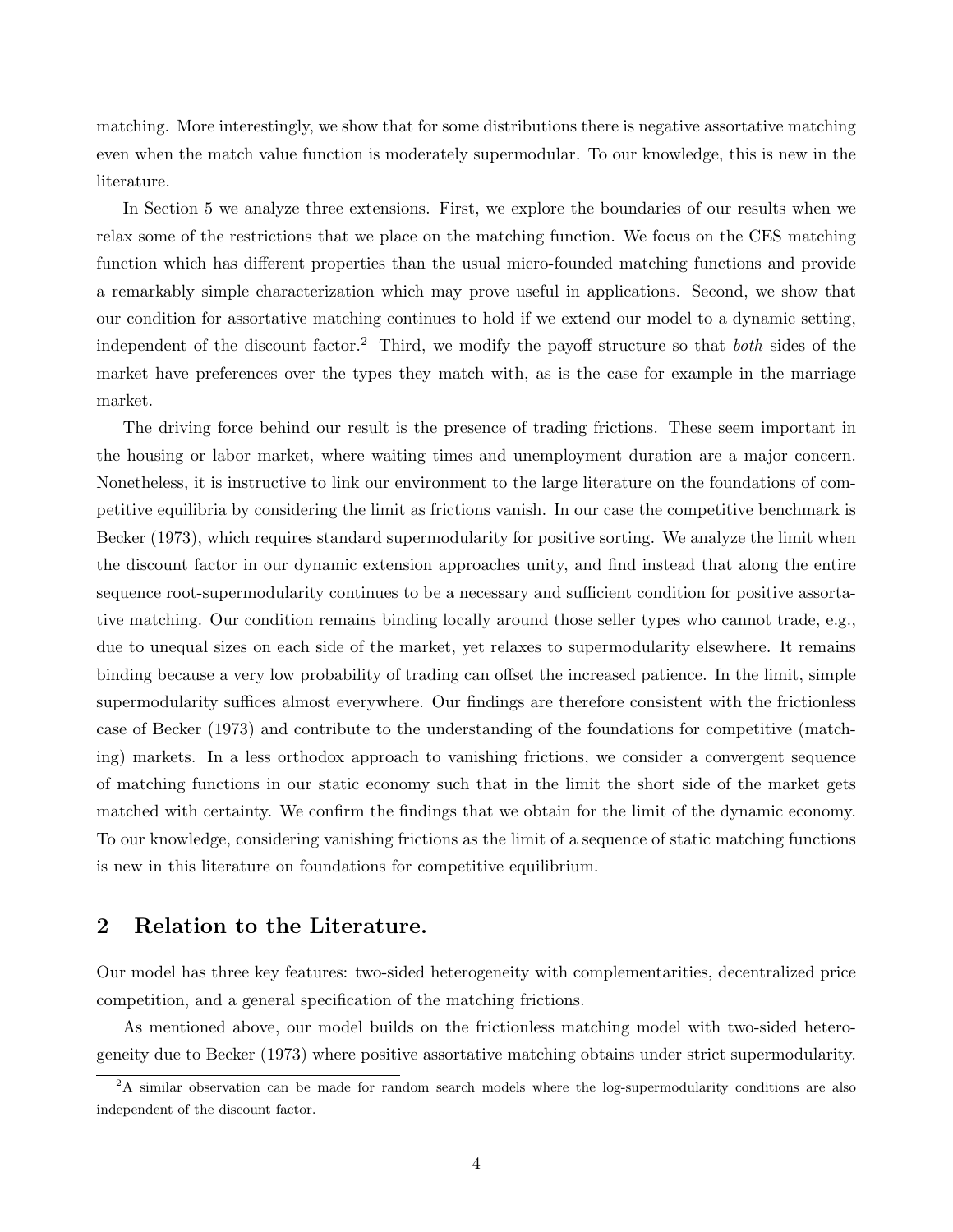Adding random search frictions in this environment with transfers was first done by Shimer and Smith (2000). In random search assortative matching is a set-valued concept, because the random nature of the meetings makes it infeasible to wait for the perfect type. In the absence of complementarities, the opportunity cost of waiting is higher for high types and therefore strong degrees of supermodularity are needed to ensure positive assortative matching. In our model we add frictions to Becker's model but we reserve a special role for prices in the allocation of heterogeneous agents.

The literature on decentralized price competition combines the Walrasian spirit of competition with a notion of frictions that provides a rationale for unemployment in the labor market and waiting times in the product market.<sup>3</sup> Our model falls into the broad class of Walrasian models of contract markets. Each of the contracts, i.e., a price and quality combination, is traded in a separate market. Pricing is competitive in the sense that sellers can affect the amount of trade by changing the offered price. Such Walrasian models of contract markets (Peters (1997b), Mortensen and Wright (2002)) assume that the expectations of traders about out of equilibrium market positions, i.e., in inactive markets, adjust consistent with rational expectations. This assumption basically entails that all traders believe that the number of traders in the inactive markets is large, and that they have common beliefs of what happens in those markets.<sup>4</sup> It is often strengthened by assuming that trading probabilities in all markets, including the inactive ones, lie on the same indifference curve for workers (Moen 1997). We use the broader definition and show as a result that with worker heterogeneity it is the indifference of the worker type who is most eager to trade in each market that is important.

Most existing models of decentralized price competition deal with homogeneous buyers. Exceptions with two-sided heterogeneity include Mortensen and Wright (2002) who analyze a private valuation environment without complementarities under a general specification of the matching frictions. In an economy with free entry of firms and urn-ball matching, Shi (2001) analyzes the efficiency of positive assortative matching of the equilibrium allocation. In his environment firms are ex-ante identical and can choose to enter with different types that have different costs, and he shows that positive assortative matching necessarily requires strong enough complementarities. Shi (2002) and Shimer (2005) consider perfect observability of buyer characteristics and a type-contingent menu of prices and trading priorities.<sup>5</sup> Under urn-ball matching this ex-post selection between different types leads to

<sup>3</sup>Without attempting to be exhaustive, examples include Peters (1991), Acemoglu and Shimer (1999a and b), Shi (2001), Mortensen and Wright (2002), Rocheteau and Wright (2005), Galenianos and Kircher (2006), Kircher (2007), Delacroix and Shi (2006).

<sup>&</sup>lt;sup>4</sup>Models providing microfoundations often interpret each seller as a market, see e.g. Peters (1997b and 2000) and and Burdett, Shi, and Wright (2001). The strategic foundations for those out-of-equilibrium beliefs are obtained by modeling deviations in the form of a (sub)game with a finite number of homogeneous players. They show that equilibrium allocations in the decentralized Walrasian models of contract markets coincide with the allocations in the limit of finite subgame perfect equilibria when the market size increases. Inactive markets in the limit game can therefore be interpreted as deviations by sellers in large finite games who correctly anticipate the effects of those deviations on buyers' behavior.

<sup>&</sup>lt;sup>5</sup>Peters (2007) considers observable heterogeneity in the absence of contractibility on the part of the firms.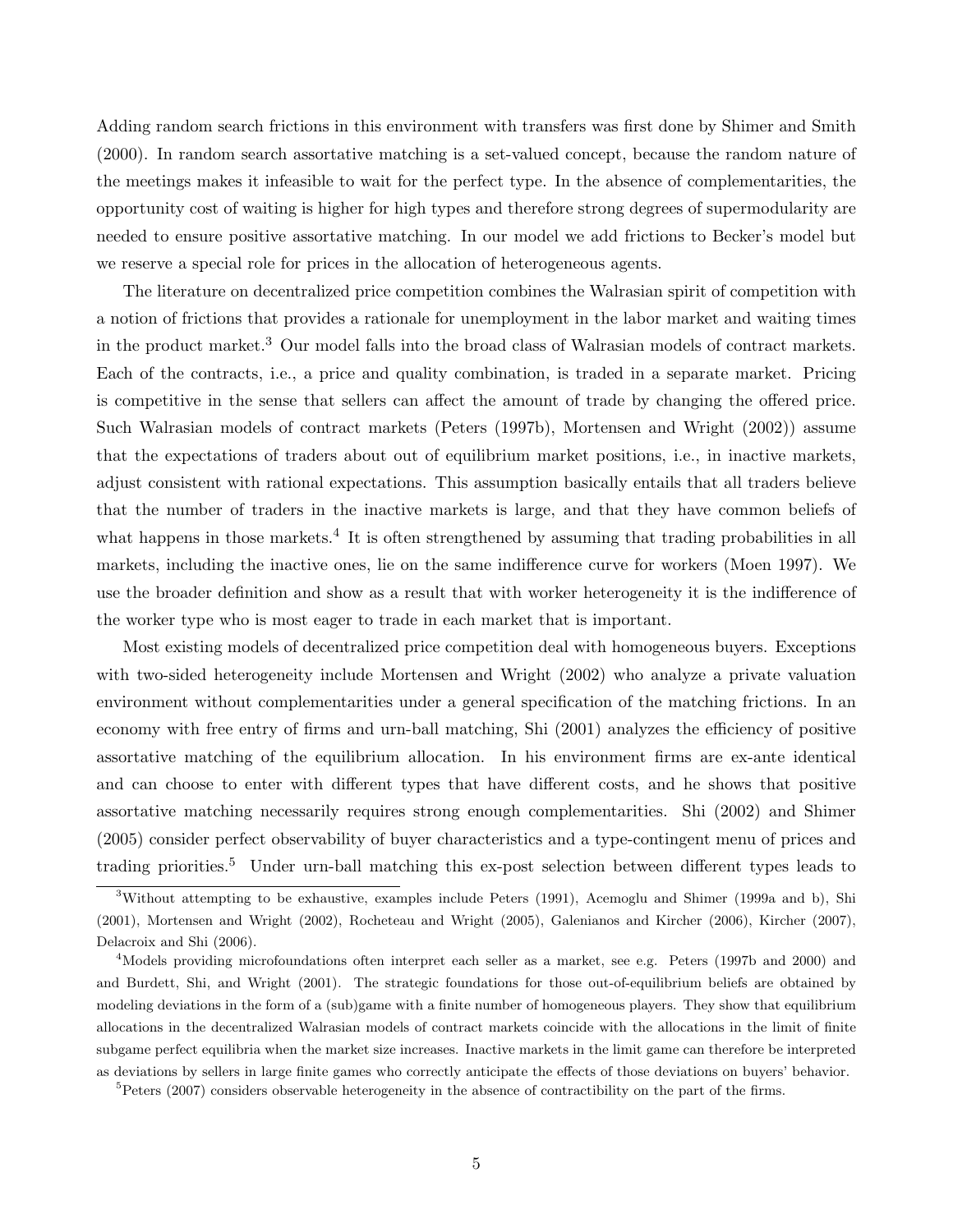imperfect sorting in equilibrium.<sup>6</sup>

In our base-line model buyer types are not observed, but nevertheless the price of each seller constitutes a complete contract in the sense that seller valuations are not affected by unobservable buyer types. While our set up is one of price competition in the Walrasian spirit, our model is nonetheless related to the ones of McAfee (1993) and Peters (1997a) who analyze competition in auctions. Without complementarities this seemingly minor difference of using competitive pricing rather than auctions leads to very different equilibrium outcomes. Competitive pricing leads to perfect sorting of buyers and sellers because the prices allow competing sellers to screen different valuation buyers ex ante. High valuation buyers are willing to pay more in order to avoid a long queue of potential competing buyers. Thus, buyers reveal their type by "voting with their feet". Auctions lead to random meetings and ex-post screening.<sup>7</sup> The role of auctions under complementarities are yet unexplored.

Finally, we derive our results in the context of a general specification of the matching frictions. While this is common in the random search and labor literature, it is not always used in the context of directed search where the matching function is typically the urn-ball process.<sup>8</sup> We find that our main result does not depend on the specifics of the matching function. This is surprising because the condition for positive assortative matching is completely determined by an expression that depends on the matching function, yet that expression has a common maximum for all functions in the general class we consider. In addition, the general matching function allows us to consider the competitive limit as matching frictions vanish in a static environment.

# 3 The Model

Players: The economy consists of buyers and sellers. Each seller has one good for sale. Sellers are heterogeneous and indexed by a type  $y \in \mathcal{Y}$  that is observable. Let  $S(y)$  denote the measure of sellers with types weakly below  $y \in \mathcal{Y}$ . We assume  $\mathcal{Y} = [\underline{y}, \overline{y}] \subset \mathbb{R}_+$ , and  $S(\overline{y})$  denotes the overall measure of sellers. On the other side of the market there is a unit mass of buyers. Buyers differ in their valuation for the good, which is their private information. Each buyer draws his type  $x$  i.i.d. from distribution  $B(x)$  on  $\mathcal{X} = [\underline{x}, \overline{x}] \subset \mathbb{R}_+$ . S and B are  $C^2$  and with strictly positive derivatives s and b, respectively.

Preferences. The value of a good consumed by buyer x and bought from seller y is given by  $f(x, y)$ ,

<sup>&</sup>lt;sup>6</sup>The imperfect sorting depends on the assumption of the matching technology. It arises under urn-ball matching, but is unlikely to arise for example under bilateral matching. (See also Footnote 7.)

<sup>7</sup>This result of the competing mechanism design literature depends on the exact nature of the matching frictions. Both McAfee (1993) and Peters (1997a) consider (a strategic version of) urn-ball meeting frictions. In Eeckhout and Kircher (2008) we consider a related model with general frictions in which sellers have a choice about the mechanism. In such a setting, price posting constitutes an optimal (equilibrium) sales mechanism under some specifications of the meeting frictions, e.g. when meetings are bilateral.

<sup>8</sup>For discrete time directed search models an exception is the partially directed search model of Menzio (2007). In continuous time competitive search models general matching functions are more common.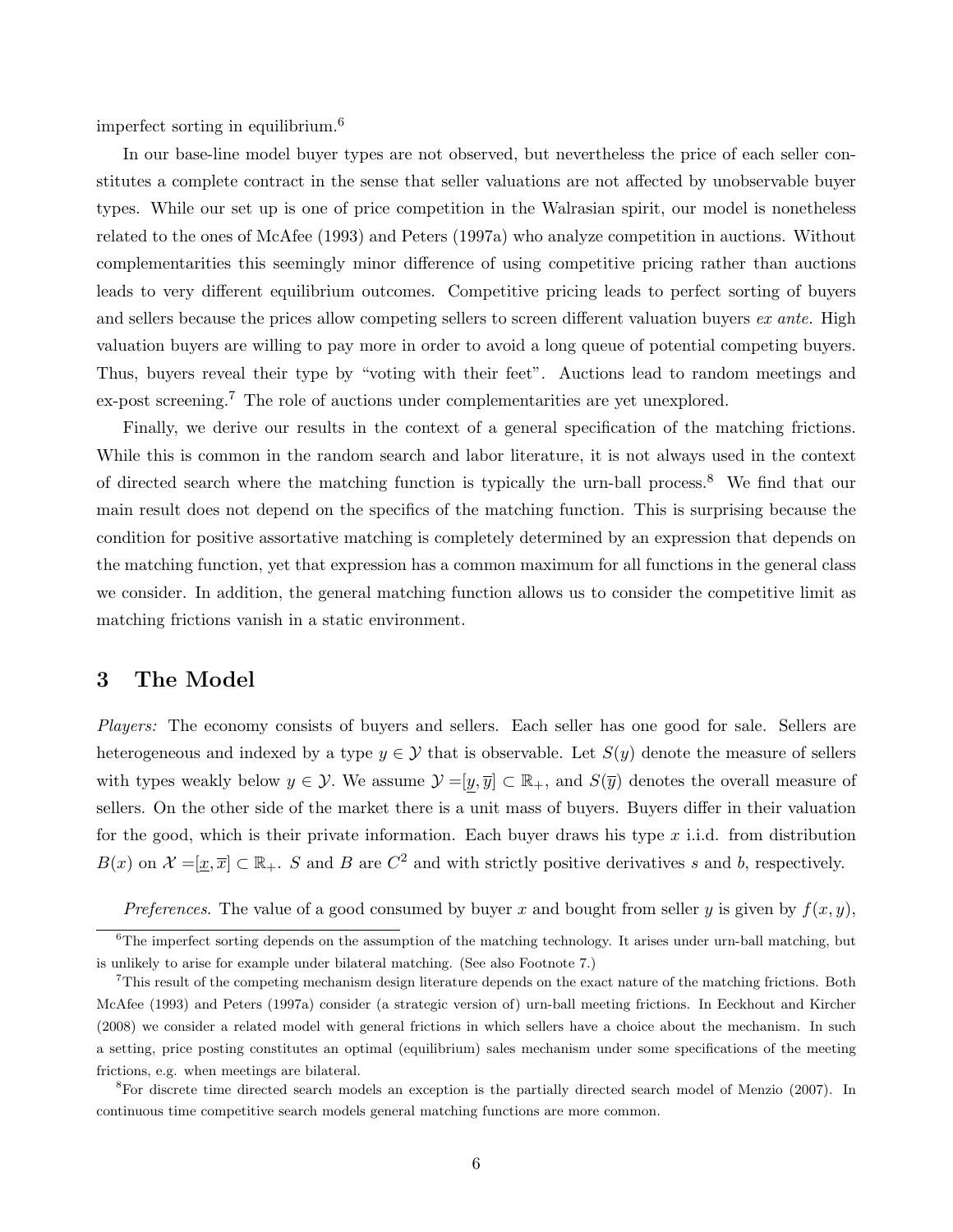where f is a strictly positive function  $f : \mathbb{R}_+^2 \to \mathbb{R}_{++}$ . Conditional on consuming and paying a price p, the utility of the buyer is  $f(x, y) - p$  and that of the seller is  $p^{.9}$ . That is, agents have quasi-linear utilities. We consider indices  $x$  and  $y$  that are ordered such that they increase the utility of the buyer:  $f_x > 0$ ,  $f_y > 0$ . We assume that f is twice continuously differentiable in  $(x, y)$ . The utility of an agent who does not consume is normalized to zero. Clearly, no trade takes place at prices below 0 and above  $f(\overline{x}, \overline{y})$ , and we define the set of feasible prices as  $\mathcal{P} = \mathbb{R}_+$ . All agents maximize their expected utility.

Action sets. Sellers decide at which price they want to trade. The sellers trade decisions leads to some joint distribution function  $F(p, y)$  over feasible prices and seller types. Distribution F is permissible if its marginal over y coincides with  $S(y)/S(\overline{y})$ . Buyers decide on the price and the type of seller at which they attempt to trade. This leads to a joint distribution  $G(p, x, y)$  over feasible prices and buyer and seller types. Distribution G is permissible if its marginal over x coincides with  $B(x)$ . Individual rationality is captured by the requirement that the support of G only includes combinations  $(p, x, y)$  with  $f(x, y) - p \geq 0$ .

Matching Technology. Trade is imperfect in the sense that with positive probability an agent does not meet the partner with the characteristics he is looking for and remains unable to trade. We allow for a general formulation of a constant returns to scale matching technology to allocate buyers to sellers. Let number of trades when  $\beta$  buyers and  $\sigma$  sellers interact in a given submarket  $(p, y)$ be given by the aggregate matching function  $M(\beta, \sigma)$ . Because of constant returns, we can write the trading probabilities in terms of the ratio of buyers to sellers at each combination of price and seller characteristic, denoted by  $\lambda(p, y)$ . This is often referred to as the tightness or queue length in market  $(p, y)$ . We denote the probability that a seller is matched by  $m(\lambda)$ . It is equal to  $M(\beta, \sigma)/\sigma$ , and given constant returns we write  $M(\beta, \sigma)/\sigma = M(\beta/\sigma, 1) = m(\lambda)$ . The probability that a buyer is matched is  $M(\beta, \sigma)/\beta = m(\lambda)/\lambda = q(\lambda)$ , with the convention that  $q(0) = \lim_{\lambda \searrow 0} q(\lambda)$ .

We require the following properties on the entire domain  $[0,\infty)$ : (bounded functions)  $m(\lambda) \leq$ min $\{\lambda, 1\}$ ; (strict derivatives)  $m'(\lambda) > 0$  and  $q'(\lambda) < 0$ ; (strict curvature)  $m''(\lambda) < 0$  and  $[1/q(\lambda)]'' > 0$ ; (bounded derivatives) first and second derivatives of m and q are bounded. These restrictions are motivated by the micro foundations that underlie the matching process, some of which are illustrated in the next paragraph. The requirement of bounded functions ensures that  $m$  and  $q$  are indeed probabilities with values between zero and one. The requirement of strict derivatives ensures that it is easier for a seller to match when the ratio of buyers to sellers is high. The opposite applies to the buyers. Strict curvature of m ensures that the second order condition of the firm's maximization is satisfied. Strict curvature of  $1/q$  ensures that an increase in the sellers' matching probability m decreases the buyers' matching probability more the higher the value of  $m<sup>10</sup>$  In Section 6 we discuss the importance of these assumptions further.

<sup>9</sup>We introduce type-dependent preferences also for the seller in Section 5.

 $10$ We show this and some other equivalences in Lemma 10 in the Appendix B.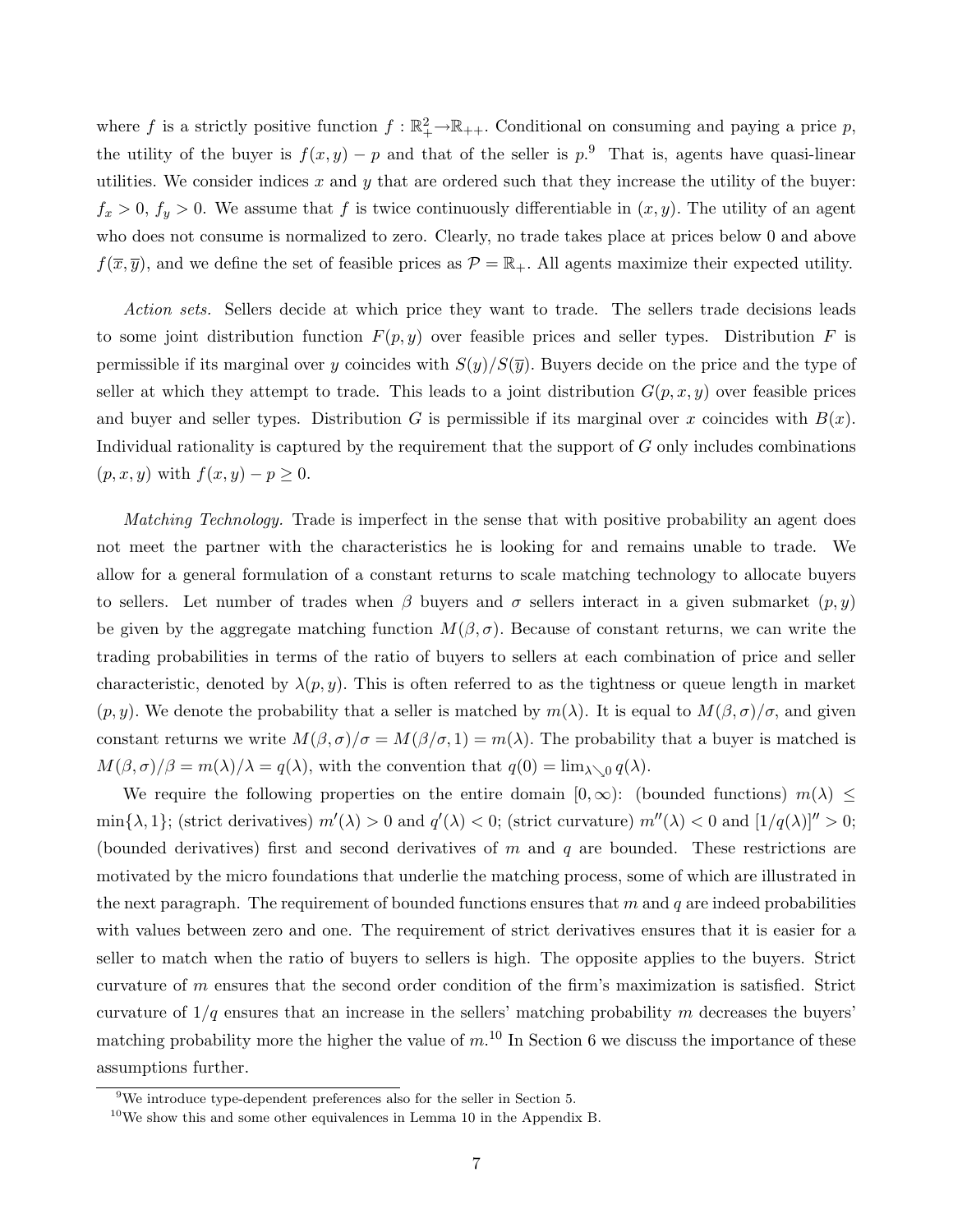Examples of Matching Technologies. One commonly used specification is the urn-ball matching technology  $m_1(\lambda) = 1 - e^{-\lambda}$  (see e.g. Peters (1991), Shi (2001), Shimer (2005)). Variations of this specification arise naturally. If a fraction  $1 - \alpha$  of all intended trades falls through we obtain  $m_2(\lambda) =$  $\alpha(1-e^{-\lambda})$ . If a fraction  $1-\beta$  of the buyers gets lost on the way we have  $m_3(\lambda) = 1-e^{-\beta\lambda}$ . Very different matching specifications arise for logarithmic matching where  $m_4(\lambda) = 1 - \ln(1 + e^{(1-\lambda)/(1-\delta)})/\ln(1+\lambda)$  $e^{1/(1-\delta)}$ , with  $\delta \in (0,1)$  or under telegraph line matching  $m_5(\lambda) = \gamma \lambda/(1-\lambda)$  with  $\gamma \in (0,1]$ .<sup>11</sup> Examples  $m_1$  to  $m_4$  fulfill all our conditions. For  $m_5$  only a weak version of the curvature of  $1/q$  holds, yet most of our analysis still applies as we describe below.

 $Equilibrium$ . We take the Walrasian approach to price setting. This approach rests on two assumptions on what agents believe about the tightness in each market. First, traders are supposed to hold well-defined beliefs for every possible market, including those that have no trading in equilibrium, and second, all agents hold the same beliefs about the queue length in each market. The former is equivalent to the complete markets assumption in centralized Walrasian markets.

For the following equilibrium definition it is convenient to define the expected utilities and profits

$$
u_x(p, y) = q(\lambda(p, y))(f(x, y) - p) \tag{1}
$$

$$
\pi_y(p) = m(\lambda(p, y))p. \tag{2}
$$

We require optimality on the support of the distributions, where the support of some distribution  $F$  is the closure of the set of points with the property that each of their neighborhoods has strictly positive measure under F. We denote the support by a "hat", i.e.  $\hat{F}$  in this case. Moreover we require that the queue lengths are consistent.

**Definition 1** An equilibrium is a set of permissible distributions  $(F, G)$  such that there exists a queue length function  $\lambda : \mathcal{P} \times \mathcal{Y} \to \overline{\mathbb{R}}_+$  that satisfies:

- I. (Profit Maximization)  $\forall (p, y) \in \hat{F} : \pi_y(p) \geq \pi_y(p') \quad \forall p' \in \mathcal{P}$ .
- II. (Utility Maximization)  $\forall (p, x, y) \in \hat{G} : u_x(p, y) \geq u_x(p', y') \quad \forall (p', y') \in \mathcal{P} \times \mathcal{Y}$ .
- III. (Consistency of the Queue Length) For all  $y \in \mathcal{Y}$  and all  $p \in \mathcal{P}$

$$
S(\overline{y})\int_{[0,p]\times[\underline{y},y]} \lambda(\cdot,\cdot)dF = G(p,\overline{x},y). \tag{3}
$$

<sup>&</sup>lt;sup>11</sup>Matching probability  $m_1$  is based on the idea that buyers choose at random one of the sellers with the appropriate  $(p, y)$ combination, in which case  $e^{-\lambda}$  reflects the probability that a seller is not visited by any buyer. Matching probability  $m_5$ arises in models of monetary exchange along the lines of Kiyotaki and Wright (1993): agents who want to trade quality y at price p choose an island where they get paired with some randomly chosen other agent (buyer or seller) with probability γ. The probability of a buyer-seller match is  $s/(s + b)$  when s is the measure of sellers and b the measure of buyers. In Section 5.1 we show that  $m_5$  is a special case of the CES matching function.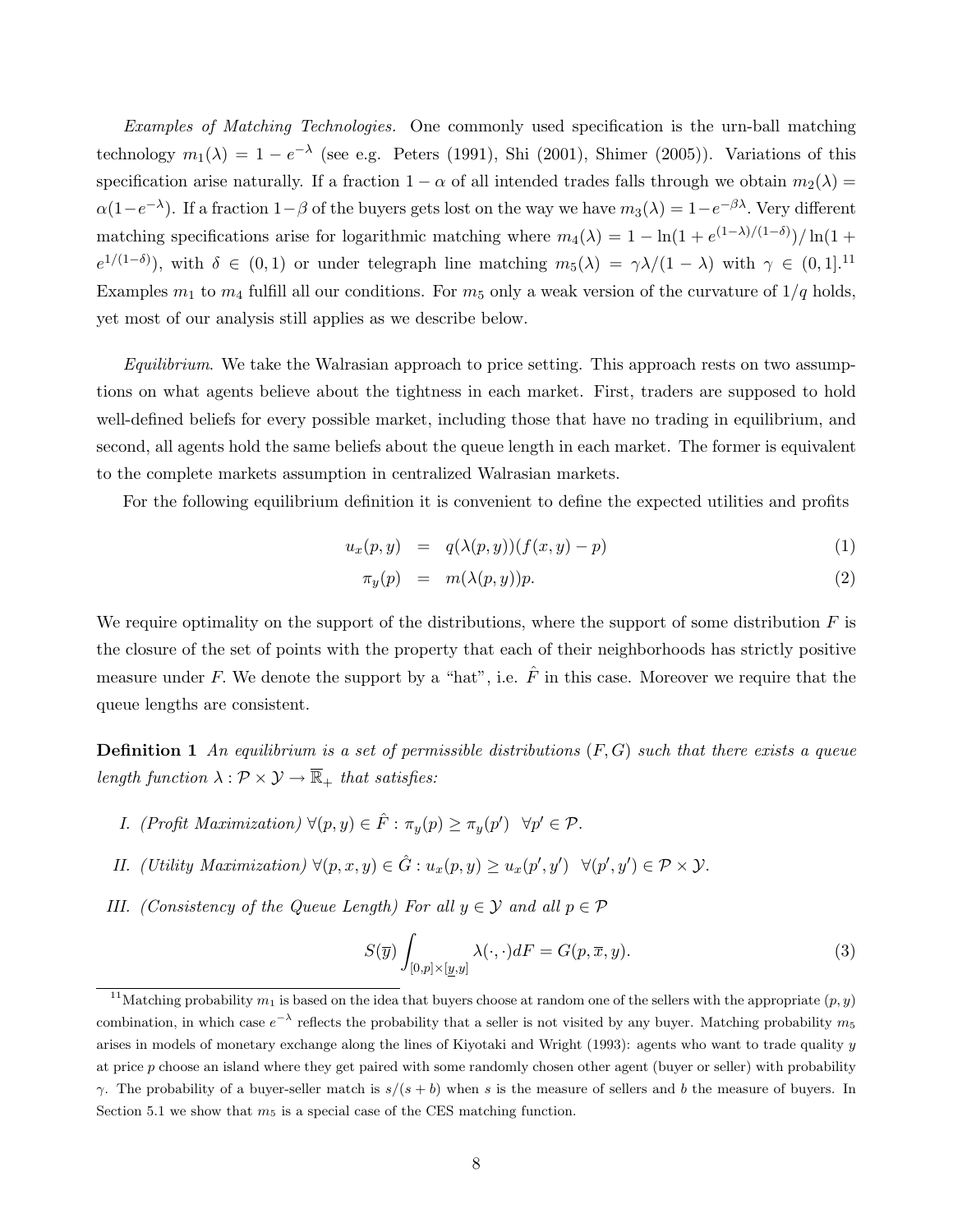Condition  $(I)$  states that the profit at prices at which sellers want to trade is weakly higher than any other profit they could have achieved by setting a different price. Condition  $(II)$  states that buyers attempt to trade with type  $y$  at price  $p$  only if this yields expected utility at least weakly as high as if they had attempted to trade at any other seller-price combination. Condition  $(III)$  is a consistency requirement that ensures that the queue length  $\lambda$  indeed reflects the ratio of buyers to sellers. The right hand side specifies the "inflow" of buyers that want to trade up to combination  $(p, y)$ , while the left hand side specifies the "outflow" of buyers over the sellers that offer the combinations up to that point. This requirement is the analogue of market clearing in competitive markets without frictions.

Note that buyers can always attempt trade at  $(0, \overline{y})$  and obtain weakly positive utilities, and sellers obtain weakly positive profits at all non-negative prices. To reflect that some buyers might not be able to trade we have to allow  $\lambda$  in the extended reals and specify  $q(\infty) = \lim_{\lambda \to \infty} q(\lambda)$  and  $m(\infty) =$  $\lim_{\lambda\to\infty} m(\lambda)$ , which are well defined as these functions are monotonic and bounded. To be able to interpret the Consistency Condition (III) with queue lengths in the extended reals, we adopt the convention that for any measurable set A with  $\lambda(p, y) = \infty$  for all  $(p, y) \in A$  and  $\int_A dF(p, y) = 0$ , we have  $S(\overline{y}) \int_A \lambda(p, y) dF(p, y) = \int_A dG(p, \overline{x}, y)$ . In particular, this allows buyers to apply to low prices even if they are not offered by sellers. It leads to a zero probability of trade rather than violating market clearing. We call buyer and seller types active if they obtain strictly positive utilities and profits in equilibrium, and denote by  $x_0$  ( $y_0$ ) the supremum of the inactive buyer (seller) types.<sup>12</sup>

Discussion of the Complete Markets Assumption. As mentioned above, our equilibrium definition entails the complete markets assumption. In our setup, each possible meeting place  $(p, y)$  constitutes a separate market and we assume that agents form beliefs  $\lambda(p, y)$  about the conditions in all separate markets, including those that are not active in equilibrium. Most work on competitive search markets assumes a particular restriction on the beliefs, the Market Utility (MU) Assumption (see e.g., Montgomery (1991), Moen (1997), Shi (2001), Shimer (2005)). The MU Assumption derives from a sequential notion of market interaction in which sellers post prices and then buyers choose where to trade. For homogeneous buyers Peters (1991, 1997b, 2000) and Burdett, Shi and Wright (2000) have derived those beliefs corresponding to the MU Assumption as approximations obtained in limits of finite equilibria. In the finite economy, deviations and off the equilibrium path beliefs are well-defined and they coincide with that particular complete markets assumption in the limit.

The appropriate extension of the MU assumption to heterogeneous buyers might not be obvious, especially since now some buyers might not be able to trade. We derive an extended MU formulation in the following Lemma 1 from the principle of complete markets. This places our setup within the literature and allows us to the tractability of the MU assumption.<sup>13</sup> Let the Market Utility for buyer

<sup>&</sup>lt;sup>12</sup>One can think of types  $x_0$  and  $y_0$  as the lowest active types. We define it on the complement of the active types because zero measure of low type sellers could be active without having a trading partner because Consistency (III) only applies for positive measures. When all buyers are active, then  $x_0 = \underline{x}$ , and if all sellers are active  $y_0 = y$ .

<sup>&</sup>lt;sup>13</sup>The complete markets assumption can be motivated in many ways, one of which is sellers posting prices.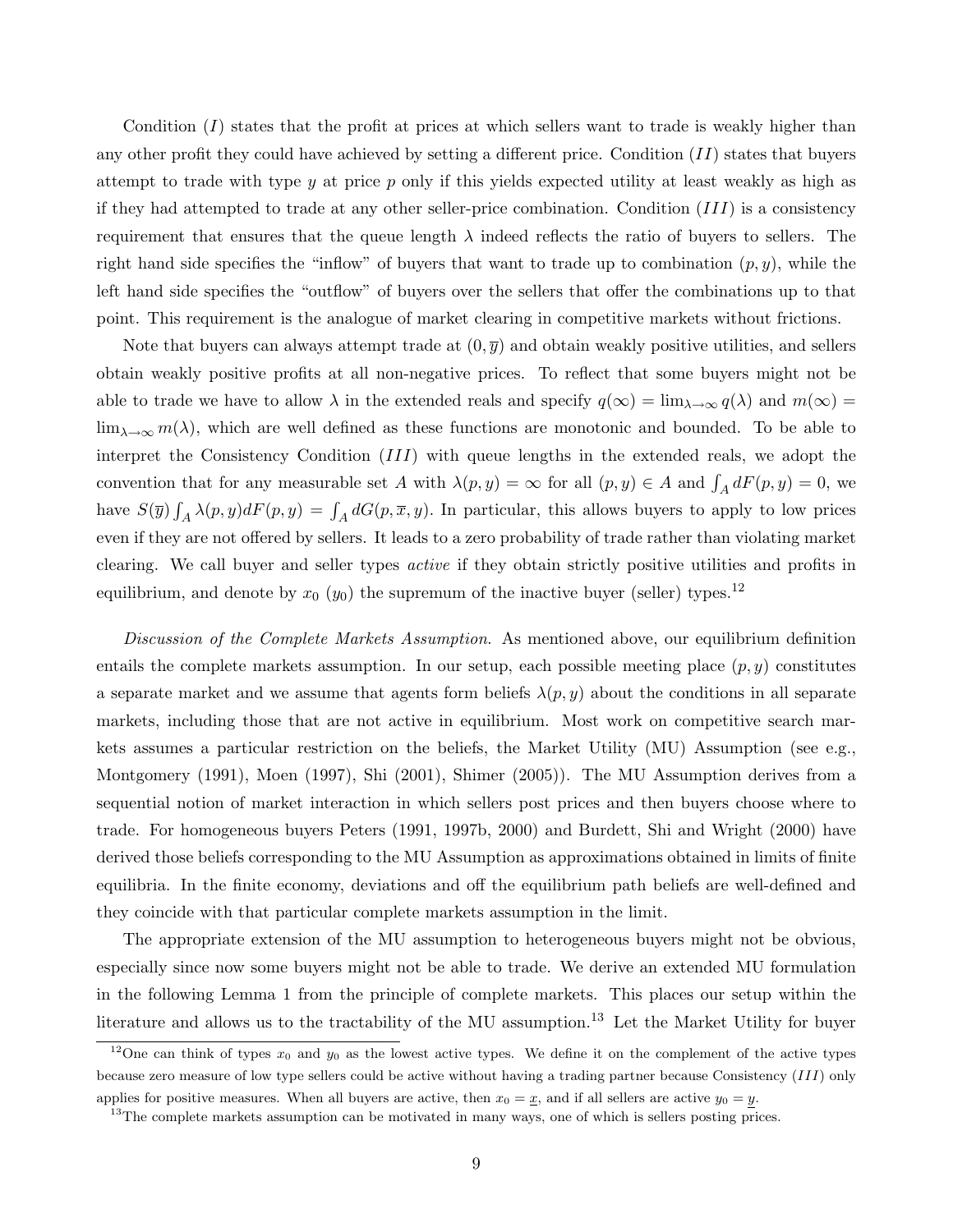$x, U(x) = q(\lambda(p, y))(f(x, y) - p)$ , be the utility that buyers x get in equilibrium when they use their equilibrium path trading strategy  $(p, x, y) \in \hat{G}$ . Similarly,  $\Pi(y) = m(\lambda(p, y))p$  is the Market Profit for seller y along the equilibrium path  $(p, y) \in \hat{F}$ . In Lemma 9 in the Appendix we show that  $U(x)$  and  $\Pi(y)$  are continuous and weakly monotonic on the relevant domain. A buyer is indifferent between trading at any other  $(p, y)$  combination if he faced a queue length  $\lambda_x$  such that

$$
q(\lambda_x(p, y))[f(x, y) - p] = U(x) \tag{4}
$$

whenever  $f(x, y) - p \ge U(x)$ . For the special case of  $f(x, y) - p = U(x) = 0$  define  $\lambda_x(p, y) = \infty$ , and for  $f(x, y) - p \lt U(x)$  define  $\lambda_x(p, y) = 0$ . We extend the MU assumption to heterogeneous buyers as follows:<sup>14</sup>

**Definition 2** A queue length function  $\lambda$  fulfills the Market Utility Assumption for given Market Utility  $U(\cdot)$  if  $\lambda(p, y) = \sup_{x \in \mathcal{X}} \lambda_x(p, y)$ .

The following Lemma shows that any equilibrium with complete markets can be sustained by beliefs that conform to our extended Market Utility Assumption. Since the MU assumption does not change the set of equilibria, we will use it throughout the paper.

**Lemma 1** Any equilibrium  $(F, G)$  supported by queue lengths  $\lambda(\cdot, \cdot)$  that induce expected utilities  $U(\cdot)$ is also an equilibrium under a queue lengths  $\tilde{\lambda}(\cdot,\cdot)$  that conform to the MU assumption given  $U(\cdot)$ .

#### Proof. See Appendix A.

Assortative Matching. Our main focus is on the sorting of buyers and sellers. We define a matching  $\mu : \mathcal{X} \rightrightarrows \mathcal{Y}$  as a correspondence that specifies for each buyer type x the set of all seller types with which this buyer type trades. Some buyer types might not be able to trade, in which case  $\mu(x) = \emptyset$ . We will refer to the equilibrium matching as  $\mu^*$ . That is,  $\mu^*(x) = \{y \in \mathcal{Y} | (p, x, y) \in \hat{G} \text{ and } (p, y) \in \hat{F} \text{ for }$ some price  $p \in \mathcal{P}$ . We are interested in the conditions on  $f(x, y)$  that induce sorting, i.e. that generate a matching pattern  $\mu^*$  that is single-valued and strictly monotonic on  $(x_0, \overline{x}]$ . In such a case we can treat  $\mu^*$  as a function on  $(x_0, \overline{x}]$ . If the function  $\mu^*$  is strictly increasing on  $(x_0, \overline{x}]$ , then we say that it exhibits positive assortative matching, if it is strictly decreasing, then we say that it exhibits negative assortative matching.

Degrees of supermodularity. In the analysis we will use the following concepts:

<sup>&</sup>lt;sup>14</sup>In models with only one homogeneous buyer type x, the Market Utility Assumption states that  $\lambda(p, y) = \lambda_x(p, y)$ , with the interpretation that an individual seller does not change the buyers' Market Utility  $U(x)$  and therefore buyers visit  $(p, y)$  until the resulting buyer-seller ratio makes them indifferent to visiting one of the other  $(p, y)$  offers in the market. In our environment this notion extends naturally by requiring that the buyer-seller ratio is determined by the buyers that are willing to endure the longest queue:  $\lambda(p, y) = \sup_{x \in \mathcal{X}} \lambda_x(p, y)$ .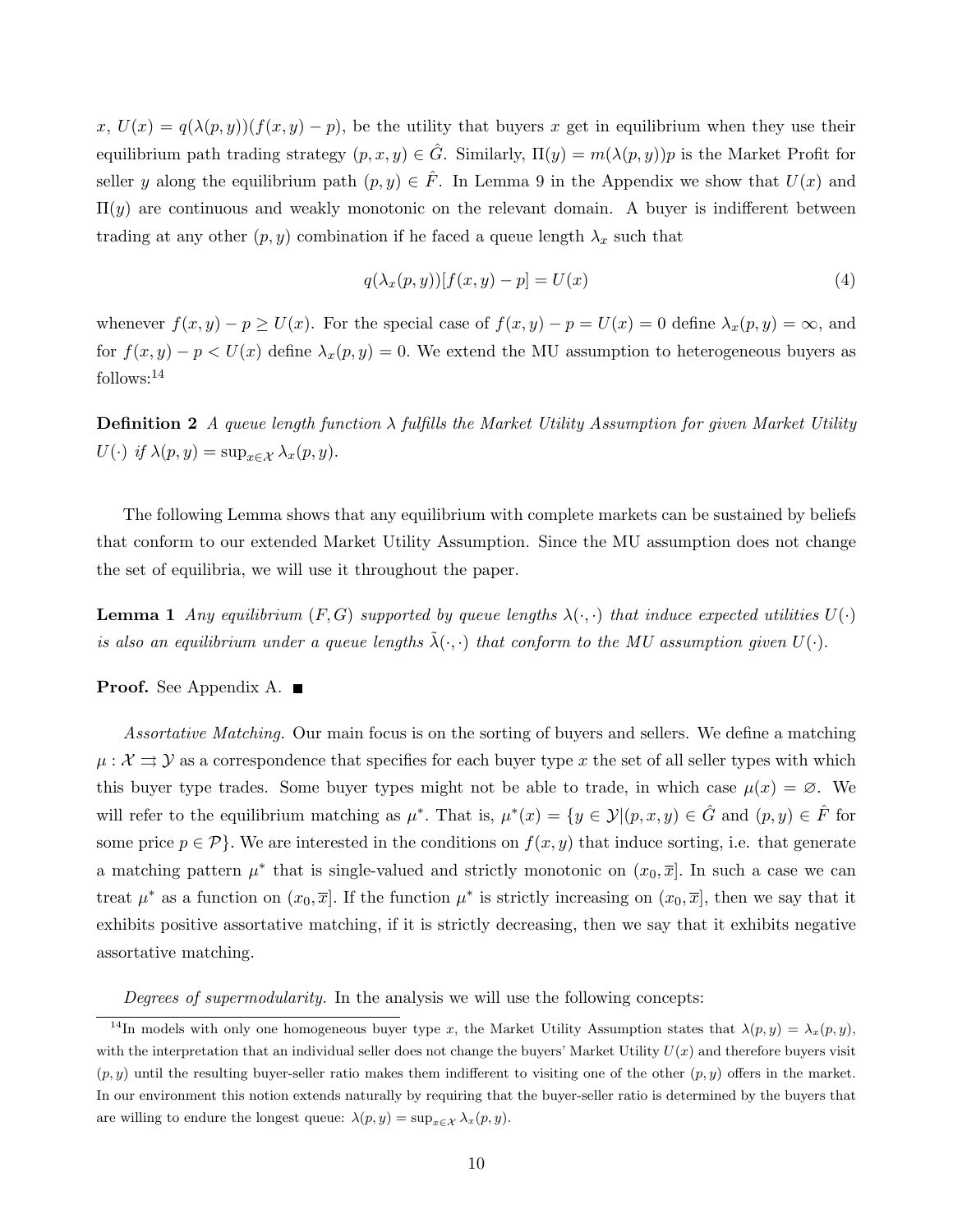

Figure 1: Degrees of supermodularity for two buyer and seller types. Solid circles: match values under positive assortative matching. Solid squares: match values under negative assortative matching. Empty squares and circles: match values after concave transformation.

**Definition 3** The function  $f(x, y)$  is:

- 1. supermodular if  $f_{xy} \geq 0$  for all  $(x, y)$ ;
- 2. root-supermodular if  $\sqrt{f}$  is supermodular;
- 3. n-root-supermodular with coefficient  $n \in (1,\infty)$  if  $\sqrt[n]{f}$  is supermodular.
- 4. log-supermodular if  $log(f)$  is supermodular;

*n*-root-supermodularity requires that the cross-partial derivative of  $f^{1/n}$  is non-negative, i.e. that

$$
f_{xy}(x,y) \ge \frac{n-1}{n} \frac{f_x(x,y)f_y(x,y)}{f(x,y)}.
$$
\n(5)

Supermodularity requires  $n = 1$ , and log-supermodularity requires  $n \to \infty$ , and both can therefore be interpreted as the extreme cases of *n*-root-supermodularity. From inspection of equation  $(5)$  it is immediate that root-supermodularity is a weaker requirement than log-supermodularity.

As an illustration of these concepts, consider only the extreme types. Restricted to this set, supermodularity requires  $f(\overline{x}, \overline{y}) + f(\underline{x}, \underline{y}) \ge f(\overline{x}, \underline{y}) + f(\underline{x}, \overline{y})$ . That is, extreme matches are jointly more valuable than cross-matches. By Jensen's inequality a concave transformation of the match value reduces the extreme values on the left of the inequality more than the intermediate values on the right,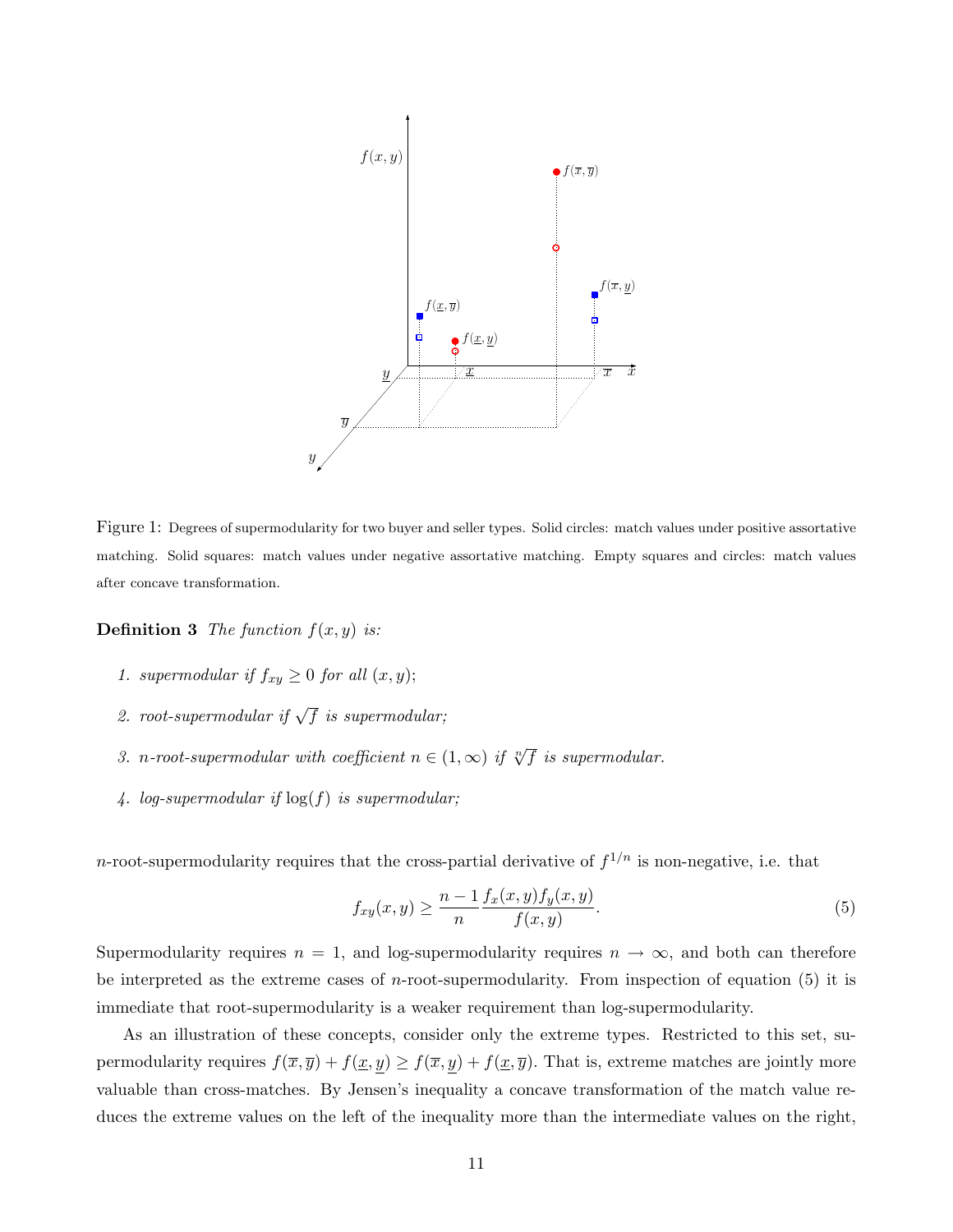which makes it harder to sustain the inequality. This is illustrated in Figure 1, where the solid circles represent the components on the left of the inequality and the solid squares represent the components on the right without the transformation. The empty counterparts represent the values after the transformation. The more concave the transformation, the more difficult it is to fulfill the condition. Since  $\log f = g \circ \sqrt{f}$  with  $g(z) = 2 \log z$ , the logarithm is more concave than the square root.

# 4 The Main Results

The problem that a firm solves is to set prices in order to maximize profits, taking the queue length  $\lambda$ as given. That is, a firm of type y solves

$$
\max_{p \in \mathcal{P}} m(\lambda(p, y))p. \tag{6}
$$

In equilibrium, buyers obtain some utility  $U(.)$ , and since the equilibrium can be sustained under the MU assumption, the queue length that the seller faces can be written as

$$
\lambda(p, y) = \sup_{x \in \mathcal{X}} \lambda_x(p, y),\tag{7}
$$

where  $\lambda_x$  was defined in (4). For given  $(p, y)$ , since  $U(x)$  is continuous it is easy to show that  $\lambda_x(p, y)$ is either continuous in x, or there exists  $x \in \mathcal{X}$  such that  $\lambda_x(p, y) = \infty$ . We can therefore write  $\lambda(p, y) = \max_{x \in \mathcal{X}} \lambda_x(p, y)$ . Now it is straightforward to see that maximizing (6) given (7) yields the same optimal prices and optimal profits as

$$
\max_{(p,x)\in\mathcal{P}\times\mathcal{X}} m(\lambda_x(p,y))p,\tag{8}
$$

since for given price  $p$  the seller would always choose the buyer that gives him the maximal queue length. The problem a firm solves is therefore identical to

$$
\max_{(p,x,\lambda)\in\mathcal{P}\times\mathcal{X}\times\overline{\mathbb{R}}_+} m(\lambda)p
$$
s.t. 
$$
q(\lambda)[f(x,y)-p] = U(x).
$$

After substitution for p, this yields

$$
\max_{x \in \mathcal{X}, \lambda \ge 0} m(\lambda) f(x, y) - \lambda U(x). \tag{9}
$$

Since the buyers' utility  $U(\cdot)$  is increasing, it is differentiable almost everywhere. By Consistency (III), almost all of the active sellers trade in equilibrium with buyers in the interior of  $[x_0, \overline{x}]$  for which U is differentiable. Also, active sellers make strictly positive profits. For any such seller the necessary first order conditions are

$$
m'(\lambda)f(x,y) - U(x) = 0 \tag{10}
$$

$$
q(\lambda)f_x(x,y) - \lambda U'(x) = 0.
$$
\n(11)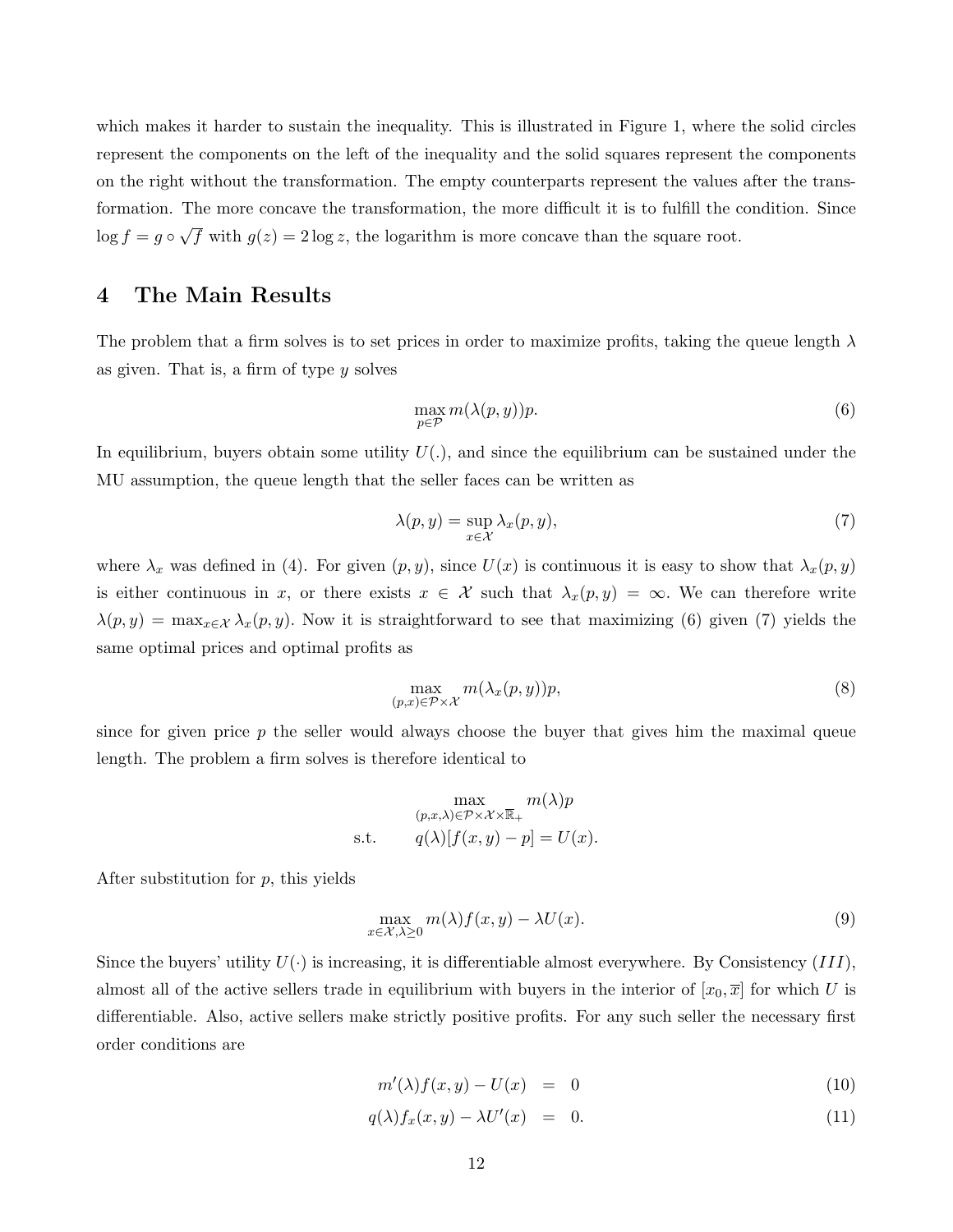Even if  $U(.)$  is not differentiable, (10) describes the optimal queue length for seller y conditional on trading with buyer type x. Let  $\lambda^*(x, y)$  be defined as the queue length that uniquely solves (10) given  $U(x)$ , i.e., it is the optimal queue length that a seller of type y would choose conditional on trading with buyer type x. So formally  $\lambda^*$  depends on  $U(\cdot)$ . In the following we suppress this dependence, and we also suppress the arguments  $(x, y)$  for easier readability. Then profits conditional on trading with buyer type  $x$  are given by

$$
\tilde{\pi}(x, y) = \left[m(\lambda^*) - \lambda^* m'(\lambda^*)\right] f(x, y). \tag{12}
$$

We are interested in positive assortative matching, and first we consider the condition to sustain positive assortative matching locally. This will be the case if the marginal increase in profits from trading with a higher buyer type increases in the type of the seller. A necessary condition is that the induced profit function  $\tilde{\pi}$  is locally supermodular.

**Lemma 2** Consider some  $U(\cdot)$  and some optimal choice  $(x, \lambda^*)$  for a seller type y, where  $(x, \lambda^*)$  is characterized by the first order conditions (10) and (11). Then  $\frac{\partial^2 \tilde{\pi}(x,y)}{\partial x \partial y} > 0$  if and only if

$$
f_{xy}(x,y) > a(\lambda^*) \frac{f_y(x,y)f_x(x,y)}{f(x,y)}
$$
\n
$$
(13)
$$

where

$$
a(\lambda) = \frac{m'(\lambda)q'(\lambda)}{m''(\lambda)q(\lambda)}.
$$
\n(14)

Likewise, the statement holds when all strict inequalities are reversed, and when the strict inequalities are replaced by equalities.

**Proof.** At  $(x, \lambda^*)$  the profit  $\tilde{\pi}(x, y)$  coincides with the optimal profit (9). The derivative of profits with respect to y is

$$
\frac{\partial \tilde{\pi}(x,y)}{\partial y} = m(\lambda^*) f_y(x,y),
$$

where the indirect effect due to a change of the optimal queue length  $\lambda^*$  is zero by the envelope theorem.<sup>15</sup> Taking the derivative with respect to  $x$  yields

$$
\frac{\partial^2 \tilde{\pi}(x,y)}{\partial y \partial x} = m'(\lambda) \frac{\partial \lambda^*}{\partial x} f_y(x,y) + m(\lambda^*) f_{xy}(x,y),\tag{15}
$$

where the optimal queue length is defined by (10). Its derivative is given by implicit differentiation of (10) as

$$
\frac{\partial \lambda^*}{\partial x} = \frac{\left[m(\lambda^*) - \lambda^* m'(\lambda^*)\right] f_x(x, y)}{\lambda^* m''(\lambda^*) f(x, y)}.
$$

<sup>&</sup>lt;sup>15</sup>Equivalently, one can differentiate profit equation (12) and substitute the change in  $\lambda^*$  obtained by implicit differentiation of (10).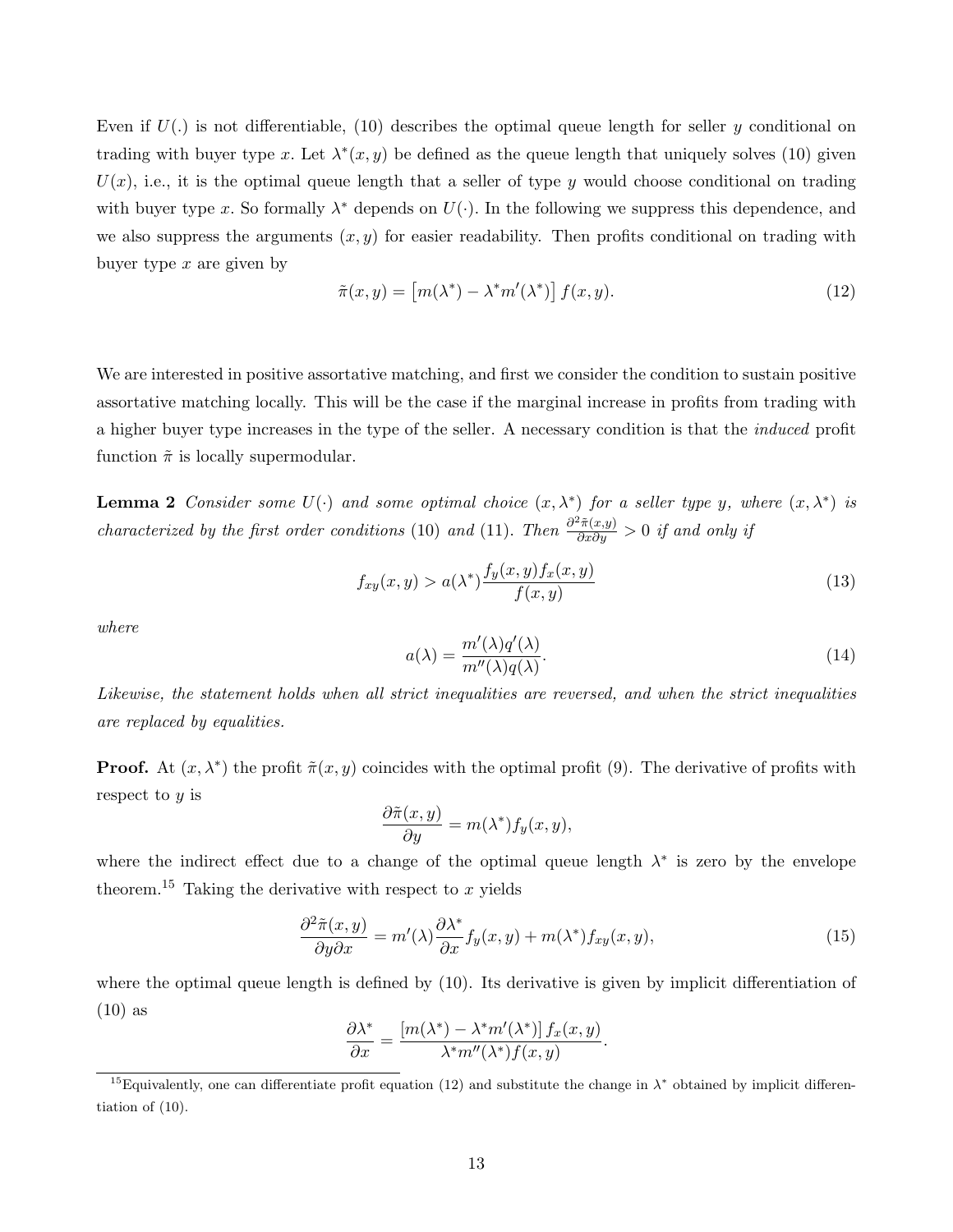Substitution into (15) yields a strictly positive cross-partial for the profit  $\tilde{\pi}(x, y)$  iff

$$
f_{xy}(x,y) > -\frac{m'(\lambda^*) \left[m(\lambda^*) - \lambda^* m'(\lambda^*)\right]}{\lambda^* m''(\lambda^*) m(\lambda^*)} \frac{f_y(x,y) f_x(x,y)}{f(x,y)}.
$$
\n(16)

Denote  $a(\lambda)$  by the first ratio on the right hand side of (16). Since  $q(\lambda) = \frac{m(\lambda)}{\lambda}$ , it follows that  $q'(\lambda) = \frac{1}{\lambda^2} \left[ \lambda m'(\lambda) - m(\lambda) \right]$  and we obtain

$$
a(\lambda) = -\frac{m'(\lambda)[m(\lambda) - \lambda m'(\lambda)]}{\lambda m''(\lambda)m(\lambda)} = \frac{m'(\lambda)q'(\lambda)}{m''(\lambda)q(\lambda)}.
$$
\n(17)

which establishes the lemma.  $\blacksquare$ 

Since  $a(\lambda) > 0$ , the Lemma shows that supermodularity of the induced profit function requires a condition on the match surplus f that is stronger than supermodularity. It turns out that  $a(\lambda)$  has a natural interpretation.<sup>16</sup>

**Lemma 3**  $a(\lambda)$  is equal to the elasticity of substitution of the aggregate matching function  $M(\beta, \sigma)$ .

**Proof.** The elasticity of substitution of the aggregate matching function  $M(\beta, \sigma)$  with  $\beta$  buyers and  $\sigma$ sellers is generally defined as:

$$
e = \frac{\frac{d(\beta/\sigma)}{\beta/\sigma}}{\frac{d(M_{\sigma}/M_{\beta})}{M_{\sigma}/M_{\beta}}}
$$

where  $M(\beta, \sigma) = \sigma m(\lambda)$ ,  $M_{\beta} = m'(\lambda)$ ,  $M_{\sigma} = m(\lambda) - \lambda m'(\lambda)$ , and  $\lambda = \beta/\sigma$ . Then, suppressing the argument  $\lambda$ , we can write e as:

$$
e = \frac{\frac{m - \lambda m'}{m'}}{\lambda \frac{d}{d\lambda} \frac{m - \lambda m'}{m'}} = -\frac{m'(m - \lambda m')}{\lambda m'' m} = a(\lambda)
$$

 $\blacksquare$ 

The main argument informally. To provide some intuition, we outline a brief graphical argument why supermodularity *per se* is not enough to induce positive assortative matching.

Buyers care about the probability of matching reflected by  $\lambda$ , the price p, and the type of the seller y. Their preferences in equation (1) are over a three-dimensional space  $(\lambda, p, y)$ . For clarity of exposition, in Figure 2 we project those preferences into a two-dimensional space  $(p, \lambda)$ . The solid concave curves on the left refer to the indifference curves for low buyer type  $x_1$  and high buyer type  $x_2$  when trading with a low seller type  $y_1$ . They exhibit single crossing because high valuation buyers value fast trade more, and are therefore willing to pay a higher price to avoid no-trade. The dotted curves on the right represent the same level of utility for the buyers when they match with a higher buyer type  $y_2 > y_1$ . The thick dotted curves represent the case without complementarities, e.g. when  $f(x, y) = x + y$ ,

<sup>16</sup>We are grateful to John Kennan for pointing this out to us.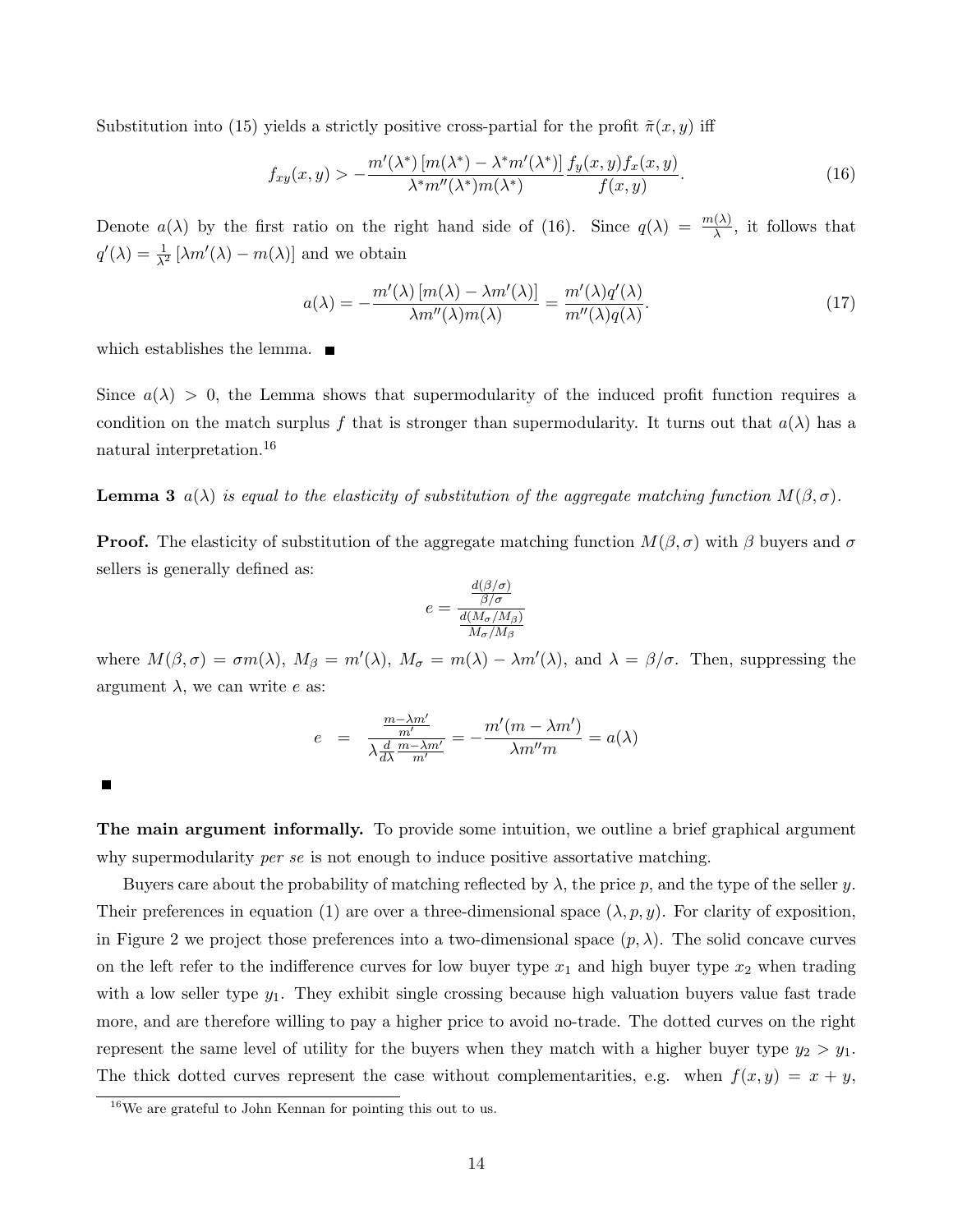

Figure 2: Explanation why sufficient supermodularity is required for PAM. Solid concave curves: Buyers' indifference curves when trading with seller y1. Thick dotted concave curves: Buyers' indifference when trading with a higher seller type  $y_2$  if the match value has no complementarities. Thin dotted concave curve: High type buyers' indifference curve when trading with high seller type  $y_2$  if the match value has complementarities. Convex curves: Sellers' indifference curves.

while the thin dotted curves represent the case with complementarities. For the latter, the match value increases more for high buyer types when they trade with higher seller types. For a given buyer  $x$ , the solid and dotted curves give the same level of utility. This means that along a horizontal line,  $f(x, y) - p$  stays constant, which implies a parallel shift of the indifference curve for each x. That shift is proportional to the change in the valuation from an increase in y:  $f_y(x, y)$ . Moreover, in the absence of complementarities, the change  $f_y$  is the same for different x, since  $f_{xy} = 0$ . As a result, in that case the curves for different buyer types shift by the same amount, as shown by the thick dotted curves.

One can think of an individual seller's problem as taking the utility of the buyers as given and choosing the point that yields the highest iso-profit curve (red convex curves). We have drawn the case where seller type  $y_1$  is indifferent between trading with either buyer. To the right is another iso-profit curve, corresponding to a higher type seller. Since a higher seller type induces higher utility for buyers, he attracts more buyers and therefore obtains higher profits. Because at higher prices and same  $\lambda$  a seller is less willing to reduce the price, higher iso-profit curves are flatter at each  $\lambda$ . The convex curve on the right is therefore not a parallel shift. For the case without complementarities this implies that the highest utility for a type  $y_2$  seller can be achieved when trading with the low seller type  $x_1$ . There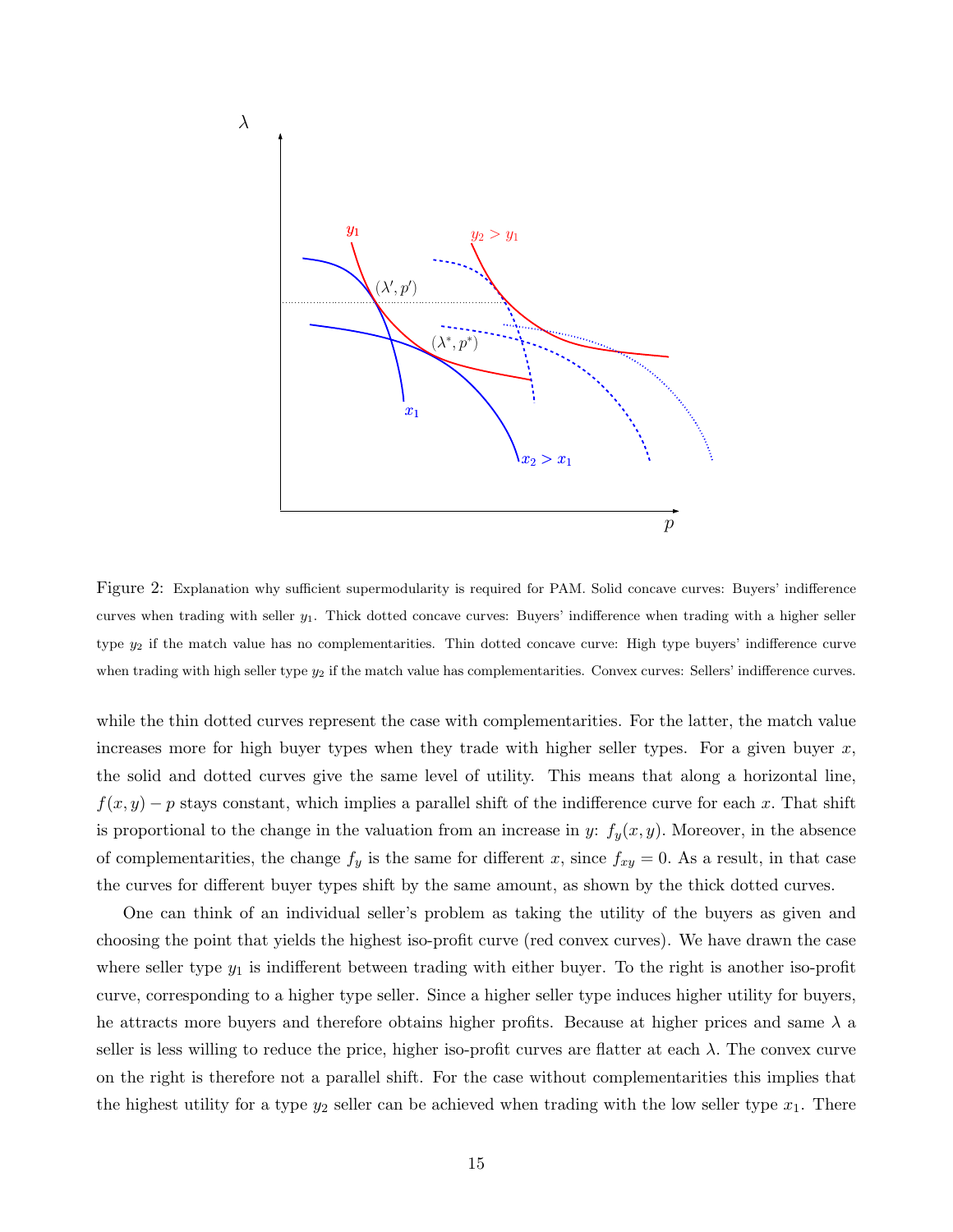is negative assortative matching as high types match with low types and vice versa. Observe that in a frictionless environment, the allocation is indeterminate in the absence of complementarities. The market frictions therefore generate a force that leads to negative sorting.

When there is supermodularity in  $f(x, y)$ , the change  $f_y$  is larger for larger x since  $f_{xy} > 0$ . Therefore, because the shift in the indifference curves is proportional to  $f_y$ , buyer type  $x_2$ 's indifference curve will shift more than that of  $x_1$ . In Figure 2, the thin dotted line to the right is  $x_2$ 's indifference curve in an economy with complementarities. It is moved more than the indifference curve for type  $x_1$ , which for simplicity we left unchanged. Only if  $f(x, y)$  is sufficiently supermodular will the indifference curve for the high buyer type shift enough to intersect with the iso-profit curve that is illustrated for  $y_2$ . Then the high type sellers are better off by trading with the high buyer types, which leads to Positive Assortative Matching. The condition that induces such a large enough shift is root-supermodularity, as we lay out next.

For the interpretation of why the condition for positive assortative matching requires the expression  $a(\lambda)$ , consider as a starting point equation (12). For a given  $(x, y)$  combination in isolation, equation (12) relates the firm's profit to the match value and the change of the aggregate matching function  $M(\cdot, \cdot)$  with respect to the number of sellers. If additional sellers incentives to enter this specific  $(x, y)$ combination reflect the contribution to match creation. With two-sided heterogeneity and assortative matching, what matters is the relationship between different  $(x, y)$  combinations. At each market  $(x, y)$ , there is competition from potential entrants from nearby markets. Because increased trade in a market can be achieved by entry of both sellers and buyers from nearby markets, the elasticity of substitution becomes relevant.

A clear interpretation of our condition for assortative matching in terms of the trading motives mentioned in the introduction can be gained by rewriting the condition (suppressing the arguments) as  $f_{xy} - a(\cdot)f_x f_y/f > 0$ . The term  $f_{xy}$  captures the Beckerian gain in "match value" due to complementarity. It reflects the marginal increase in output from increasing both  $x$  and  $y$  types. The term  $a(\cdot)f_xf_y/f$  captures the opportunity costs induced by not trading, i.e., the "trading security" aspect mentioned in the introduction. It consists of the marginal loss of value from matching a higher type on each side multiplied by the rate of change in the number of matches. Only when the "match value" motive outweighs the costs induced by the "trading security" motive does positive assortative matching arise.

### 4.1 Positive Assortative Matching under Root-Supermodularity

We now state and prove our main result.

**Theorem 1** There is Positive Assortative Matching of  $\mu^*$  for all permissible distributions  $B(x)$ ,  $S(y)$ if and only if the function  $f(x, y)$  is root-supermodular.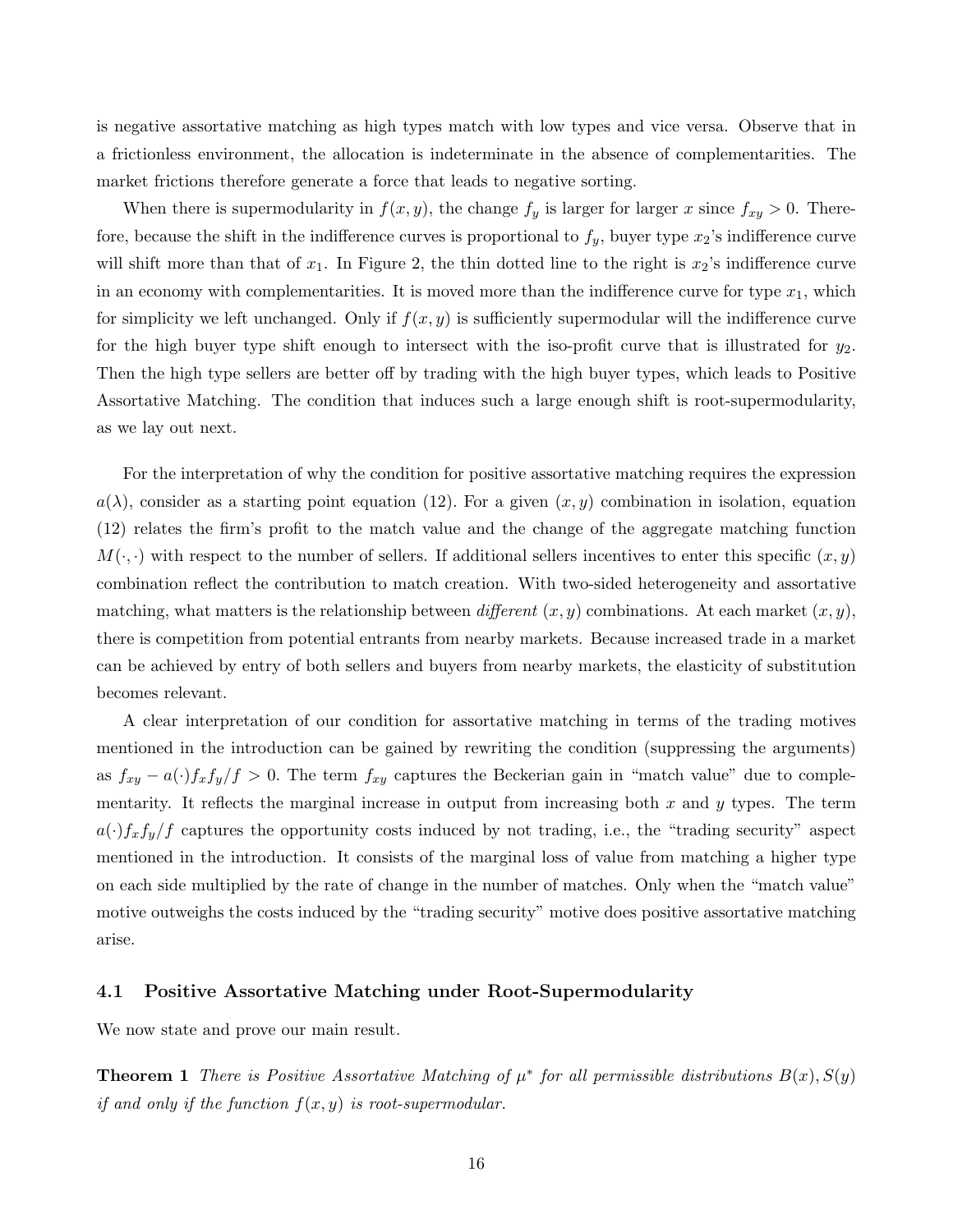We will prove the theorem by means of two Propositions, one for the sufficient part, one for the necessary part. Each Proposition is preceded by a Lemma. The first Lemma provides the justification for the "root" in the supermodularity condition. With the aid of this Lemma, the first Proposition establishes that  $f$  is root-supermodular when we have Positive Assortative Matching for all type distributions. This finding is closely linked to the condition required locally in Lemma 2:

$$
f_{xy} > a(\lambda) \frac{f_x f_y}{f}.
$$
\n(18)

If this inequality is fulfilled, equilibrium behavior is such that high buyer types gain more by moving towards higher seller types, and therefore positive assortative matching results.

The properties of the function  $a(\lambda)$  are key to understanding condition (18). Because distributions B and S can be suitably chosen, this condition must hold for all possible  $\lambda \in \overline{\mathbb{R}}_+$ . Even at zero,  $a(\lambda)$  is well defined, since  $q(0) > 0$  and  $m''(0) < 0$  and the derivatives are bounded. It turns out that at  $\lambda = 0$ , the function has a property that holds for any matching function in the class that we consider, namely  $a(0) = 1/2$ :

**Lemma 4** Under any permissible matching function  $a(0) = 1/2$ .

**Proof.** Constant returns to matching implies  $\lambda q(\lambda) = m(\lambda)$ , which readily yields after some rearranging that  $q'(\lambda) = \frac{m'(\lambda)-q(\lambda)}{\lambda}$  $\frac{\partial q(\lambda)}{\partial \lambda}$  and  $q''(\lambda) = \frac{m''(\lambda) - 2q'(\lambda)}{\lambda}$  $\frac{-2q(\lambda)}{\lambda}$ . Our class of matching functions also assumes boundedness of first and second derivatives of q. Together this implies  $m'(0) = q(0)$  and  $m''(0) = 2q'(0)$ , since both q' and q'' are divided by  $\lambda$ . Since

$$
a(\lambda) = \frac{m'(\lambda)q'(\lambda)}{m''(\lambda)q(\lambda)}
$$

it follows that

$$
a(0) = \frac{m'(0)\frac{m''(0)}{2}}{m''(0)q(0)} = \frac{1}{2}.
$$

We are now in a position to prove

**Proposition 1** (Necessary) If there is Positive Assortative Matching of  $\mu^*$  for all permissible distributions  $B(x)$  and  $S(y)$ , then  $f(x, y)$  is root-supermodular.

#### Proof. See Appendix A.

We proceed to establishing sufficiency of root-supermodularity for Positive Assortative Matching. We know that at a queue length of zero,  $a(0) = 1/2$ . For root-supermodularity to have enough bite to sustain positive sorting we need  $a(\lambda)$  to remain small enough for all queue lengths. That is established in the next Lemma.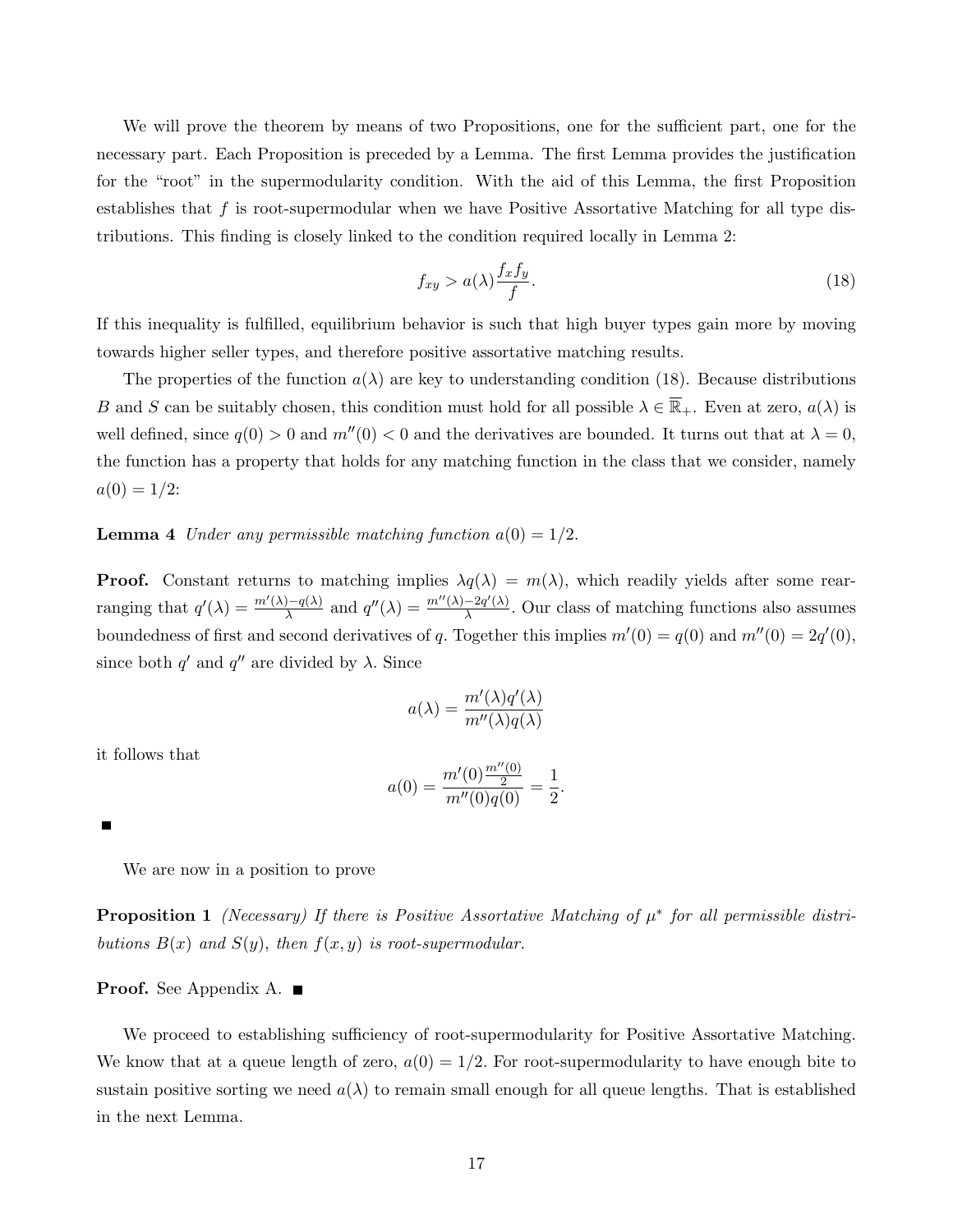**Lemma 5**  $a(\lambda) < 1/2$  for all  $\lambda \in \mathbb{R}_{++}$  if and only if  $q(\lambda)^{-1}$  is strictly convex in  $\lambda$ .

**Proof.** Since  $\frac{1}{q(\lambda)} = \frac{\lambda}{m(n)}$  $\frac{\lambda}{m(\lambda)}$ , we have  $(\lambda/m(\lambda))' = \frac{1}{m(\lambda)}$  $\frac{1}{m(\lambda)^2}[m(\lambda) - \lambda m'(\lambda)].$  Therefore [for brevity we suppress the argument of  $m$ ]:

$$
(\lambda/m)'' = \frac{1}{m^4} [m'm^2 - m'm^2 - \lambda m''m^2 - 2mm'(m - \lambda m')] = \frac{1}{m^3} [-\lambda m''m - 2m'[m - \lambda m']] = \frac{\lambda^2}{m^3} [-m''q + 2m'q'].
$$

This is strictly positive if and only if  $-m''q + 2m'q' > 0$  or  $m'q' > \frac{1}{2}m''q$  or  $\frac{m'q'}{m''q} < \frac{1}{2}$  $\frac{1}{2}$ . The left hand side of the inequality is  $a(\lambda)$ .

Lemma 5 provides a necessary and sufficient condition for  $a(\lambda)$  to be strictly less than 1/2. Together with Lemma 2 this establishes that root-supermodularity is sufficient for Positive Assortative Matching. The reason why the proof is more than a corollary has to do with the assumption of differentiability of  $U(.)$ , and with the fact that we also want to rule out global deviation of the form that the lower half of the seller types trades with the higher buyer types while the upper half of the seller types trades with the lower buyer types. Lemma 2 only considers the local incentives for assortative matching.

**Proposition 2** (Sufficient) If the function  $f(x, y)$  is root-supermodular then there is Positive Assortative Matching of  $\mu^*$  for all permissible distributions  $B(x), S(y)$ .

Proof. See Appendix A. ■

We briefly remark here that we either need  $a(\lambda) < 1/2$  and root-supermodularity, or  $a(\lambda) \leq 1/2$  and a strict form of root-supermodularity in order to guarantee positive assortative matching. Recall that for one of the matching functions we featured as an example,  $m_4 = \gamma \lambda/(1-\lambda)$ , the term  $q(\lambda)^{-1} = \lambda/m(\lambda) =$  $(1 - \lambda)/\gamma$  is only weakly convex and therefore  $a(\lambda) = 1/2$  for all  $\lambda$ . Under strict supermodularity Positive Assortative Matching is still guaranteed. Yet if the match value function satisfies exactly  $f_{xy}(x, y) = \frac{1}{2}$  $f_x(x,y)f_y(x,y)$  $f_{(x,y)}^{(x,y)}$  for all  $(x, y)$  then any matching pattern can be sustained.

Finally, the next Corollary follows immediately from Proposition 2.

**Corollary 1** If  $f(x, y)$  is log-supermodular then the matching pattern exhibits positive assortative matching.

### 4.2 Negative Assortative Matching under Weak Submodularity

While "strong enough" supermodularity is needed for positive assortative matching, we now show that negative assortative matching obtains under weak submodularity, i.e.  $f_{xy}(x, y) \leq 0$ . In the informal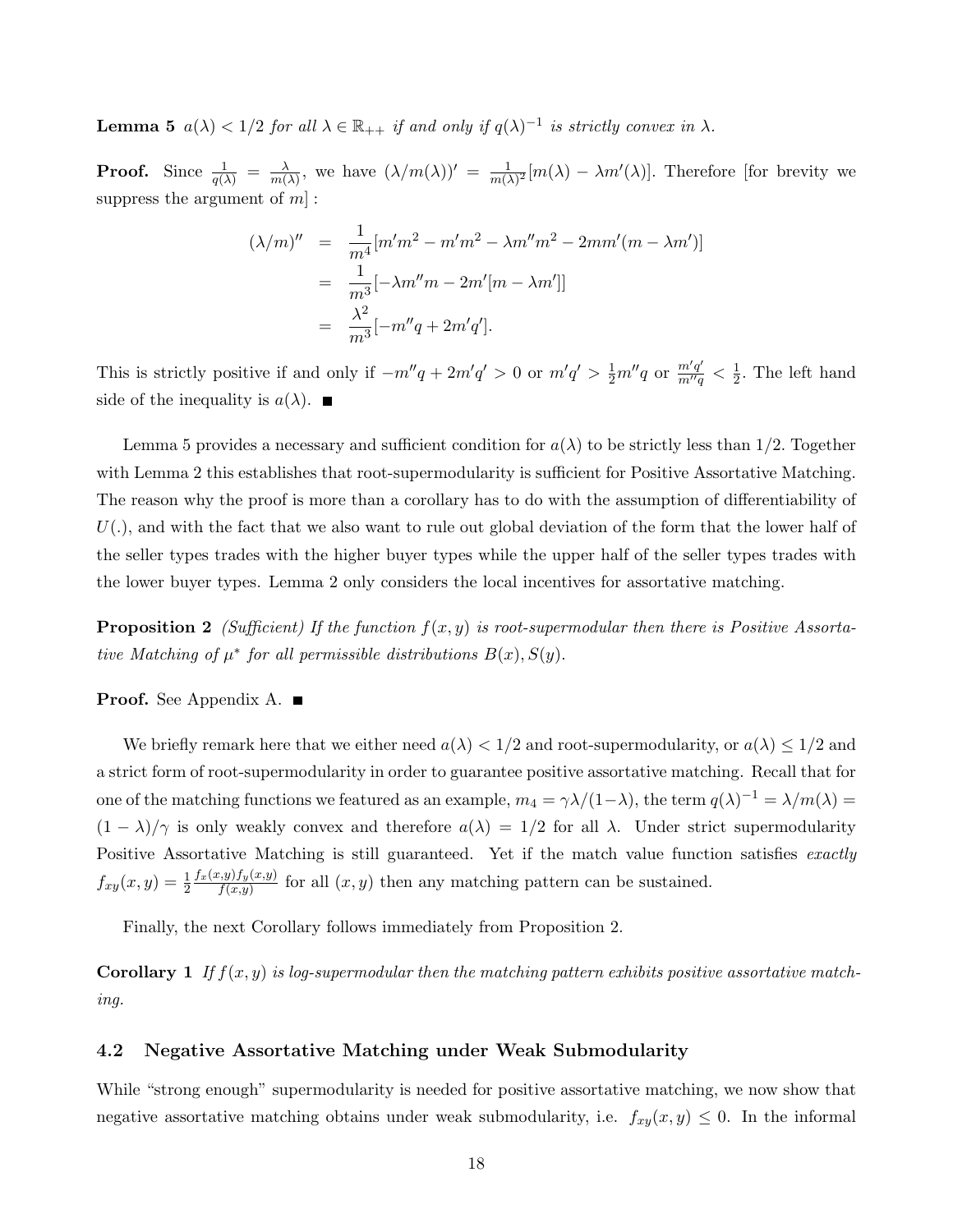graphical argument of Figure 2, we argue that even under a-modularity (e.g.  $f(x, y) = x + y$ ) there is negative assortative matching. While in the frictionless world the equilibrium allocation under amodularity is indeterminate, the market frictions impose a force towards negative assortative matching. In this sense, there is an asymmetry between positive and negative sorting as there is no need for "strong" submodularity. There is no such asymmetry for example under random search (Shimer and Smith  $(2000)$ , as negative assortative matching obtains provided  $f(x, y)$  is log-submodular.

We now establish the Theorem with a sufficient condition for Negative Assortative Matching.

**Theorem 2** There is Negative Assortative Matching of  $\mu^*$  for all permissible type distributions if the function  $f(x, y)$  is weakly submodular.

**Proof.** By Lemma 2 the condition that implies negative assortative matching locally is  $f_{xy}(x, y)$  <  $a(\lambda) \frac{f_y(x,y) f_x(x,y)}{f(x,y)}$  $f_{(x,y)}^{(y),y,(x,y)}$ , where the right-hand side is always positive. Weak submodularity of  $f(x, y)$  requires  $f_{xy} \leq 0$ , implying this is always satisfied. The global argument for negative assortative matching follows along the same lines as in Proposition 2.  $\blacksquare$ 

Weak submodularity is also necessary for Negative Assortative Matching for all type distribution under some matching functions such as  $m_1$  to  $m_3$ . These functions have the minimal  $a(\cdot)$  at  $a(\infty) = 0$ , and for buyer types that have a hard time trading the condition becomes binding. Similar to Proposition 1, for these matching functions there always exist distributions such that at a given  $(x, y)$  combination,  $\lambda^*(x, y)$  goes to infinity. By a similar argument one can show that if  $a_{min} \equiv \inf_{\lambda} a(\lambda) > 0$ , then there is Negative Assortative Matching for all type distributions if and only if the match value function  $f(x, y)$ is nowhere  $\frac{1}{1-a_{min}}$ -root-supermodular. Recall that 1-root-supermodularity is standard supermodularity.

Interestingly, it is possible for specific distributions to have negative assortative matching for moderate degrees of supermodularity even if  $a_{min} = 0$ . To see this, refer back to the initial informal graphical argument of Figure 2. Let there be a very small degree of supermodularity, say  $f(x, y) = x + y + \epsilon xy + 1$ , with  $\varepsilon$  small. Then the thick dotted indifference curves representing the case without complementarities will only be slightly to the left of the thin indifference curve representing the case with complementarities. Provided the distributions are such that  $a(\lambda)$  is nowhere zero, the iso-profit curve for  $y_2$  will be flatter everywhere and it is more profitable for high seller types to match with low buyer types. Therefore, the equilibrium allocation exhibits negative assortative matching.

**Proposition 3** There exist distributions  $B(x)$ ,  $S(y)$  and supermodular functions  $f(x, y)$  such that in equilibrium only Negative Assortative Matching of  $\mu^*$  can obtain.

**Proof.** Fix the matching function  $m$ . Consider for example a sequence of supermodular functions of the form  $f_n(x, y) = x + y + \varepsilon_n xy + 1$ , with  $\varepsilon_n > 0$  and  $\varepsilon_n \to 0$ . Consider a sequence of distributions  $B_n$  and  $S_n$ with support on  $[0, \varepsilon_n]$  and a unit measure of sellers for all  $n \in \mathbb{N}$ . For  $n \to \infty$  the maximal equilibrium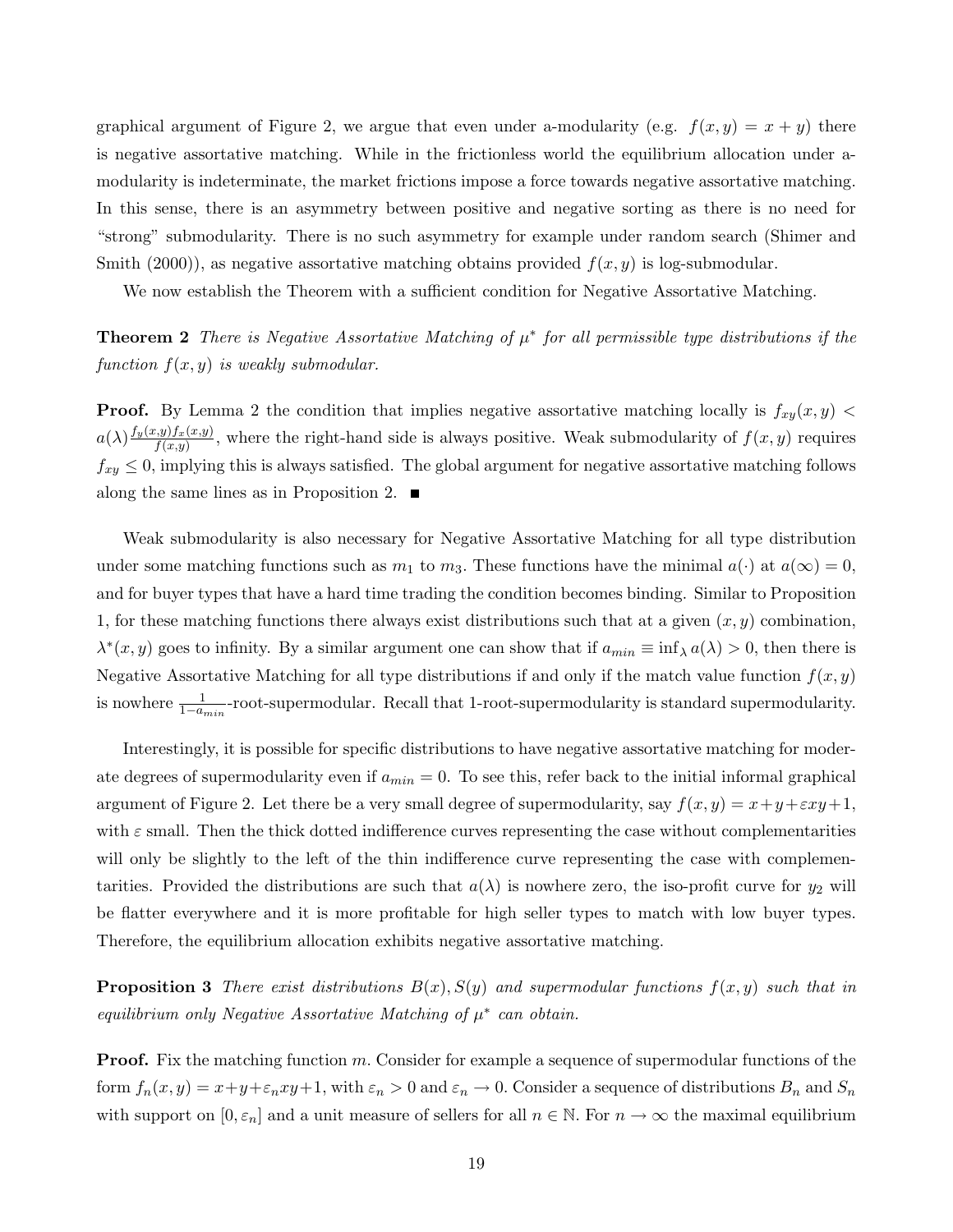utility  $\max_{x\in[0,\varepsilon_n]} U_n(x)$  in any equilibrium remains bounded below  $1-\alpha$  for some  $\alpha > 0$ . To see this, note that the equilibrium utilities of buyers converge, i.e.  $\max_{x \in [0,\varepsilon_n]} U_n(x) - \min_{x \in [0,\varepsilon_n]} U_n(x) \to 0$ , because the support converges and types can "mimic" each others' strategy. Since the match value f converges to 1, a maximum utility converging to 1 is only possible if all buyer types get matched with probability converging to unity, which is not possible with equal numbers of buyers and sellers. Since  $\max_{x\in[0,\varepsilon_n]} U_n(x) \leq 1-\alpha$  for all n large enough, the optimal queue length  $\lambda_n^*(x,y)$  remains bounded below some  $\overline{\lambda}$ . That means that  $\min_{(x,y)\in[0,\varepsilon_n]^2} a(\lambda_n^*(x,y))$  remains bounded above some  $\overline{a}>0$  in any equilibrium for *n* sufficiently large. Therefore,  $\frac{\partial^2}{\partial x \partial y} f_n(x, y) < a(\lambda_n^*(x, y)) \frac{\partial}{\partial x} f_n(x, y) \frac{\partial}{\partial y} f_n(x, y) / f(x, y)$ holds for all  $(x, y) \in [0, \varepsilon_n]^2$  when  $\varepsilon_n < \overline{a}/[1 + 2\varepsilon_n + \varepsilon_n^3]$ , which holds for some *n* large. Therefore, only negative assortative matching can be sustained.  $\blacksquare$ 

For completeness, we state the analogue for Positive Assortative Matching.

**Proposition 4** There exist distributions  $B(x)$ ,  $S(y)$  and functions  $f(x, y)$  that are not root-supermodular such that there is Positive Assortative Matching of  $\mu^*$ .

### Proof. See Appendix A. ■

Our results are cast in terms of the monotonicity of the allocation, i.e., assortative matching. The model provides few general predictions in terms of monotonicity of the price schedule. In particular, sellers can be rewarded both through higher prices or better trading probabilities, and if the second effect is large then prices at better sellers can actually fall. Under Negative Assortative Matching (NAM) the trading probabilities for higher types are always higher, which is precisely the reason why high seller types match with low buyer types. In this case prices can both increase or decrease in type, depending on how much better the trading probabilities for high seller types are. Under Positive Assortative Matching the trading probabilities for better seller types might increase or decrease, depending on the relative density in the distribution of seller and buyer types. It increases when the seller types are more dispersed and decreases otherwise, and only in the former case can prices rise.<sup>17</sup>

### 4.3 Existence

We now establish existence of equilibrium. Existence in our setup is more complicated than in frictionless matching models because we cannot employ the standard measure consistency condition. There can be more agents from one side attempting to trade with the other, because this imbalance is absorbed

 $17$  Formally, by more dispersed we mean that the support of the distribution of buyer types is very small relative to that of seller types. In this case the derivative  $\mu'(x)$  of the assignment is large, and it is easy to see from equation (29) in the next section that in this case the ratio of buyers and sellers is falling in markets where the higher types trade [this is ensured because  $-\lambda q(\lambda)$  is bounded by  $q(\lambda)$ .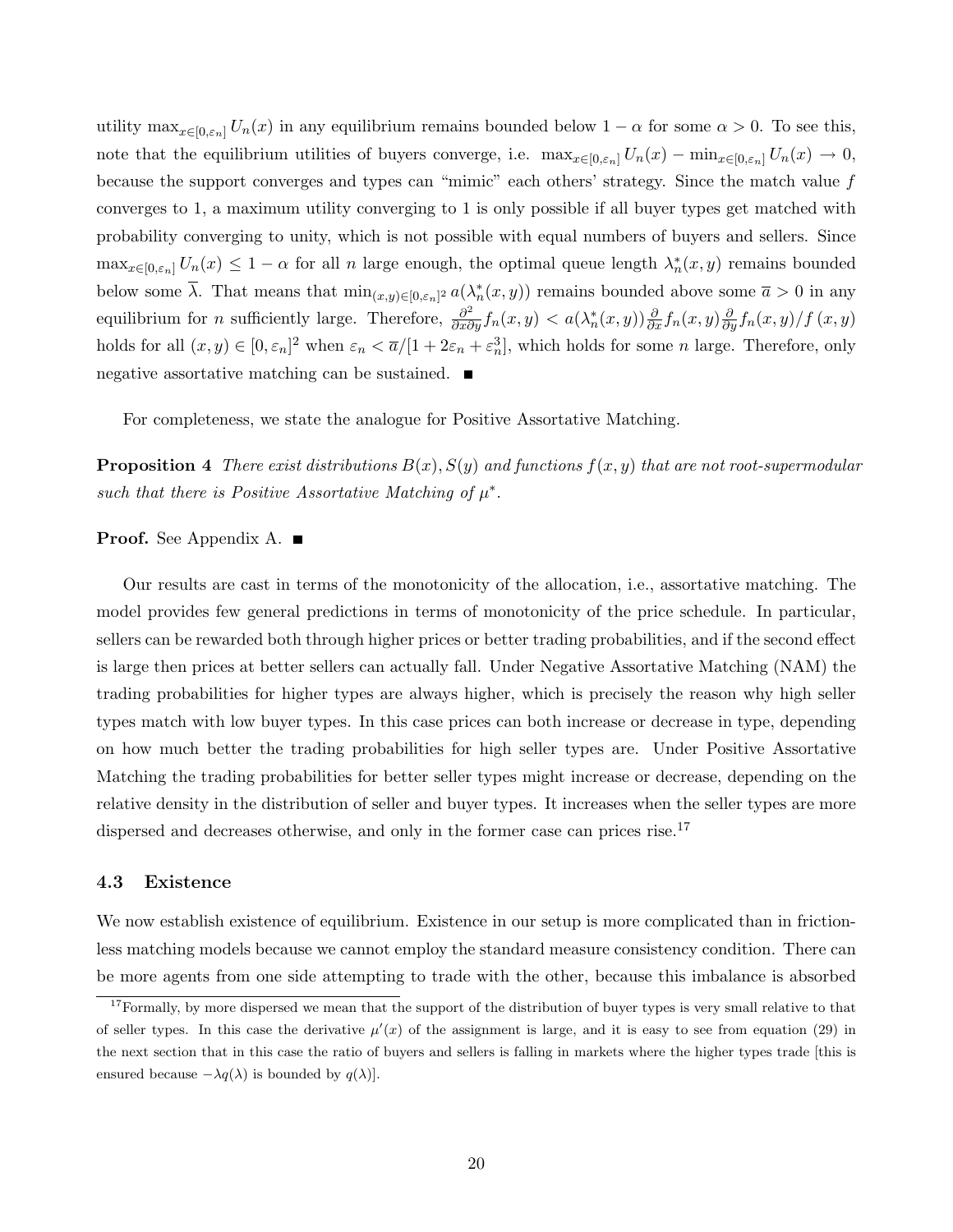through different trading probabilities.<sup>18</sup> The system retains tractability when we impose the sufficient conditions for assortative matching, in which case the following constructive existence proof can be applied.

**Proposition 5** If the function  $f(x, y)$  is root-supermodular, there exists an equilibrium for all permissible distributions  $B(x)$ ,  $S(y)$ .

Our strategy of proof is the following: 1. we construct an equilibrium that is monotonically increasing (PAM); 2. we show that the solution to the First Order Conditions satisfies a system of two differential equations in  $\lambda$  and  $\mu$  with the appropriate boundary conditions; 3. we verify the Second Order Condition for seller optimality along the equilibrium allocation  $\mu^*$  and verify that under rootsupermodularity the solution is indeed a local maximum; 4. we consider solutions to the First Order Conditions different from the constructed equilibrium and find that none other exist, thus establishing that the solution is a global maximum.

**Proof.** Under assortative matching the matching  $\mu$  is unique and we can treat it as a function. Therefore, the equilibrium is characterized by an assignment function  $\mu(x) \in \mathcal{Y} \cup \emptyset$  that specifies the type of seller to which buyer x is matched, where  $\mu(x) = \emptyset$  means that the buyer is not matched, as well as a queue length function  $\lambda^*(x, \mu(x)) = \tilde{\lambda}(x)$  along the equilibrium matching. We will construct both in the following. The queue length off the equilibrium matching are then determined according to the Market Utility Assumption. If  $y \in \mathcal{Y}$  but  $y \notin \mu(\mathcal{X})$  then the seller is not matched to any buyer. We are looking for an assignment function with  $\mu'(x) > 0$  for all  $x > x_0$ , where  $x_0$  is the lowest buyer type that is matched.<sup>19</sup> Similarly,  $y_0$  is the lowest seller type that is matched. A seller of type y maximizes expected profits

$$
\max_{x \in \mathcal{X}, \lambda \ge 0} m(\lambda) f(x, y) - \lambda U(x) \tag{19}
$$

and the solution for almost all types  $y > y_0$  is given by the first order conditions

$$
m'(\lambda)f(x,y) - U(x) = 0 \tag{20}
$$

$$
m(\lambda) f_x(x, y) - \lambda U'(x) = 0.
$$
\n(21)

<sup>18</sup>Even when we reinterpret our framework as a "many-to-many" matching where in a given market  $n_b$  buyers match with  $n_s$  sellers to produce  $m(\frac{n_b}{n_s})f$  units of output per seller, we cannot apply standard results because the queue length  $\lambda = \frac{n_b}{n_s}$  can be any real number and we will have to allow non-finite coalitions which is typically excluded in the literature. Nor can we apply results from the extensive mathematical theory of optimal transportation that followed Kantorovich (1942), because it imposes that the output per seller depends only on the types, but in our case the induced output  $m(\frac{n_b}{n_s})f$ depends directly on the assigned measures. Therefore we cannot apply standard linear programming techniques, which is precisely one of the main distinguishing features of our work from standard non-frictional assignment literature, for which it is well-known that the core can be represented as a linear program (see e.g. Shapley and Shubik (1971)).

<sup>&</sup>lt;sup>19</sup>We defined  $x_0$  as the supremum inactive type, which by Lemma (9) is the infimum of the active types. A similar point applies to  $y_0$  when we apply the MU assumption.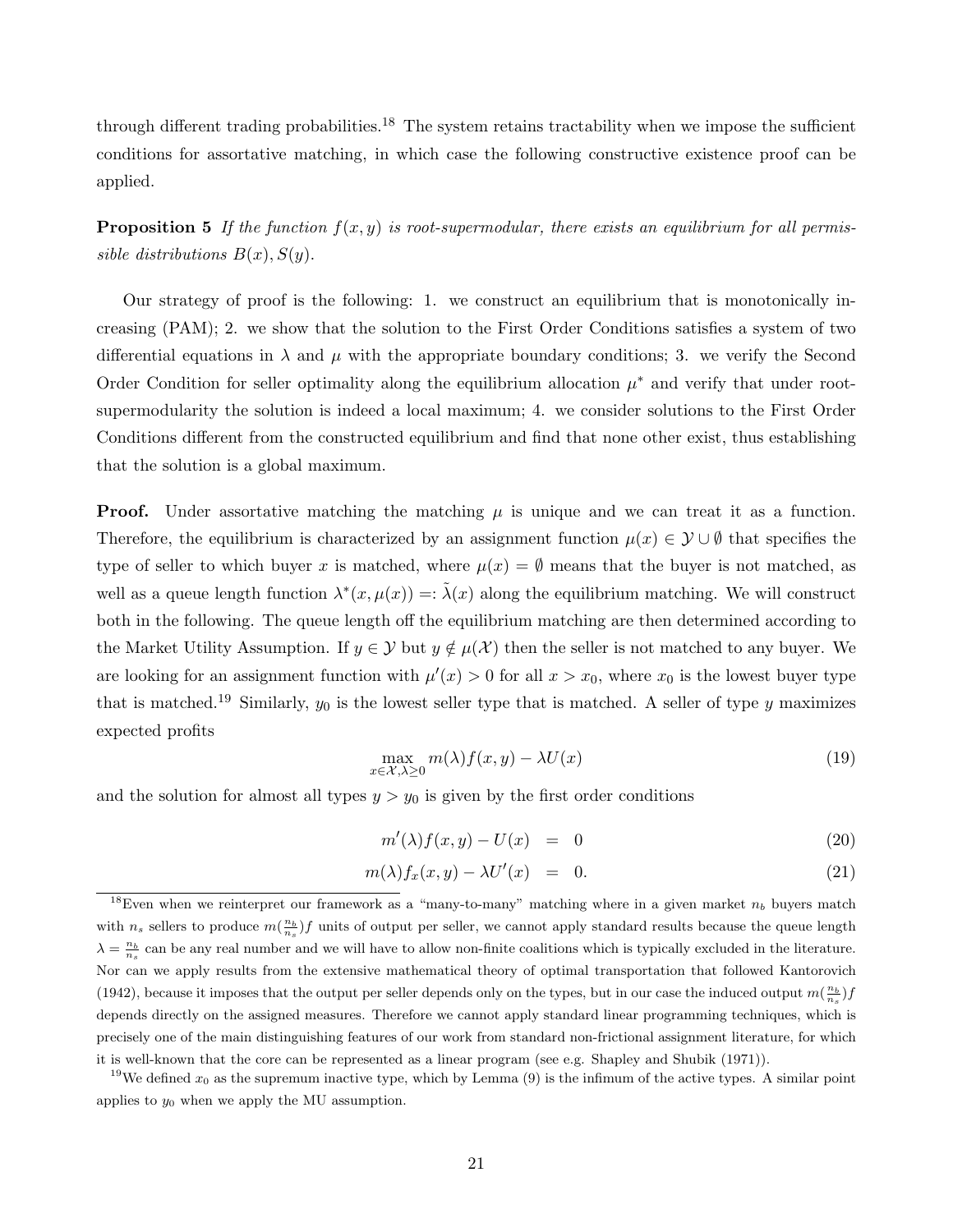We immediately have the following necessary conditions for an equilibrium

$$
m'(\tilde{\lambda}(x))f(x,\mu(x)) = U(x) \tag{22}
$$

$$
q(\tilde{\lambda}(x))f_x(x,\mu(x)) = U'(x). \tag{23}
$$

Moreover, for the boundary types it has to hold by (10) that

$$
U(x_0) = m'(\tilde{\lambda}(x_0)) f(x_0, \mu(x_0)) \ge 0, \text{ with equality if } x_0 > \underline{x}, \tag{24}
$$

and by (12) that

$$
\pi(\mu(x_0)) = [m(\tilde{\lambda}(x_0)) - \tilde{\lambda}(x_0)m'(\tilde{\lambda}(x_0))]f(x_0, \mu(x_0)) \ge 0, \text{ with equality if } \mu(x_0) > \underline{y}.\tag{25}
$$

Additionally, the queue length function has to be consistent with the assignment function via the relationship

$$
\int_{\mu(x)}^{\overline{y}} s(\cdot) dy = \int_{x}^{\overline{x}} \frac{b(\cdot)}{\tilde{\lambda}(\cdot)} dx, \text{ for all } x \ge x_0.
$$
 (26)

Recall that the measure of buyers is normalized to one, whereas the measure of sellers is  $S(\bar{y})$ . This yields

$$
\mu'(x) = \frac{b(x)}{s(\mu(x))\tilde{\lambda}(x)}.\tag{27}
$$

An equilibrium is a solution to  $(22) - (25)$  and  $(27)$ . Totally differentiating  $(22)$  yields

$$
m''(\tilde{\lambda}(x))f(x,\mu(x))\tilde{\lambda}'(x)+m'(\tilde{\lambda}(x))\left[f_x(x,\mu(x))+f_y(x,\mu(x))\mu'(x)\right]=U'(x).
$$

Substituting (23) yields

$$
m''(\tilde{\lambda}(x))f(x,\mu(x))\tilde{\lambda}'(x) + m'(\tilde{\lambda}(x))\left[f_x(x,\mu(x)) + f_y(x,\mu(x))\mu'(x)\right] = q(\tilde{\lambda}(x))f_x(x,\mu(x))\tag{28}
$$

which after rearranging and using the fact that  $-\lambda q'(\lambda) = q(\lambda) - m'(\lambda)$  gives

$$
\tilde{\lambda}'(x) = -\frac{1}{m''(\tilde{\lambda}(x))f(x,\mu(x))} \left[ \tilde{\lambda}(x)q'(\tilde{\lambda}(x))f_x(x,\mu(x)) + \mu'(x)m'(\tilde{\lambda}(x))f_y(x,\mu(x)) \right].
$$
 (29)

Together with (27) we have

$$
\tilde{\lambda}'(x) = -\frac{1}{\tilde{\lambda}(x)m''(\tilde{\lambda}(x))f(x,\mu(x))} \left[ \tilde{\lambda}^2 q'(\tilde{\lambda}(x))f_x(x,\mu(x)) + \frac{b(x)}{s(\mu(x))} m'(\tilde{\lambda}(y))f_y(x,\mu(x)) \right].
$$
 (30)

Equations (27) and (30) together constitute a differential equation system in  $\tilde{\lambda}, \mu$ . One initial condition is  $\mu(\overline{x}) = \overline{y}$ . Given a second initial condition  $\tilde{\lambda}(\overline{x}) = \overline{\lambda} \in (0,\infty)$  the system is uniquely defined (in the direction of lower x) down to some limit point  $x_0(\overline{\lambda})$  where either  $x_0(\overline{\lambda}) = \underline{x}$  or  $\mu(x_0(\overline{\lambda})) = \underline{y}$  or  $\lim_{x\searrow x_0(\overline{\lambda})} \tilde{\lambda}(x) = \tilde{\lambda}(x_0(\overline{\lambda})) = 0$  or  $\lim_{x\searrow x_0(\overline{\lambda})} \tilde{\lambda}(x) = \tilde{\lambda}(x_0(\overline{\lambda})) = \infty$ , whichever comes first. In the latter cases let  $\mu(x_0(\lambda)) = \lim_{x \searrow x_0(\overline{\lambda})} \mu(x)$ . In the Appendix we prove that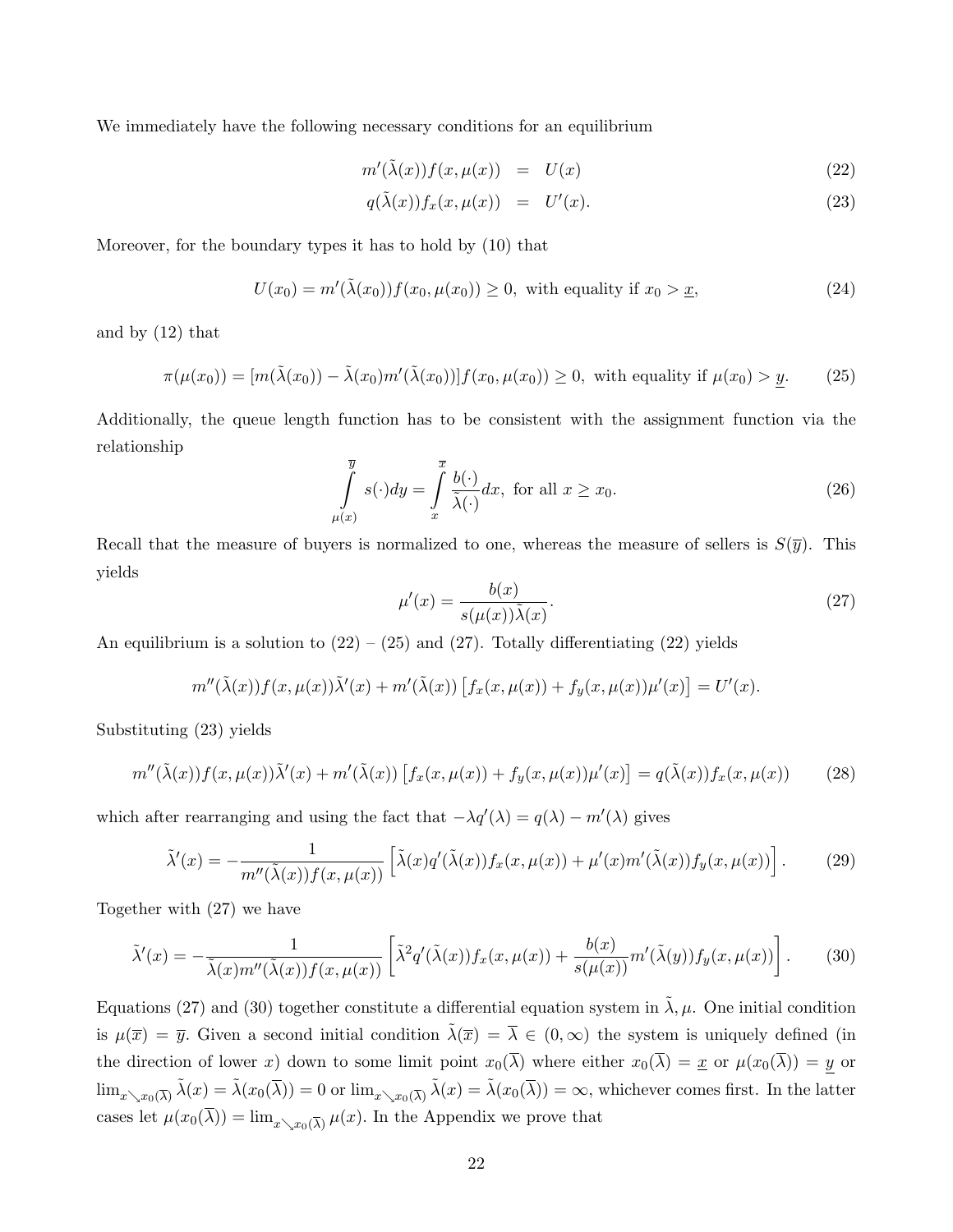**Lemma 6** There exists an initial condition  $\overline{\lambda} \in (0,1)$  such that resulting  $x_0(\overline{\lambda})$ ,  $\tilde{\lambda}(x_0(\overline{\lambda}))$  and  $\mu(x_0(\overline{\lambda}))$ fulfill boundary conditions (24) and (25).

We now check that no agent has an incentive to deviate under the assignment  $\lambda(x)$ ,  $\mu(x)$  that we just constructed. If we can verify that the sellers have no profitable deviation, then their optimization problem (19) implies that buyers do not have a profitable deviation either because the sellers would have exploited it for their benefit. (One can formally show that  $(30)$  is exactly the workers envelop condition.) For the sellers we only have to consider types in  $[y_0(\overline{\lambda}), \overline{y}]$ . If there are seller types below  $y_0(\overline{\lambda})$ , these types do not have a profitable deviation because by boundary condition (25)  $y_0(\overline{\lambda})$  makes zero profits and does not have a profitable deviation despite being a higher type. To check optimality for sellers, we will first check whether the second order condition for firms holds along the equilibrium path. The Hessian of (20) and (21) is:

$$
\begin{pmatrix} m''(\lambda)f(x,y) & m'(\lambda)f_x(x,y) - U'(x) \\ m'(\lambda)f_x(x,y) - U'(x) & m(\lambda)f_{xx}(x,y) - \lambda U''(x) \end{pmatrix}.
$$

It is negative definite if  $m''(\lambda)f(x, y) < 0$ , which holds since  $m(\lambda)$  is strictly concave, and if

$$
m''(\lambda)f(x,y)\left[m(\lambda)f_{xx}(x,y)-\lambda U''(x)\right]-\left[m'(\lambda)f_x(x,y)-U'(x)\right]^2>0.
$$

Checking this condition locally along the equilibrium path, we can use (23) directly to get

$$
m''(\lambda)f(x,y)\left[m(\lambda)f_{xx}(x,y) - \lambda U''(x)\right] - [m'(\lambda) - q(\lambda)]^2 f_x(x,y)^2 > 0.
$$
\n(31)

Differentiating (23) we get an expression for  $U''(x)$ 

$$
U''(x) = q'(\tilde{\lambda}(x))f_x(x,\mu(x))\tilde{\lambda}'(x) + q(\tilde{\lambda}(x))f_{xx}(x,\mu(x)) + q(\tilde{\lambda}(x))f_{xy}(x,\mu(x))\mu'(x),
$$

which inserted in (31) and after rearranging yields along the path

$$
-\tilde{\lambda}(x)q'(\tilde{\lambda}(x))f_x(x,\mu(x))\tilde{\lambda}'(x)-m(\tilde{\lambda}(x))f_{xy}(x,\mu(x))\mu'(x)-\frac{[\tilde{\lambda}(x)q'(\tilde{\lambda}(x))f_x(x,\mu(x))]^2}{m''(\tilde{\lambda}(x))f(x,\mu(x))}<0,
$$

where we used  $m(\lambda) = \lambda q(\lambda)$ ,  $\lambda q'(\lambda) = m'(\lambda) - q(\lambda)$  and we changed the sign of the inequality after dividing by  $m''(\lambda) < 0$ . We can use (29) to substitute out  $\tilde{\lambda}'(x)$  and get after rearranging

$$
\mu'(x)\left[-f_{xy}+\frac{m'(\tilde\lambda(x))q'(\tilde\lambda(x))}{q(\tilde\lambda(x))m''(\tilde\lambda(x))}\frac{f_x(x,\mu(x))f_y(x,\mu(x))}{f(x,\mu(x))}\right]<0.
$$

The square bracket is negative if

$$
f_{xy}(x,\mu(x)) > a(\tilde{\lambda}(x)) \frac{f_x(x,\mu(x))f_y(x,\mu(x))}{f(x,\mu(x))},
$$

where  $a(\lambda) = \frac{m'(\lambda)q'(\lambda)}{m''(\lambda)q(\lambda)}$  $\frac{m(\lambda)q(\lambda)}{m'(\lambda)q(\lambda)}$ , which is fulfilled when f is root-supermodular. We started from the premise that  $\mu'(x) > 0$ , and as a result, under root-supermodularity and strict convexity of  $q^{-1}$  the Hessian is negative definite. The solution to the FOC therefore constitutes a local maximum.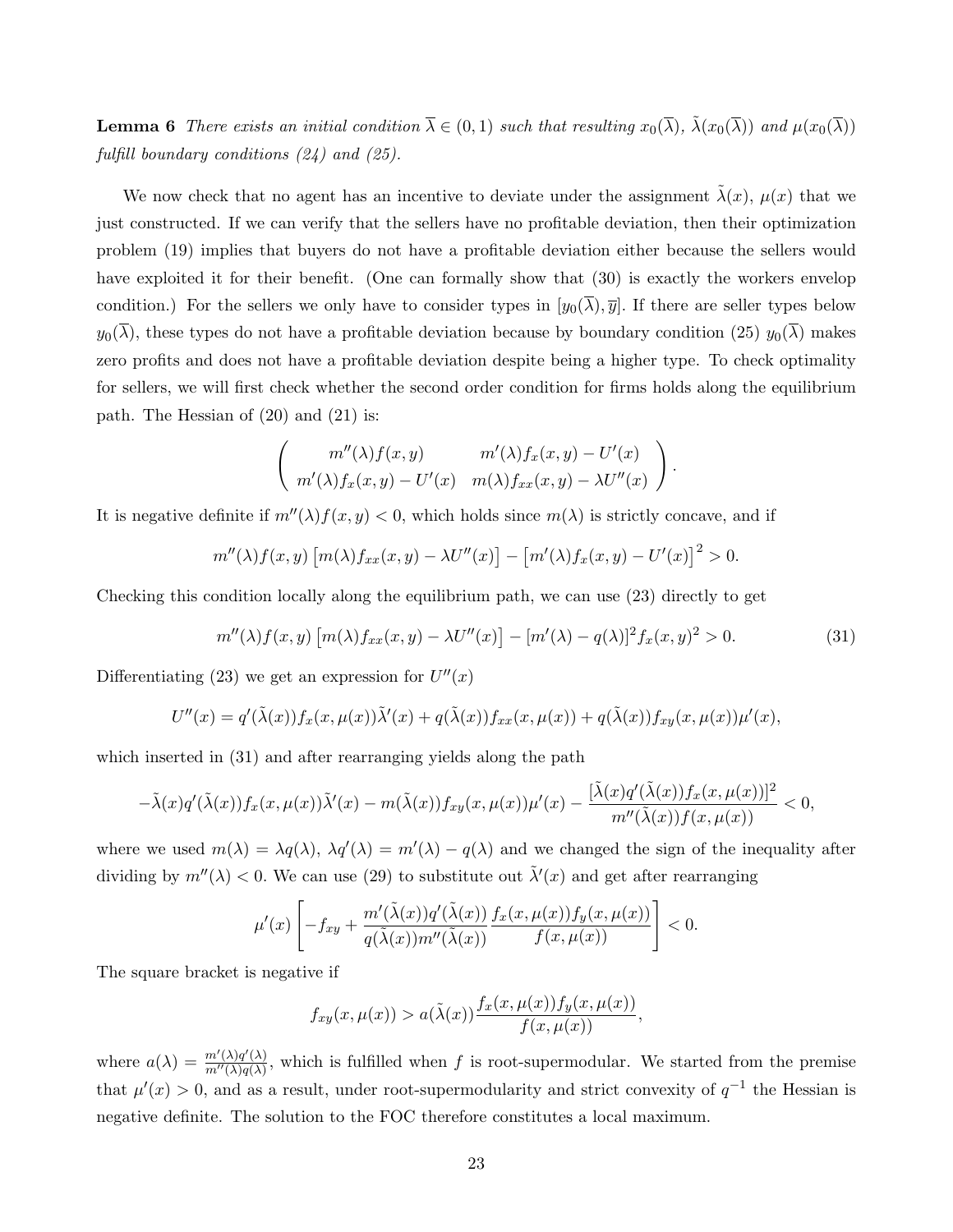We now establish that the solution is a global maximum. Consider a firm  $y$  that is matched to  $x$ , i.e.  $y = \mu(x)$ . Now suppose there is also another partner  $\tilde{x}$ , different from  $\mu^{-1}(y)$ , that satisfies the First Order Conditions for optimality. In particular,  $\tilde{x}$  solves

$$
q(\lambda^*(\tilde{x}, y))f_x(\tilde{x}, y) - U'(\tilde{x}) = 0,
$$
\n(32)

where  $\lambda^*(x, y)$  is the optimal queue length, defined implicitly by (11).

Suppose that  $\tilde{x} > \mu^{-1}(y)$  which implies  $\mu(\tilde{x}) > y$  – the opposite case is analogous. Since  $\mu(\tilde{x})$  is matched with  $\tilde{x}$  their FOC is satisfied by construction:

$$
q(\lambda^*(\tilde{x}, \mu(\tilde{x})))f_x(\tilde{x}, \mu(\tilde{x})) - U'(\tilde{x}) = 0.
$$
 (33)

We rule out that both  $(32)$  and  $(33)$  are satisfied simultaneously by showing that the FOC is strictly increasing when y increases for given  $\tilde{x}$ . Differentiating  $q(\lambda^*(\tilde{x}, y))f_x(\tilde{x}, y) - U'(\tilde{x})$  with respect to y yields

$$
q(\lambda^*(\tilde{x}, y))f_{xy}(\tilde{x}, y)) + q'(\lambda^*(\tilde{x}, y))f_x(\tilde{x}, y)\frac{\partial \lambda^*(\tilde{x}, y)}{\partial y}.
$$
\n(34)

Implicit differentiation of (11) yields

$$
\frac{\partial \lambda^*(\tilde{x}, y)}{\partial y} = -\frac{m'(\lambda^*(\tilde{x}, y))f_y(\tilde{x}, y)}{m''(\lambda^*(\tilde{x}, y))f(\tilde{x}, y)}.
$$

Therefore, (34) is strictly positive if

$$
f_{xy}(\tilde{x}, y)) > a(\lambda^*(\tilde{x}, y)) \frac{f_y(\tilde{x}, y) f_x(\tilde{x}, y)}{f(\tilde{x}, y)},
$$

which is ensured by root-supermodularity since  $a(\lambda) < 1/2$  by Lemma 5. This implies that the solution to the FOC in (22) and (23) is a global maximum.  $\blacksquare$ 

A similar proof can be applied in the case where negative assortative matching is ensured, for example when  $f$  is weakly submodular.

# 5 Extensions and Robustness

In this section we consider some extensions to our framework. We investigate the impact of broadening the class of matching functions, we analyze sorting in a dynamic framework, and we introduce more general payoff structures.

### 5.1 Broader Classes of Matching Functions

Our setup provides sharp results for a large class of matching functions. Here we briefly consider the effect of relaxing some of the assumptions that we imposed. We do not attempt to relax the assumption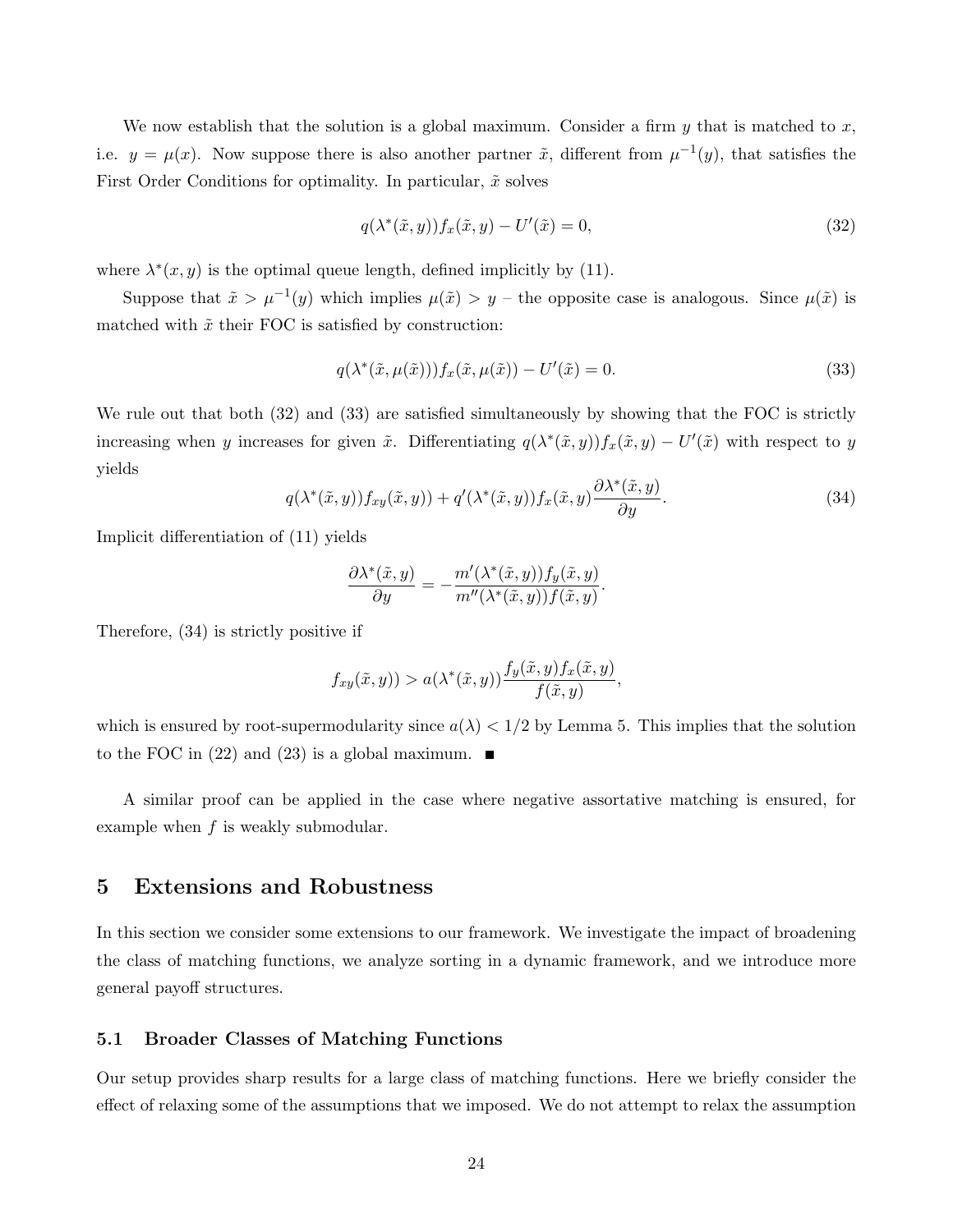of constant returns to scale, though. This assumption, which is pervasive in the search literature, is crucial to all directed and competitive search models that we are aware of because the market size in these models is endogenous as each  $(p, y)$  combination is essentially its own market.

We have considered matching functions with  $1/q$  strictly convex. In contrast to the other assumptions on strict derivatives, strict curvature and boundedness this assumption is less pervasive in the literature, even though it is common to the directed search literature. If we relax this assumption we lose the sufficiency of root-supermodularity for positive assortative matching. When we replace this assumption by the weaker assumption that the elasticity of the matching function  $m$  is strictly decreasing we can still obtain an upper bound on  $a(\lambda)$  of unity.

**Lemma 7** If  $\eta'_m(\lambda) < 0$  then  $a(\lambda) < 1$ .

### Proof. See Appendix A. ■

Therefore, Corollary 1 still applies as log-supermodularity clearly suffices for Positive Assortative Matching. How far  $a(\lambda)$  is bounded below unity depends on the exact nature of the matching function. In general some level of n-root-supermodularity with coefficient n between 2 and  $\infty$  will be sufficient to induce Positive Assortative Matching.

Finally, we have assumed that the first and second derivatives of the matching functions are strict at  $\lambda = 0$ . This condition was important for the necessity of root-supermodularity for positive assortative matching. Without this assumption our approach<sup>20</sup> of assessing the value of  $a(\lambda)$  at a queue length of zero would not be valid, and possibly different limit values  $a(0)$  could be achieved.

CES. The matching function that is not included in our framework is the Constant Elasticity of Substitution (CES) matching function. The aggregate CES matching function in a discrete time framework for a given number of buyers and sellers  $\beta$  and  $\sigma$  is defined as:

$$
M(\beta, \sigma) = (\beta^r + k\sigma^r)^{-1/r} \beta \sigma
$$

where  $r > 0$  and  $k > 1$ . The elasticity of substitution is given by  $e = \frac{1}{1+r}$  $\frac{1}{1+r}$ . Given constant returns to matching, we can derive the individual matching probability expressed in function of the ratio  $\lambda = \beta/\sigma$ from the aggregate matching function and where  $m(\lambda) = \sigma M(\beta, \sigma)$ . Then:

$$
m(\lambda) = (1 + k\lambda^{-r})^{-1/r}.
$$

We know from Lemma 3 that the expression for  $a(\lambda) = -\frac{m'(m-\lambda m')}{\lambda m''m}$  $\frac{(m-\lambda m)}{\lambda m^{\prime\prime}m}$  is equal to the elasticity of substitution  $e = \frac{1}{1+}$  $\frac{1}{1+r}$ . We can easily verify that this is the case after substituting for m, m' and m''.

The CES matching function does not fulfill our conditions of boundedness and strict derivatives for  $\lambda = 0$ . When  $r < 1$  both  $m''$  and  $q'$  converge to - $\infty$  when  $\lambda$  approaches zero. Also,  $1/q$  is not convex

 $^{20}$ In particular, the proof of Lemma 4.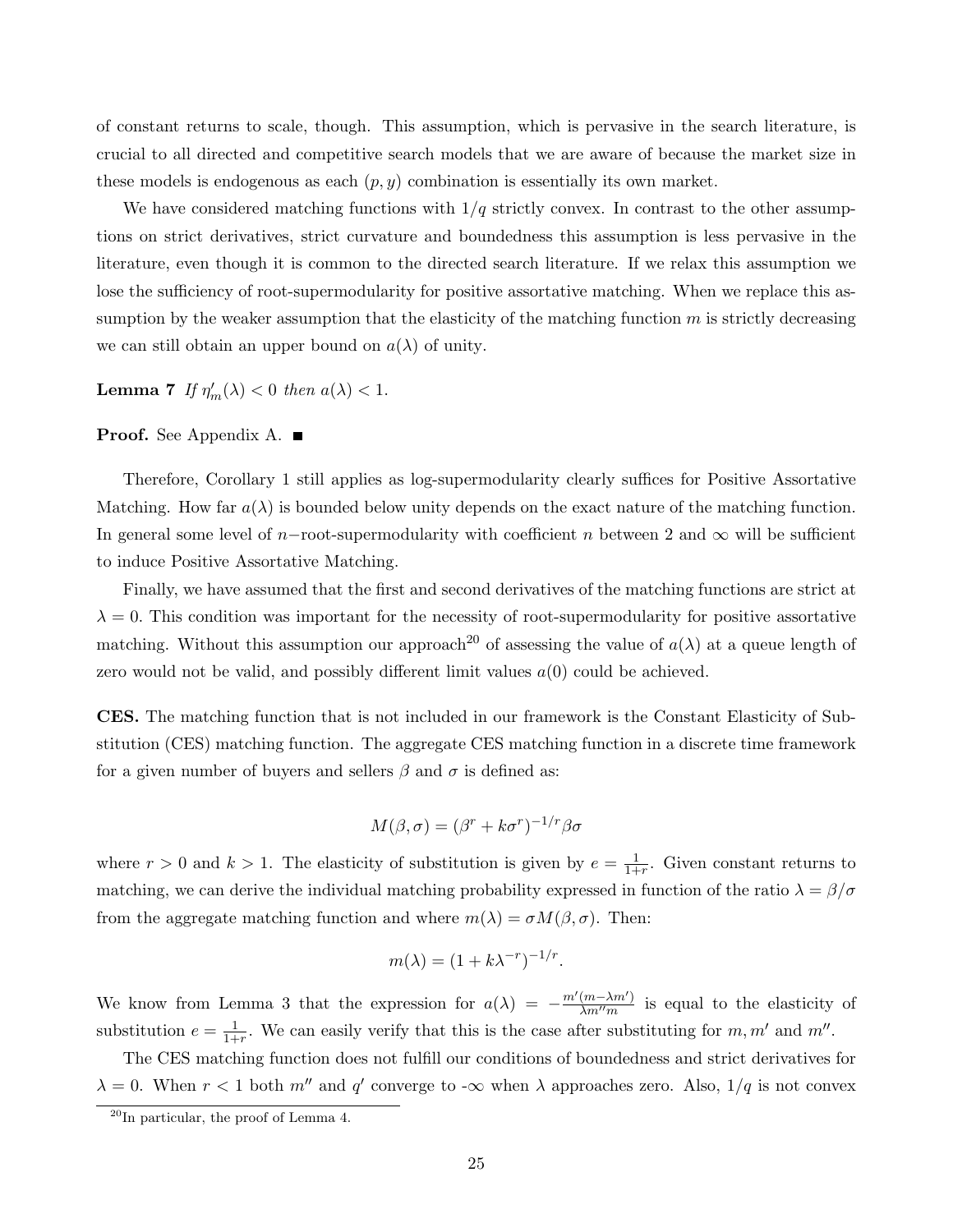for all r. When  $r > 1$  then both  $m''$  and  $q'$  attain zero at  $\lambda = 0$  and are not strict. Nonetheless, the ratio of the two in  $a(\lambda)$  remains bounded. The knife-edge case is when  $r = 1$ , which corresponds to (a variation of) the telegraph matching function  $m_5 = \frac{\lambda}{\lambda + 1}$  $\frac{\lambda}{\lambda+k}$ . Only in this case are the derivatives  $m''$  and q' bounded at zero.

To our knowledge, all micro founded matching functions involve bounded and strict derivatives. The notion being that the marginal change in the matching probability is not infinite or zero. Given that the CES matching function satisfies the Inada conditions, there are either infinite or zero returns to matching for the buyers when the buyer to seller ratio is zero, which is typically not derived from micro foundations. Nonetheless, the CES function is a convenient modeling tool, and it turns out that it gives very sharp predictions on the necessary and sufficient conditions for Positive and Negative Assortative Matching. This may prove useful for applications.

**Proposition 6** Let the matching function be CES with elasticity e. Then a necessary and sufficient condition for Positive Assortative Matching is that  $f(x, y)$  is n-root-supermodular where  $n = \frac{1}{1-e}$ .

**Proof.** ¿From Lemma 2, along the equilibrium path a necessary and sufficient condition is that  $f_{xy}$  $a(\lambda) \frac{f_x f_y}{f}$  $f_f^{e\,ly}$ . Since from Lemma 3,  $a(\lambda)$  is equal to the elasticity of substitution and therefore constant for CES, this condition is equivalent to  $f_{xy} > e \frac{f_x f_y}{f}$  and independent of the distribution. By definition,  $f(x, y)$  is n-root-supermodular if  $f_{xy} > \frac{n-1}{n}$ n  $f_xf_y$  $\frac{df_y}{f}$ , therefore  $\frac{n-1}{n} = e$  implies  $n = \frac{1}{1-e}$ .

It is important to stress that with constant  $a(\lambda)$  the result holds independent of which distribution is chosen. The next Proposition immediately follows (the proof is omitted):

**Proposition 7** Let the matching function be CES with elasticity e. Then a necessary and sufficient condition for Negative Assortative Matching is that  $f(x, y)$  is nowhere n-root-supermodular where  $n =$  $\frac{1}{1-e}$ .

What makes this result for the CES matching function particularly tractable is that the condition holds everywhere independent of the buyer-seller ratio. That implies that there is no gap between the range of match value functions  $f(x, y)$  for which PAM is satisfied and the range where NAM is satisfied. No matter what the distribution of types is, if  $f$  satisfies the *n*-root-supermodularity condition, then there is PAM; if it holds nowhere, then there is NAM. These Propositions are thus a counterpart to Theorems 1 and 2 but with a much sharper prediction. Moreover, since Proposition 7 ensures NAM for any given distribution, it also provides a stronger counterpart for our result in Proposition 4 which establishes that there can be NAM even if the match value function exhibits moderate degrees of supermodularity. With CES this is independent of the distribution.

The class of CES matching functions spans the entire range of *n*-root-supermodularity, from supermodularity to log-supermodularity.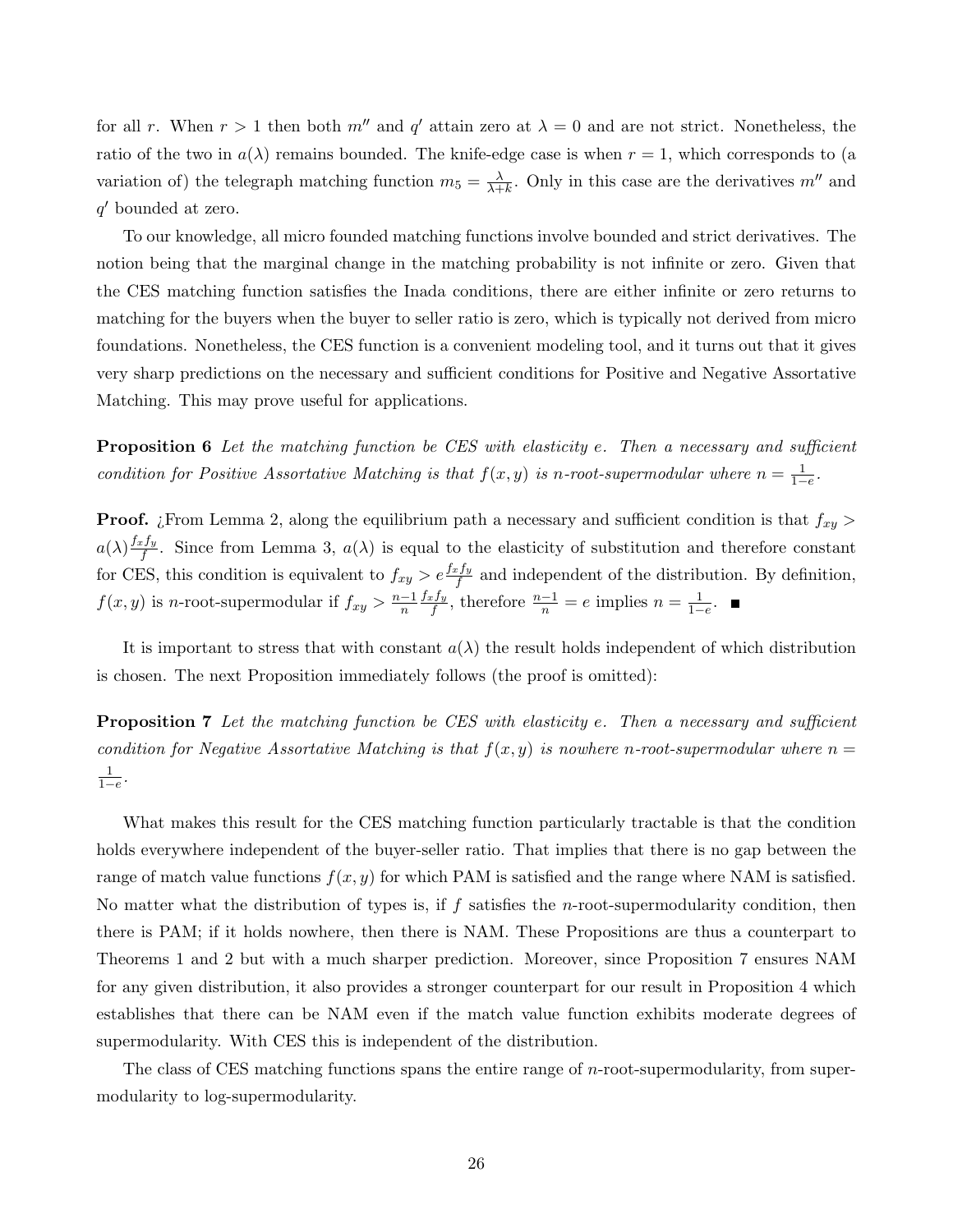**Corollary 2** Let the matching function be CES with elasticity e. Then a necessary and sufficient condition for PAM is:

- 1. Supermodularity if  $e = 0$  (Leontief);
- 2. Root-supermodularity if  $e = \frac{1}{2}$  $\frac{1}{2}$  (Telegraph Line Matching);
- 3. Log-supermodularity if  $e = 1$  (Cobb-Douglas)

### 5.2 Sorting in a Dynamic Framework

The frictions that arise in directed search models are often justified by the cost of delay that arises from miscoordination. Like much of this literature, we have chosen to cast our model in a static form, thereby interpreting the possibility of no trade as a stark form of delay. Since it has not been our intention to derive results on fluctuations or dynamic comparisons, we have thus obtained our results without the additional machinery and notation of a dynamic setting and thereby not unduly distracted attention from the main economic issues.

In this section, we show that all the insights on assortative matching apply also in a dynamic framework with a stationary equilibrium. We first derive the equivalent of our main result on Positive Assortative Matching in a dynamic framework. In Section 6 we use the dynamic framework to discuss the consequences when frictions vanish.

Consider an economy with discrete time and an infinite time horizon. Agents discount the future with factor  $\delta \in (0,1)$ . When an agent trades he is removed from the market, and for simplicity we assume that he is replaced by a new agent of identical type.<sup>21</sup> Therefore, distributions  $B(x)$  and  $S(y)$ are stationary by assumption. When the trading strategies and the queue lengths are stationary, a seller of type y who wants to trade at price  $p$  in one period would be willing to do so in all periods. Therefore his expected discounted life-time profit from attempting to trade at  $p$  is recursively given by

$$
\pi_y(p) = m(\lambda(p, y))p + \delta(1 - m(\lambda(p, y))) \pi_y(p)
$$
  
\n
$$
\Leftrightarrow \pi_y(p) = \frac{m(\lambda(p, y))}{1 - \delta(1 - m(\lambda(p, y)))}p.
$$
\n(35)

<sup>&</sup>lt;sup>21</sup>When agents who leave the market are replaced by an identical type (often referred to as the "cloning" assumption), the logic of our existence proof extends to the dynamic version with suitably adjusted payoffs. In contrast, when there is an endogenous distribution of types, our constructive proof would have to keep track also of the speed with which the stock of agents of each type adjusts over time. It is well known in models of random search (see for example Shimer and Smith (2000) and Burdett and Coles (1997)) that this substantially complicates proofs of existence. An endogenous pool would not alter the characterization that we provide for positive assortative matching, though, because it is based on incentives of an individual who takes the steady-state conditions (exogenous or endogenous) as given. With an endogenous type distribution we would also require a probability that agents die between two periods to prevent unbounded accumulation of agents who cannot trade and would adjust the discount factor appropriately.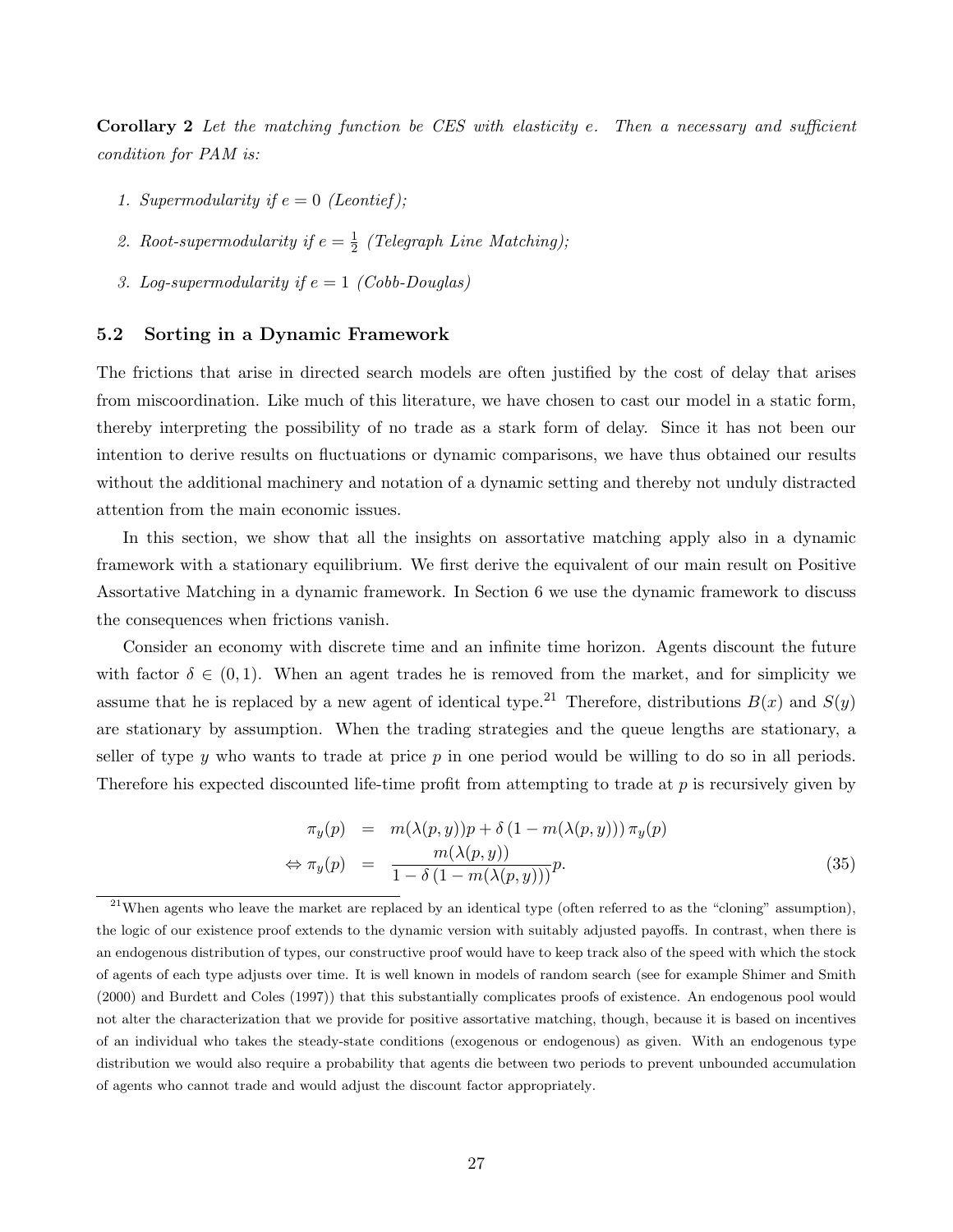Similarly, the expected discounted life-time utility of a buyer of type  $x$  who attempts to trade at combination  $(p, y)$  is given by

$$
u_x(p, y) = q(\lambda(p, y))(f(x, y) - p) + \delta (1 - q(\lambda(p, y))) u_x(p, y)
$$
  
\n
$$
\Leftrightarrow u_x(p, y) = \frac{q(\lambda(p, y))}{1 - \delta (1 - q(\lambda(p, y)))} (f(x, y) - p)
$$
\n(36)

With these adjustments of the profit and utility, we can define a stationary equilibrium exactly as in Definition 1.

Again let  $U(x)$  be the Market Utility that buyers get in equilibrium, which again has to be increasing and continuous in equilibrium. Similar steps as in the main body reveal that sellers maximize profits as long as they promise the Market Utility to the buyer type they want to trade with. Again let  $\tilde{\pi}(x, y)$ be the optimal profit of seller type y who trades with buyer type x, i.e.  $\tilde{\pi}(x, y)$  is determined by

$$
\max_{\lambda \in \overline{\mathbb{R}}_+} m(\lambda) \left[1 - \delta \left(1 - m(\lambda)\right)\right]^{-1} p \tag{37}
$$

s.t. 
$$
q(\lambda) [1 - \delta (1 - q(\lambda))]^{-1} (f(x, y) - p) = U(x),
$$
 (38)

and  $\lambda^*(x, y)$  is again the argument that solves this program. In equilibrium the seller chooses the optimal  $x$  as well. We are interested in positive assortative matching, for which the crucial insight arises from the analogue to Lemma 2:

**Lemma 8** Consider an equilibrium with Market Utility  $U(\cdot)$ . For a buyer type y who trades with seller type  $x \in (\underline{x}, \overline{x})$  with  $U'(x)$  well defined at queue length  $\lambda^* \in (0, \infty)$  the equilibrium expected profits satisfy  $\frac{\partial^2 \tilde{\pi}(x,y)}{\partial x \partial y} > 0$  if and only if

$$
f_{xy}(x,y) \ge A(\lambda^*, \delta) a(\lambda^*) \frac{f_x(x,y) f_y(x,y)}{f(x,y)}
$$

where

$$
A(\lambda, \delta) = \frac{\left[1 - \delta + \delta q(\lambda) + \lambda(1 - \lambda)\delta q'(\lambda)\right]\left[1 - \delta\right]}{\left[1 - \delta + m(\lambda)\delta\right]\left[1 - \delta + \delta q(\lambda)\right]}
$$

and as before

$$
a(\lambda) = \frac{m'(\lambda)q'(\lambda)}{m''(\lambda)q(\lambda)}.
$$

#### **Proof.** See Appendix A. ■

Almost all active sellers make strictly positive profits, and  $U(\cdot)$  increasing implies that it is differentiable almost everywhere. Therefore, the condition holds for almost all active sellers. For our purposes the following results are important and can easily be verified.<sup>22</sup>

<sup>&</sup>lt;sup>22</sup>To see part 1, observe that with  $q' \leq 0$  and  $m \geq 0$ , each of the factors in the numerator is smaller than the one of the factors in the denominator:  $1 - \delta + \delta q(\lambda) + \lambda(1 - \lambda)\delta q'(\lambda) \leq 1 - \delta + \delta q(\lambda)$  and  $1 - \delta \leq 1 - \delta + m(\lambda)\delta$ .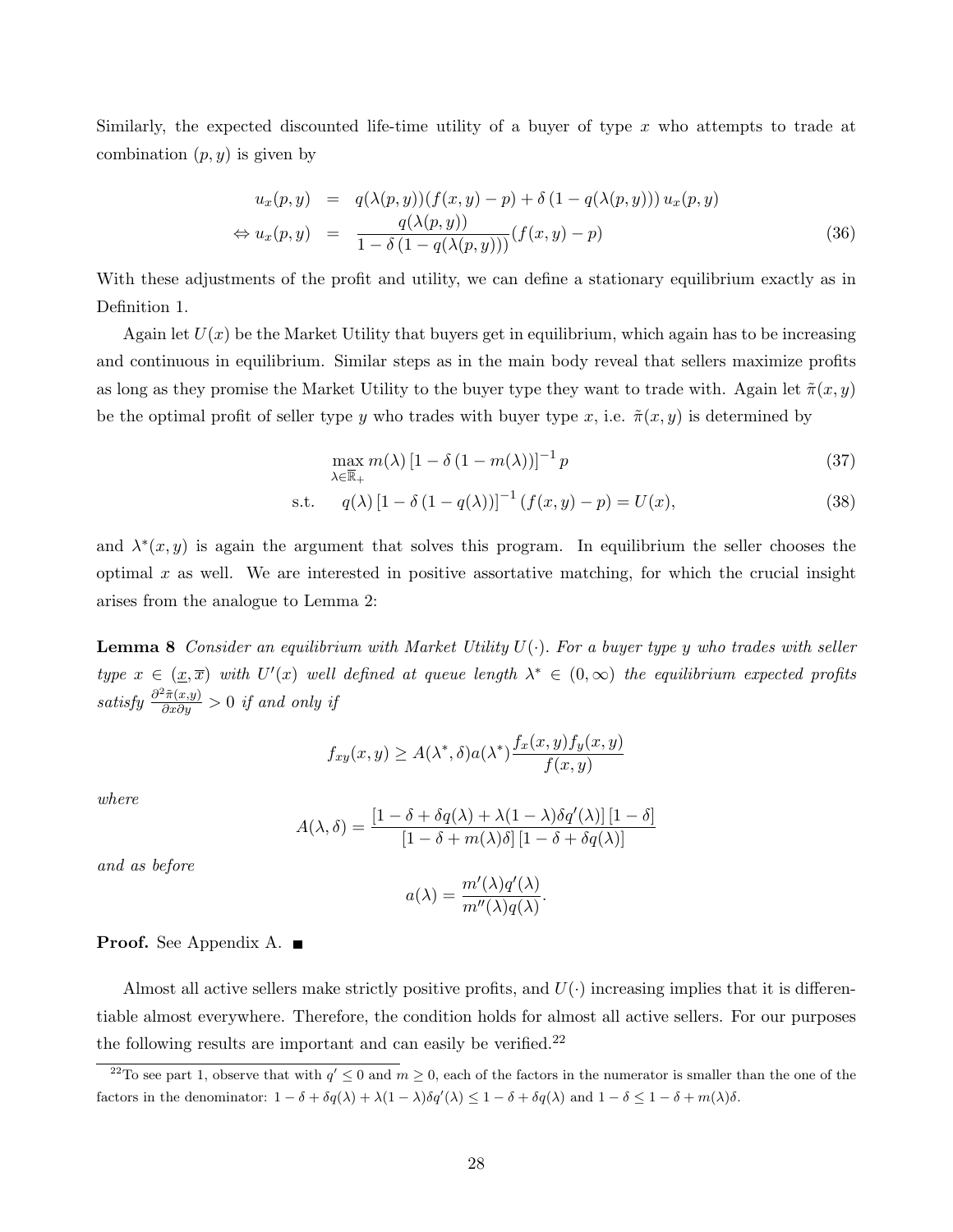#### Corollary 3 It holds that

- 1.  $A(\lambda, \delta) \in [0, 1]$  for all  $(\lambda, \delta) \in \overline{\mathbb{R}}_+ \times [0, 1)$ ,
- 2.  $\lim_{\delta \to 0} A(\lambda, \delta) = 1$  for all  $\delta \in [0, 1)$ ,
- 3.  $\lim_{\delta \to 1} A(\lambda, \delta) = 0$  for all  $\lambda > 0$ .

As a result, the product  $A(0, \delta)a(0) = 1/2$ . Therefore, root-supermodularity is still the necessary condition for Positive Assortative Matching because it is again necessary when  $\lambda$  is close to zero. Moreover,  $A(\lambda, \delta) \leq 1$  guarantees that root-supermodularity is also sufficient for Positive Assortative Matching. We discuss the case of vanishing frictions  $\delta \to 1$  in more detail in the discussion section.

#### 5.3 More General Payoff Structures

In the basic model we considered a setup in which buyers have private information about their type and the benefits of the match accrues only to them. We think that this setup is particularly relevant in goods market contexts, and our analysis shows that in equilibrium sellers are able to differentiate between buyers who sort according to price. It is straightforward to augment our basic setup by allowing sellers' payoffs to depend on their own type. That is, assume the same setup as in Section 3 but a seller of type y obtains payoff  $f^s(y) + p$  that depends on the price and on his type.<sup>23</sup> Therefore, his expected payoff is  $\pi_y(p) = m(\lambda(p, y)) [f^s(y) + p]$ . Similar to the derivation that led to (9) we now arrive at an optimization problem for the seller of type  $y$ 

$$
\max_{x \in \mathcal{X}, \lambda \ge 0} m(\lambda) \left[ f(x, y) + f^s(y) \right] - \lambda U(x). \tag{39}
$$

Treating  $\hat{f}(x, y) = f(x, y) + f^{s}(y)$  as the match value, our analysis carries over exactly as above.

Our results carry over even to a setup in which the buyer's type influences the sellers payoff, but only if we give up the assumption that buyers' types are unobservable. If one interprets the buyer's type as his productivity in a match with a seller, then in order to avoid "lemon" problems the price of the seller has to condition on the buyer's type. For such an extension, we undertake the following changes to our setup: The payoff for a seller type y who matches with a buyer type x at price p is  $f^{s}(x, y) + p$ , and the sellers strategy F is a distribution function over  $\mathcal{P} \times \mathcal{X} \times \mathcal{Y}$ . Also, the queue length depends on the price and the seller type, but also on the buyer type, i.e., we consider  $\lambda(p, x, y)$ .<sup>24</sup> Expected

<sup>&</sup>lt;sup>23</sup>Hoppe, Moldovanu and Sela (2008) consider unobservable seller types in a very different model. They analyze signalling by sellers.

 $^{24}$ The important feature is that the market conditions have to be contingent on all payoff-relevant information for each side of the market. If sellers' payoffs are not directly influenced by the buyer's type, then  $\lambda$  does not have to directly depend on the buyer's type, and therefore the buyer's type can be private information as in our baseline specification. A similar idea has recently been proposed by Mailath, Postlewaite and Samuelson (2006) for matching markets without frictions.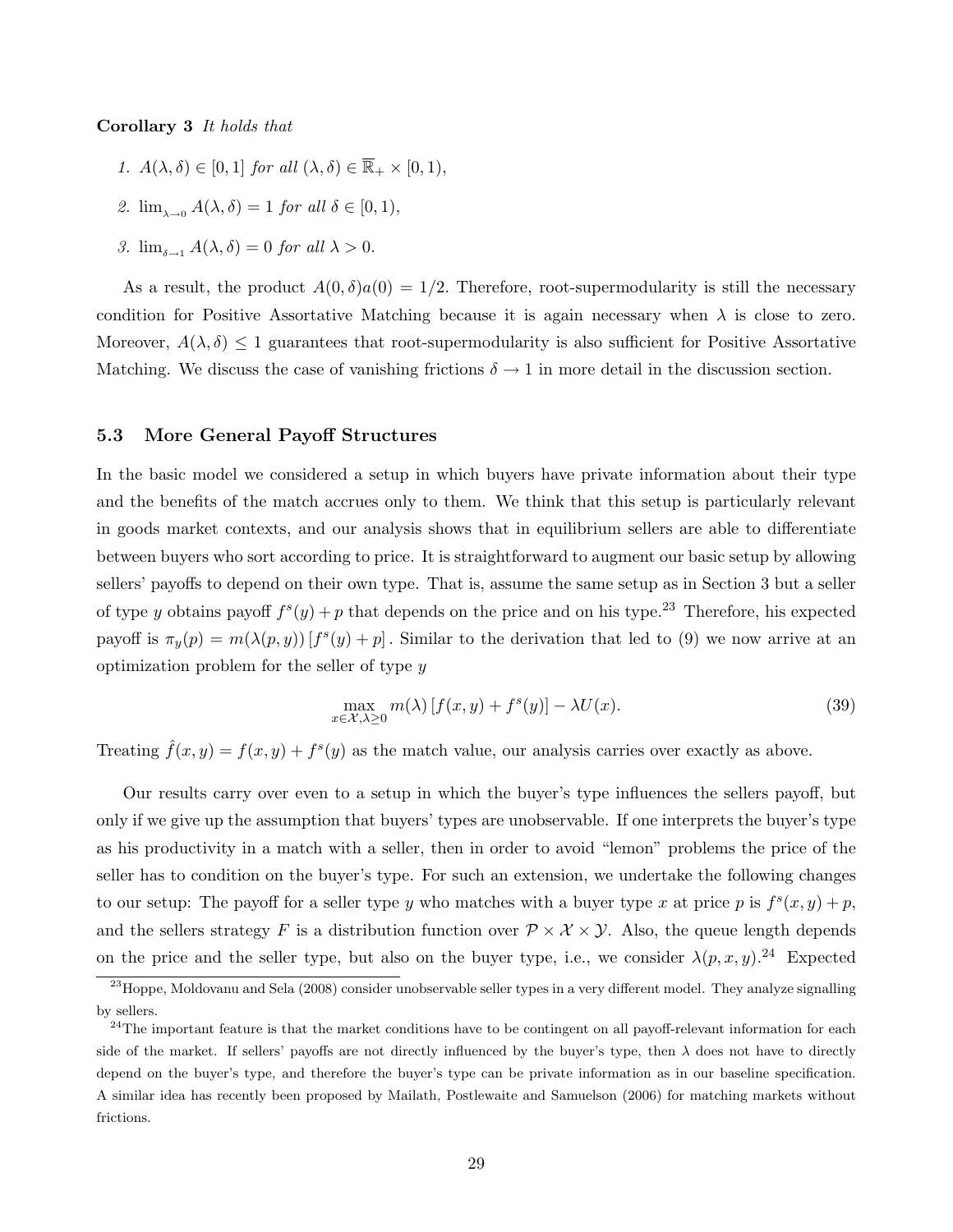payoffs are then

$$
u_x(p,y) = q(\lambda(p,x,y))(f(x,y)-p), \qquad (40)
$$

$$
\pi_y(p,x) = m(\lambda(p,x,y))(f^s(x,y) - p), \tag{41}
$$

and we arrive naturally at the following extended equilibrium definition

**Definition 4** An equilibrium is a set of permissible distributions  $(F, G)$  such that there exists a queue length function  $\lambda : \mathcal{P} \times \mathcal{X} \times \mathcal{Y} \to \overline{\mathbb{R}}_+$  such that:

- 1. (Profit Maximization)  $\forall (p, x, y) \in \hat{F} : \pi_y(p, x) \geq \pi_y(p', x') \quad \forall (p', x') \in \mathcal{P} \times \mathcal{X}$ .
- 2. (Utility Maximization)  $\forall (p, x, y) \in \hat{G} : u_x(p, y) \geq u_x(p', y') \quad \forall (p', y') \in \mathcal{P} \times \mathcal{Y}$ .
- 3. (Consistency of the Queue Length) For all  $p \in \mathcal{P}$ ,  $x \in \mathcal{X}$ ,  $y \in \mathcal{Y}$

$$
S(\overline{y})\int_{[0,p]\times[\underline{y},y]\times[\underline{x},x]} \lambda(\cdot,\cdot,\cdot)dF = G(p,x,y). \tag{42}
$$

For a given Market Utility  $U(x)$  the MU Assumption now requires that the queue length is given by the indifference  $q(\lambda(p, x, y))[f(x, y) - p] = U(x)$  if  $f(x, y) - p \ge U(x)$ . Again this condition does not have bite when  $f(x, y) - p = U(x) = 0$ , for which we define  $\lambda(p, x, y) = \infty$ . If  $f(x, y) - p \lt U(x)$  then buyers would not like to trade, which is captured by  $\lambda(p, x, y) = 0$ . Under the market utility assumption, similar steps to those in  $(6)$  to  $(9)$  lead to a maximization problem for the seller of type y:

$$
\max_{x \in \mathcal{X}, \lambda \ge 0} m(\lambda) \left[ f(x, y) + f^s(x, y) \right] - \lambda U(x). \tag{43}
$$

Because of this structure, all our subsequent derivations carry over using the joint match value  $\hat{f}(x, y)$  =  $f(x, y) + f^{s}(x, y).$ 

# 6 Discussion

The main interest of this paper has been to provide a characterization of the patterns of sorting in a world with non-neglegible frictions. Nonetheless, a common theme in the literature is to investigate whether those economies converge to the Walrasian outcome as frictions vanish. In the context of the dynamic version of our model, we can investigate whether the limit with vanishing discounting frictions converges to the competitive allocation. This is the approach taken in the large literature on sequential bargaining and competition (see amongst many others Rubinstein and Wolinsky (1985), Gale (1986) and recently Lauermann (2007)). Alternatively, even in the static economy we can consider matching functions that embody relatively little frictions, and consider sequences of those functions that converge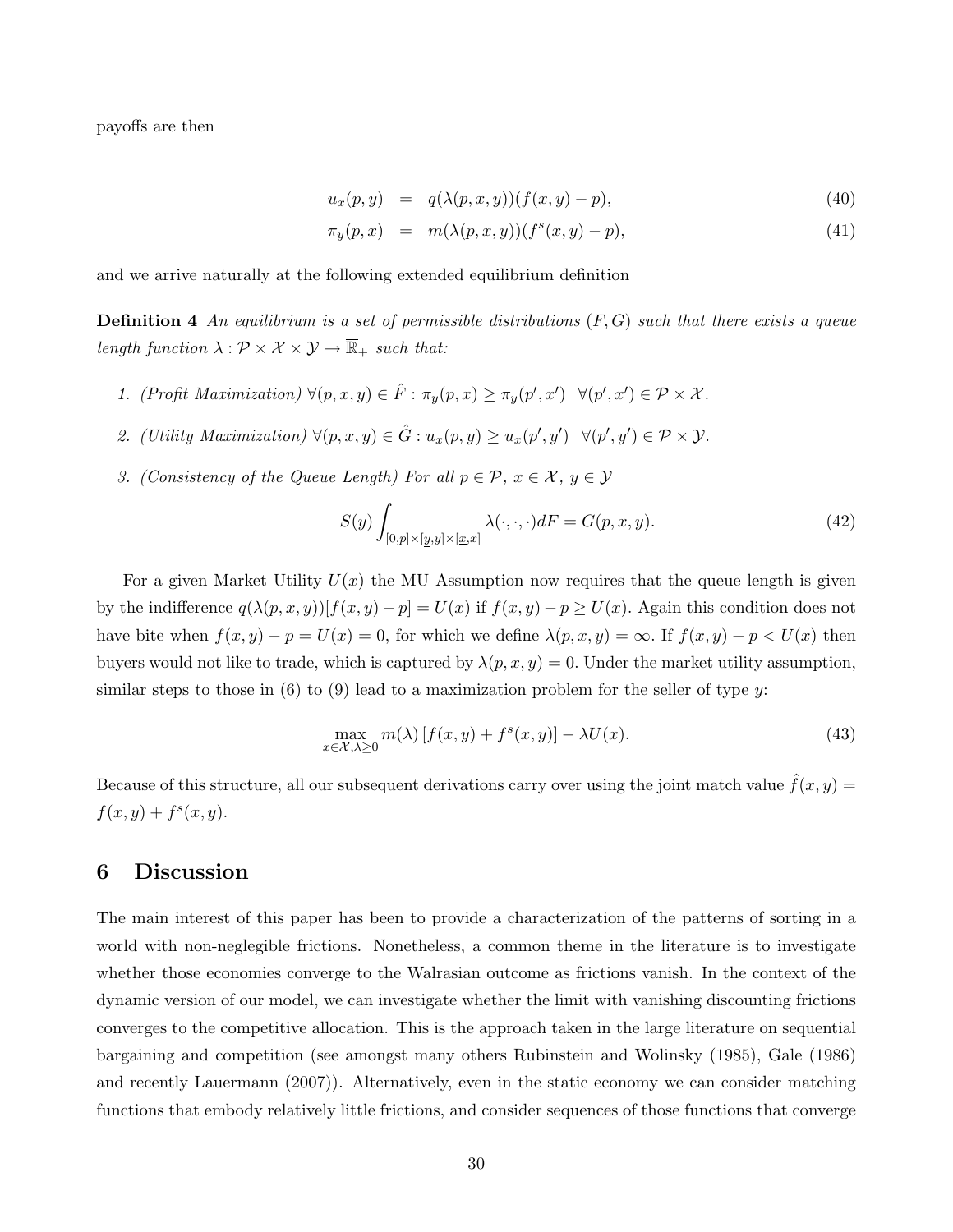to the frictionless case as in Becker (1973). Here, we will consider each case in turn, starting with the limit of the dynamic economy.

For our purposes, the question is whether in the competitive limit we can reconcile the fact that root-supermodularity is the requirement for Positive Assortative Matching in the model with frictions, with the fact that in the frictionless model (Becker 1973) that requirement is mere supermodularity.

The limit of the dynamic economy with vanishing frictions. In the dynamic version of our model, the requirement for Positive Assortative Matching is

$$
f_{xy}f \ge A(\lambda, \delta)a(\lambda)f_xf_y,
$$

where the strength of the condition depends on the value of  $A(\lambda, \delta)a(\lambda)$ . From Corollary 3, for given  $\lambda > 0$  we have, when the discount factor converges to unity, that:

$$
\lim_{\delta \to 1} A(\lambda, \delta) a(\lambda) = 0.
$$

Therefore, whenever all sellers can trade with non-negligible probability, simple supermodularity is sufficient to obtain Positive Assortative Matching with very patient players. In those dynamic markets with supermodular match value functions, the standard condition by Becker applies for the allocation of types.

Nevertheless, root-supermodularity remains a stringent requirement to guarantee Positive Assortative Matching for all active agents even when players are long-lived and become infinitely patient. It remains binding in economies where some buyers cannot trade due to uneven market sides. In particular, for any  $\delta$  we have shown in Corollary 3 that

$$
\lim_{\lambda \to 0} A(\lambda, \delta) a(\lambda) = \frac{1}{2}.
$$

Therefore if some sellers remain without trading opportunities, root-supermodularity is necessary to achieve Positive Assortative Matching of those seller types with small trading probabilities. The intuition why root-supermodularity remains important is immediate: If some sellers cannot trade, then even with very high discount factors those sellers who are close to not being able to trade face increasingly long waiting times that outweigh even high levels of patience.

The limit of the static economy with vanishing frictions. Our condition for positive assortative matching depends on the properties of the general matching function m because it defines  $a(\lambda)$ . A frictionless model à la Becker can be represented by the frictionless matching function  $m_B(\lambda) = \min\{\lambda, 1\}$ indicating that when sellers are on the long side of the market  $(\lambda < 1)$ , a match for the sellers realizes with probability  $\lambda$  while buyers trade with probability 1. When sellers are on the short side  $(\lambda > 1)$ , a match for the sellers realizes with probability 1. This frictionless matching probability is weakly increasing and weakly convex.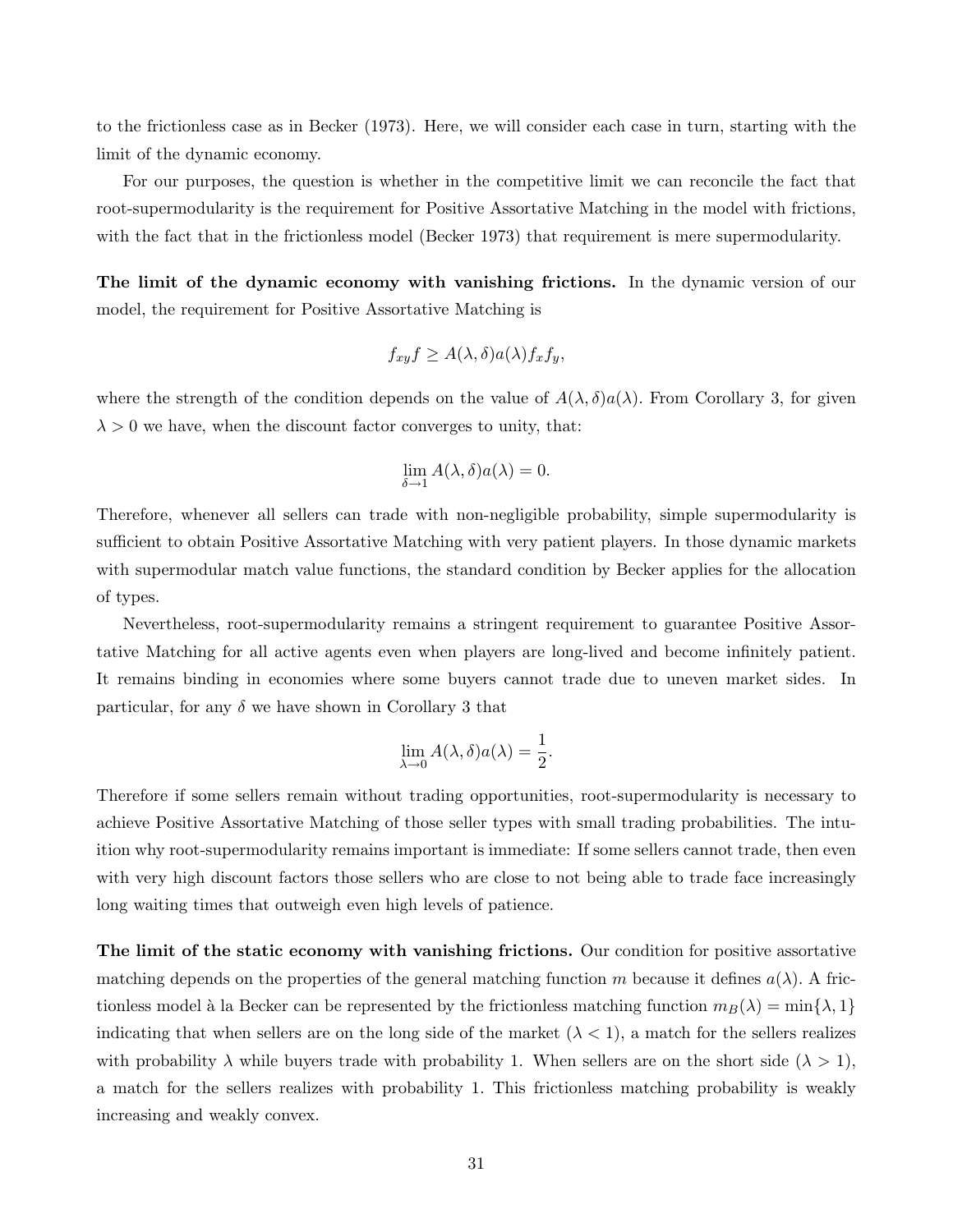

Figure 3: Vanishing Frictions for the Static Matching Function

In our setup we require smoothness of the matching function. In particular we require  $m$  to be strictly increasing and strictly convex. We can nonetheless consider the limit of a sequence of matching functions that converges to  $m_B$  as illustrated in Figure 3. For example, in the case of the logarithmic matching function  $m_4(\lambda) = 1 - \ln(1 + e^{(1-\lambda)/(1-\delta)})/\ln(1 + e^{1/(1-\delta)})$  with  $\delta \in (0,1)$  it can readily be shown that  $\lim_{\delta \to 1} m_4(\lambda) = \min\{\lambda, 1\}$ . Our condition for positive assortative matching

$$
f_{xy}f \ge a(\lambda, \delta) f_x f_y
$$

entails a factor  $a(\lambda, \delta)$  that depends on  $\delta$  since the matching function depends on  $\delta$ . The strength of the condition depends on the value of  $a(\lambda, \delta)$ : if it is zero, then PAM obtains under supermodularity, if it is 1/2 then PAM obtains under root-supermodularity. Some algebra establishes that

$$
a(\lambda,\delta) = \left(1 + e^{\frac{1-\lambda}{1-\delta}}\right) \frac{1-\delta}{\lambda} - e^{\frac{1-\lambda}{1-\delta}} \left(\ln(1 + e^{\frac{1}{1-\delta}}) - \ln(1 + e^{\frac{1-\lambda}{1-\delta}})\right)^{-1}.
$$

Since  $m_4$  fulfills our assumptions for any  $\delta \in (0,1)$ , we have

$$
\lim_{\lambda \to 0} a(\lambda, \delta) = 1/2 \text{ for all } \delta \in (0, 1),
$$

and therefore root-supermodularity remains a necessary and sufficient condition for Positive Assortative Matching for any sequence of  $\delta$ 's such that  $m_4 \to m_B$  pointwise.

This shows the robustness of our root-supermodularity condition. The condition arises from considering  $\lambda \to 0$ . For given frictions – i.e., a given matching function – we need strong supermodularity conditions for all queue length because  $a(\lambda) > 0$  for all  $\lambda \in (0, \infty)$ . With vanishing frictions the strength of the root-supermodularity condition comes from the region where  $\lambda \approx 0$  only. That is, it arises only when some sellers are not able to trade even when the frictions disappear, for example due to uneven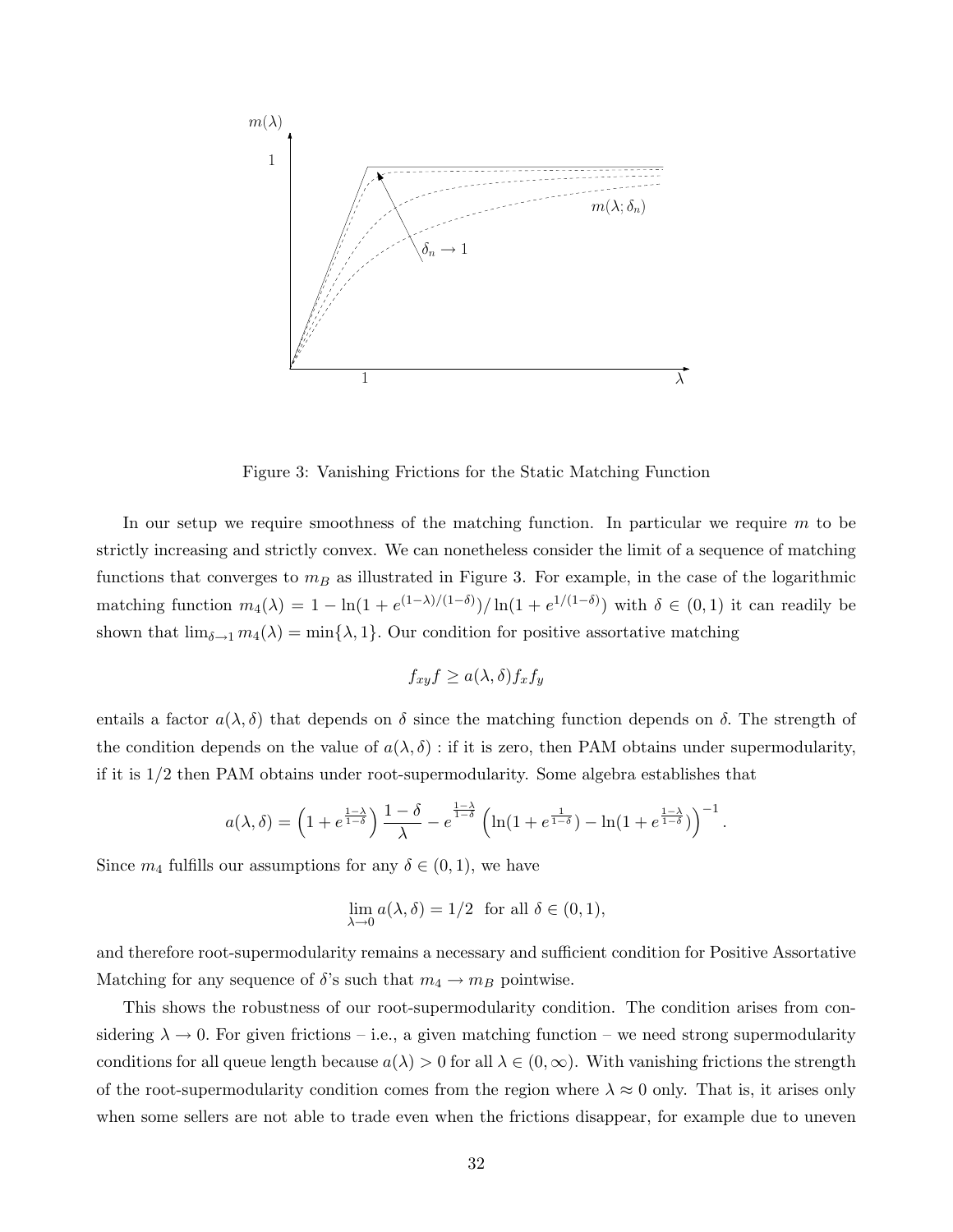market sides. If this is not the case, i.e., if all sellers can trade with probability bounded away from zero along a sequence of  $\delta$ 's such that  $m_4 \to m_B$ , then the standard supermodularity condition of Becker's frictionless analysis emerges. In particular, some tedious application of De l'Hôpital's rule reveals

$$
\lim_{\delta \to 1} a(\lambda, \delta) = 0 \text{ for all } \lambda > 0.
$$

Therefore, when the trading probability of all sellers remains bounded away from zero simple (strict) supermodularity induces Positive Assortative Matching for  $\delta$  sufficiently large.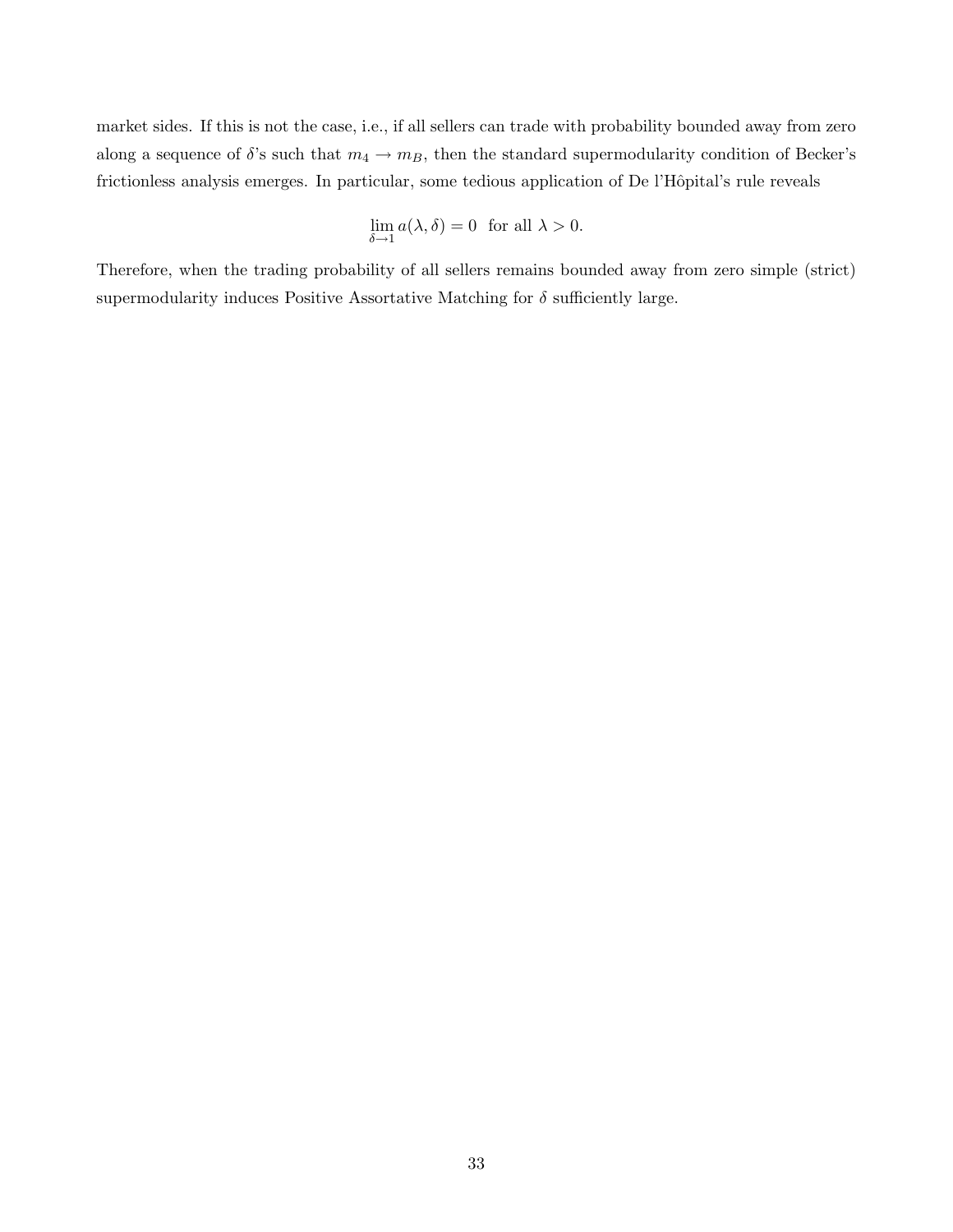# 7 Appendix

### 7.1 Appendix A: Proofs

**Lemma 9** In equilibrium  $U(x)$  is continuous, weakly increasing, and strictly increasing on  $(x_0, \overline{x}]$ .  $\Pi(y)$ equals zero a.e. on  $[y, y_0)$ , and is strictly increasing and continuous on  $(y_0, \overline{y}]$ .

**Proof.** Equilibrium condition (II) can be rewritten as maximizing (1) over  $(p, y)$  for given parameter x and we can apply the envelope theorem. This implies continuity since  $f(x, y)$  is continuous.  $U(x)$ is increasing since type  $x' > x$  can trade at exactly the same  $(p, y)$  as type x, but  $f(x, y)$  is strictly increasing. This relationship is strict when buyers make strictly positive profits.

For  $\Pi(y)$  the argument is more complicated as seller type y faces different queue length  $\lambda(p, y)$  than a seller  $y'$  that offers the same price. To prove the claim, assume that strictly increasing profits are violated, i.e. there exist  $(p, y)$  and  $(p', y')$  in  $\hat{F}$  such that  $y > y' > y_0$  but  $m(\lambda(p, y))p \le m(\lambda(p', y'))p'$ .  $y > y_0$  implies  $0 < m(\lambda(p, y))p$  which implies that queue length and price are strictly positive. By Profit Maximization  $m(\lambda(p', y))p' \leq m(\lambda(p, y))p$ , and so  $m(\lambda(p', y))p' \leq m(\lambda(p', y'))p'$ , which in turn implies  $\lambda(y, p') \leq \lambda(y', p')$ . But this violates Utility Maximization (II) for the buyer type x' who trades with  $(p', y')$ , because x' could trade with a better seller type at a weakly lower queue at equal price. Such a buyer type exists: Since  $(p', y')$  is in the support of F, any neighborhood of  $(p', y')$  has positive measure under F. Since the firms make strictly positive profits in a neighborhood of  $y'$  (by  $y' > y_0$ ) their queue lengths are strictly positive, so by Consistency (III) there has to exist  $x' \in \mathcal{X}$  such that  $(p', x', y') \in \hat{G}$ . A discontinuity in profits at type y compared to nearby types y' can be ruled out by a similar argument:  $\lambda(y, p')$  must be discontinuously lower than  $\lambda(y', p')$  for nearby types, which makes it strictly preferable for buyers to trade with type  $y$ .

#### Proof of Lemma 1:

Before proving the result, we briefly lay out the intuition. For buyers almost any equilibrium combination  $(p, x, y) \in \hat{G}$  has a queue that delivers the Market Utility [where exceptions might be due to inactive types], and therefore the queue lengths  $\lambda$  and  $\tilde{\lambda}$  coincide at almost all  $(p, y)$  in the support of their trading strategy. By the definition of Market Utility no buyer type can obtain a utility larger than  $U(.)$  in the market, and therefore Utility Maximization (II) holds. Since active sellers trade with buyers, they have the same support and again  $\lambda$  and  $\tilde{\lambda}$  coincide at almost all  $(p, y)$  combinations in  $\hat{F}$ . Since the queue lengths coincide a.e. on the support, we have Consistency (III). Moreover, the MU assumption leads to the lowest queue length that can support an equilibrium because any lower queue would lead a buyer to deviate:  $\tilde{\lambda}(p, y) \leq \lambda(p, y)$  holds a.e. for all  $(p, y)$ . Therefore sellers have less incentives under  $\tilde{\lambda}$  to deviate from the equilibrium support than under  $\lambda$  and Profit Maximization (III) holds. The presence of inactive types implies the qualification of "almost everywhere", and the main difficult of the proof is to show that the result applies everywhere.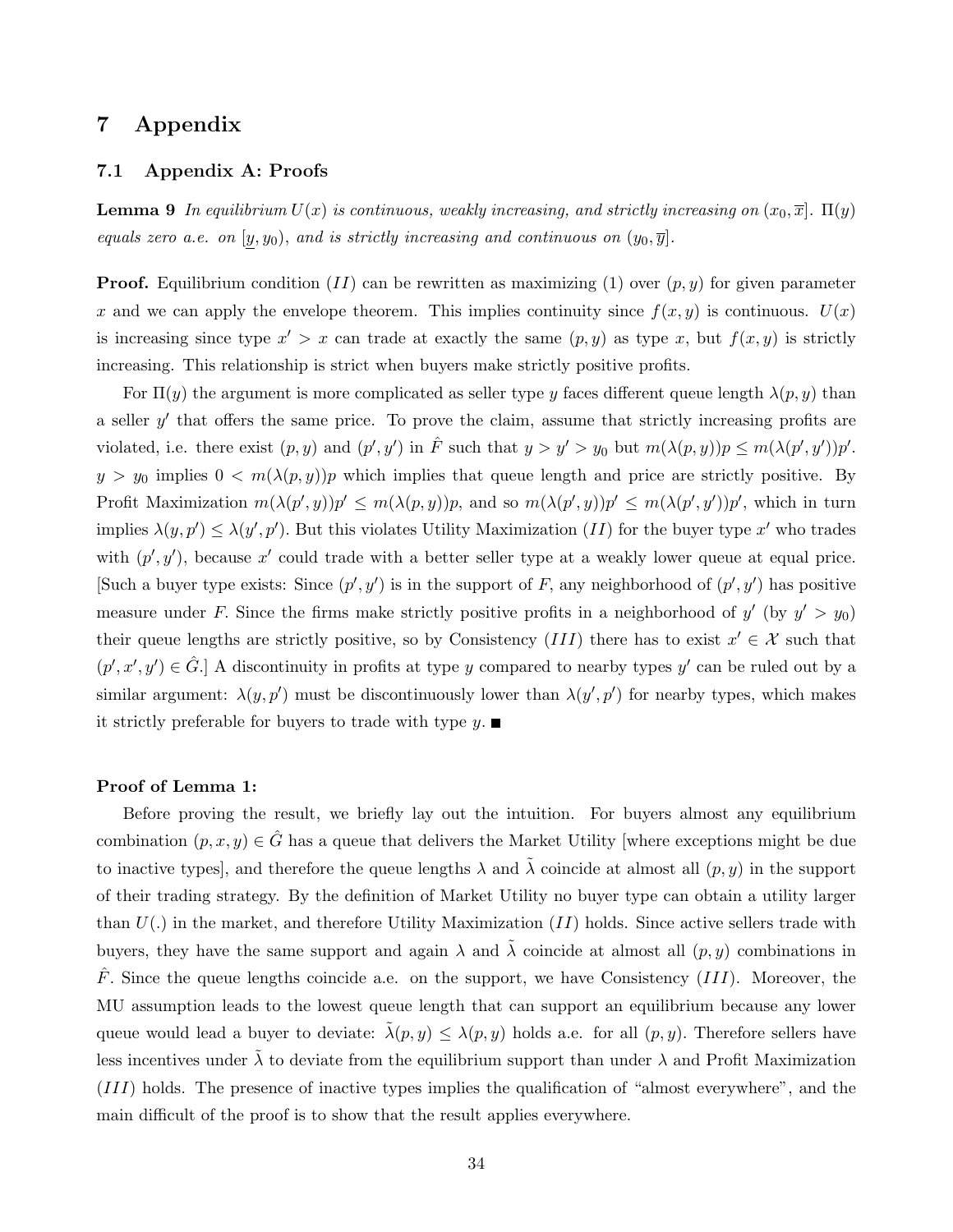**Proof.** Consider a trading constellation  $(F, G)$  that satisfies equilibrium conditions  $(I)$  -  $(III)$  under queue length function  $\lambda$  and that yields equilibrium profits and utilities  $\Pi(\cdot)$  and  $U(\cdot)$ . We will show that  $(F, G)$  also satisfies equilibrium conditions  $(I)$  -  $(III)$  under queue length function  $\tilde{\lambda}$  conforming to the MU Assumption. The proof is structured in a sequence of steps. Let  $\mathcal{G}(p, y) = G(p, \overline{x}, y)$  be the marginal distribution over  $(p, y)$ .

Step 1. a) We show: If  $U(x) = 0$  for some  $x \in \mathcal{X}$ , then  $\Pi(y) > 0 \ \forall y \in \mathcal{Y}$ . Proof: Assume  $U(x) = 0$  for some  $x \in \mathcal{X}$ . Since f is strictly positive for any  $y \in \mathcal{Y}$ , there exists strictly positive  $p \in \mathcal{P}$  such that  $f(x, y) - p > 0$ . Then  $U(x) = 0$  only if  $\lambda(p, y) = \infty$ . But this implies  $\Pi(y) > 0$ .

b) We show: If  $\Pi(y) = 0$  for some  $y \in \mathcal{Y}$ , then  $U(x) > 0 \ \forall x \in \mathcal{X}$ . Proof: Assume  $\Pi(y) = 0$  for some  $y \in Y$ . By contradiction, assume there exists  $x \in \mathcal{X}$  such that  $U(x) = 0$ . But since  $f(x, y) - p' > 0$  for some  $p' > 0$ , we have to have  $\lambda(p', y) = \infty$  and therefore  $\Pi(y) > 0.$ 

Step 2. a) Note that  $\Pi(y) > 0 \ \forall y \in \mathcal{Y}$  implies that  $\hat{F} \subseteq \hat{\mathcal{G}}$  by Consistency (III) of the queue length and the fact that all  $(p, y) \in \hat{F}$  have strictly positive queue length by  $\Pi(y) > 0$ . Similarly, if  $U(x) > 0$ for all  $x \in \mathcal{X}$  then  $\hat{\mathcal{G}} \subseteq \hat{F}$ .

b) If  $\Pi(y) = 0$  for some  $y \in Y$  such a relationship still holds for firms with  $y > y_0$ . Let  $F_{> y_0}$  be the distribution conditional on values being in  $\{(p, y) \in \mathcal{P} \times \mathcal{Y} | y > y_0\}$ . It holds that  $\hat{F}_{>y_0} \subseteq \hat{\mathcal{G}}$  again by Consistency (III). Similarly, let  $\mathcal{G}_{>x_0}$  be the conditional distribution of G, conditional on  $x > x_0$ . Then  $\hat{\mathcal{G}}_{>x_0} \subseteq \hat{F}$ .

Step 3. We show:  $\lambda(p, y) \geq \tilde{\lambda}(p, y) \ \forall (p, y)$ ; except possibly when  $U(x_0) = 0$  and  $(p, y)$  is such that  $f(x_0, y) - p = 0$ . [The latter possibility is a special case because any queue length at  $(p, y)$  yields type  $x_0$  zero profits, and the queue length at  $(p, y)$  is not tied down by possible deviations of lower buyer types as lower types find the price unattractive at any queue length, nor it is necessarily tied down by deviations by higher buyer types.]

Proof: Consider some  $(p, y) \in \mathcal{P} \times \mathcal{Y}$ .

Case 3.1: There exists  $x \in \mathcal{X}$  with  $f(x, y) - p \ge U(x)$  and  $U(x) > 0$ . Then  $\lambda(p, y) \ge \tilde{\lambda}(p, y)$  as otherwise  $q(\lambda(p, y))[f(x, y) - p] > q(\tilde{\lambda}(p, y))[f(x, y) - p] = U(x)$ , which means that Buyer Optimality  $(II)$  is violated as the buyers equilibrium utility is lower than what he could have gotten by trading at  $(p, y)$ .

Case 3.2: There exists  $x \in \mathcal{X}$  with  $f(x, y) - p > 0$  and  $U(x) = 0$ . For  $U(x) = 0$  Buyer Optimality (II) requires  $\lambda(p, y) = \infty$ . Moreover  $\lambda_x(p, y) = \infty$  and  $\tilde{\lambda}(p, y) \geq \lambda_x(p, y)$  by definition.

Case 3.3: There exists  $x \in \mathcal{X} \setminus \{x_0\}$  with  $f(x, y) - p = 0$  and  $U(x) = 0$ . By continuity of  $U(x)$  and definition of  $x_0$  we have  $x < x_0$ . But by  $f_x > 0$  there exists  $x' \in (x, x_0)$  such that  $f(x', y) - p > 0$  and  $U(x') = 0$ , which is Case 3.2.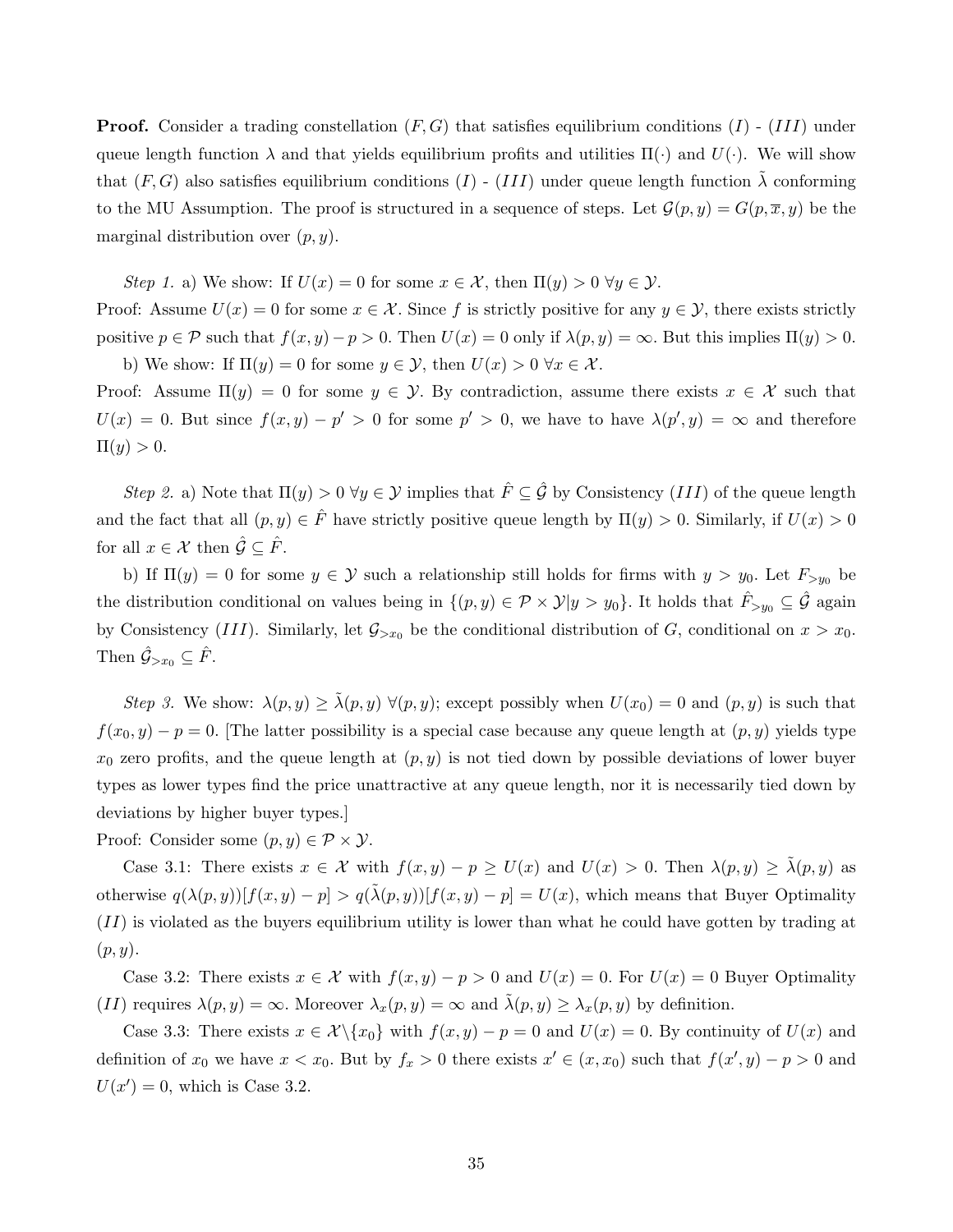Case 3.4: For all  $x \in X$  it holds that  $f(x_0, y) - p \lt U(x)$ . Then  $\lambda_x(p, y) = 0$  for all  $x \in \mathcal{X}$  and thus  $\tilde{\lambda}(p, y) = 0$ , which is trivially weakly smaller than  $\lambda(p, y)$ . This exhausts all cases.

Step 4. We show: If  $(p, x, y) \in \hat{G}$ , then  $\lambda_x(p, y) = \tilde{\lambda}(p, y) = \lambda(p, y)$ . Proof: Consider some  $(p, x, y) \in \hat{G}$ .

Case 4.1:  $U(x) = 0$  and  $f(x, y) - p > 0$ . By Case 3.2 it holds that  $\lambda(p, y) = \infty$ . Moreover, by definition  $\lambda_x(p, y) = \infty$ , and  $\tilde{\lambda}(p, y) \geq \lambda_x(p, y)$  then yields  $\tilde{\lambda}(p, y) = \infty$ .

Case 4.2:  $U(x) = 0$  and  $f(x, y) - p = 0$  and  $x < x_0$ . By Case 3.3 this reduces to Case 4.1.

Case 4.3:  $U(x) = 0$  and  $f(x, y) - p = 0$  and  $x = x_0$ . We show that  $\lambda(p, y) = \infty$ . By Step 2b)  $\hat{\mathcal{G}}_{\geq x_0} \subseteq \hat{F}$  and therefore (by the closure property of the support and the fact that each type has zero measure)  $\hat{G}_{\geq x_0} \subseteq \hat{F}$ . Therefore, there exists  $(p', y') \in \hat{F}$  such that  $(p', x_0, y') \in \hat{G}$ . By Step 1a) we have  $\Pi(y') > 0$ , and by definition  $q(\lambda(p', y'))p' = \Pi(y')$ . We know that at all prices p'' strictly below p' it holds that  $\lambda(p'', y') = \infty$  for buyer type  $x_0$  to make zero utility. Therefore,  $\lambda(p', y') = \infty$ , as otherwise  $q(\lambda(p', y'))p' < q(\lambda(p'', y'))p'' = q(\infty)p''$  for some  $p'' < p'$ , violating Profit Maximization (*I*).

Case 4.4:  $U(x) > 0$ . Since  $U(x) = q(\lambda(p, y))[f(x, y)-p]$  this uniquely identifies  $\lambda(p, y)$  as a function of  $U(x)$ , and the same relationship determines  $\lambda_x(p, y)$ , yielding  $\lambda(p, y) = \lambda_x(p, y)$ . By definition,  $\lambda(p, y) \ge$  $\lambda_x(p, y)$ . Moreover, by Step 3  $\lambda(p, y) \geq \tilde{\lambda}(p, y) \ \forall (p, y)$ ; except possibly when  $U(x_0) = 0$  and  $(p, y)$  such that  $f(x_0, y) - p = 0$ .

If that exception is indeed present we know that  $\lambda_{x_0}(p, y) = \tilde{\lambda}(p, y) = \infty$ , and by a logic similar to Case 4.1 we can show that  $\lambda(p, y) = \infty$ , in which case the proof is complete. To see the latter note that by Step 1a) the seller type y makes strictly positive profits and by Step 2a)  $(p, y) \in \hat{F}$ . For  $p' < p$ we have  $\lambda(p', y) = \infty$  for buyer type  $x_0$  to obtain zero utility, and therefore again  $\lambda(p, y)$  finite will violate Profit Maximization  $(I)$  of seller type y as he will have a discrete jump in trading probability by trading at  $p - \varepsilon$  rather than at p if  $\lambda(p, y)$  finite.

Step 5: Checking Utility Maximization (II) under  $\lambda$ .

By Step 4 for any  $(p, x, y) \in \hat{G}$  the queue length  $\tilde{\lambda}(p, y)$  and  $\lambda(p, y)$  coincide, and therefore the utility on the equilibrium path is the same. There is no profitable deviation for buyers because by construction of  $\lambda(p, y)$  no buyer can obtain a higher expected utility than  $U(x)$  under  $\lambda(p, y)$ .

Step 6: Checking Profit Maximization (I) under  $\tilde{\lambda}$ .

Case 6.1:  $\Pi(y) > 0 \ \forall y \in \mathcal{Y}$ . By Step 2a)  $\hat{F} \subseteq \hat{\mathcal{G}}$ , and therefore by Step 4 we have  $\tilde{\lambda}(p, y) = \lambda(p, y)$ for all  $(p, y) \in \hat{F}$ . Therefore profits at these combinations are identical under either queue length. By Step 3 at any other  $(p', y)$  we have  $\lambda(p', y) \geq \tilde{\lambda}(p', y)$  and therefore these "deviation" prices are even less attractive under  $\lambda$ .

The last argument does not apply to  $(p', y)$  if  $f(x_0, y) - p' = 0$  and  $U(x_0) = 0$ . In this situation  $\tilde{\lambda}(p', y) = \infty$  and a deviation for the seller would be optimal if  $q(\infty)p' > \Pi(y)$ . Yet for any  $p'' < p$ it holds that  $\tilde{\lambda}(p'', y) = \infty$  [since  $f(x_0, y) - p'' > 0$  and  $U(x_0) = 0$ ]. If indeed  $q(\infty)p' > \Pi(y)$ , then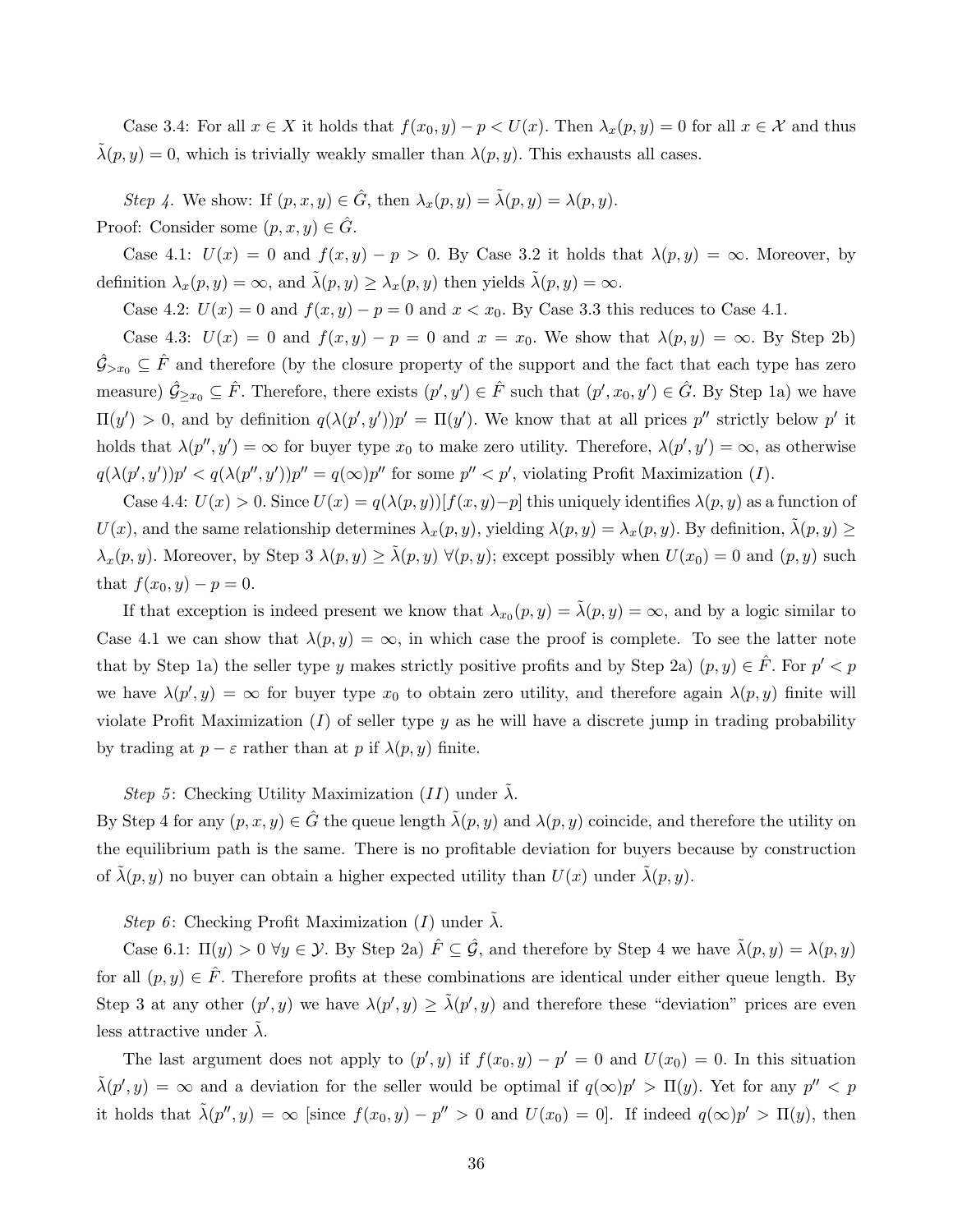$q(\infty)p'' > \Pi(y)$  for p'' close enough to p'. Yet we have shown in the previous paragraph that p'' cannot be a profitable deviation.

Case 6.2:  $\Pi(\tilde{y}) = 0$  for some  $\tilde{y} \in \mathcal{Y}$ . Consider Profit Maximization (I) for some  $y \in \mathcal{Y}$ .

Sub-Case 6.2i)  $y > y_0$ . By Step 2b)  $y \in \hat{F}_{>y_0} \subseteq \hat{\mathcal{G}}$ , and the argument follows Case 4.1.

Sub-Case 6.2ii)  $y < y_0$ ; or  $y = y_0$  and  $\Pi(y_0) = 0$ . There exists  $y' \in (y, y_0]$  such that  $\Pi(y') = 0$  under λ. Therefore  $\lambda(p, y') = 0 \ \forall p > 0$ . By the combination of Step 1b) and Step 3 we also have  $\tilde{\lambda}(p, y') = 0$  $\forall p > 0$ . Since  $\tilde{\lambda}(p, y')$  is increasing in y, we have  $\tilde{\lambda}(p, y) = 0 \ \forall p > 0$ . Therefore, type y makes zero profit at any combination  $(p, y)$  and therefore Profit Maximization  $(I)$  is fulfilled.

Sub-Case 6.2iii)  $y = y_0 > y$  and  $\Pi(y_0) > 0$ . Because of the compactness of  $\mathcal{P} \times \mathcal{Y}$  there exists a sequence  $(p_n, y_n) \in \hat{F}_{\geq y_0}$  such that  $y_n > y_0$  and  $\lim_{n \to \infty} y_n = y_0$  and such that  $\lim_{n \to \infty} p_n = p'$ , where  $\hat{F}_{\geq y_0}$  is the support of the conditional distribution of F conditional on combinations  $(p, y)$  with  $y \ge y_0$ . By Step 2b)  $\hat{F}_{>y_0} \subseteq \hat{\mathcal{G}}$ , and by the closedness of the support also  $(p', y_0) \in \hat{F}_{\ge y_0} \subseteq \hat{\mathcal{G}}$ . But then  $\lambda(p', y_0) \in \hat{F}$ , and therefore  $\Pi(y_0) > 0$  implies  $\lambda(p', y_0) > 0$ . Yet for any  $\varepsilon > 0$  there exist  $y' \in (y' - \varepsilon, y')$ such that  $\lambda(p', y') = 0$ , and therefore the buyers trading  $(p', y_0) \subseteq \hat{\mathcal{G}}$  would make higher utility trading at  $(p', y')$ . This violates Utility Maximization (II), and therefore this sub-case cannot arise when  $\lambda$ supports  $G$  in equilibrium.

Sub-Case 6.2iv)  $y = y_0 = y$  but  $\Pi(y_0) > 0$ . This coincides with Case 4.1.

# Step 7: Checking Consistency  $(III)$  under  $\lambda$ .

By Step 4 the queue lengths on  $\hat{G}$  are identical, and by Step 2 they are identical on  $\hat{F}_{>y_0}$ . On  $\hat{F}_{ the$ queue lengths are almost everywhere equal to zero under both  $\lambda$  and  $\tilde{\lambda}$ . Since queue lengths coincide almost everywhere on the support F and G, Consistency (III) is fulfilled.

#### Proof of Proposition 1:

**Proof.** Consider some match value function f that is not root-supermodular at some  $(\hat{x}, \hat{y})$ . We will show that there are distributions for which positive assortative matching cannot be an equilibrium outcome. By the smoothness properties of f there exists  $\varepsilon > 0$  such that f is not root-supermodular anywhere on  $Z_{\varepsilon} = [\hat{x}-\varepsilon, \hat{x}+\varepsilon] \times [\hat{y}-\varepsilon, \hat{y}+\varepsilon]$ . In fact,  $\varepsilon$  can be chosen such that  $f_{xy}(x, y) - \alpha \frac{f_x(x, y) f_y(x, y)}{f(x, y)}$ 0 for all  $(x, y) \in Z_{\varepsilon}$  for some  $\alpha < 1/2$ . By the continuity of  $a(\lambda)$  we can find  $\lambda$  such that  $a(\lambda) > \alpha$  for all  $\lambda \in [0, \hat{\lambda}]$ . The proof is complete once we show that there are type distributions for which a positive measure of seller types in  $[\hat{x} - \varepsilon, \hat{x} + \varepsilon]$  trades with buyer types in  $[\hat{y} - \varepsilon, \hat{y} + \varepsilon]$  at queues below  $\lambda$ , because for some of these types their choices have to be characterized by their first order conditions and the condition for Positive Assortative Matching in Lemma 2 cannot be satisfied.

Consider a sequence  $\{\varepsilon_n\}_{n=1}^{\infty}$ ,  $0 < \varepsilon_n < \varepsilon$ , that monotonically converges to zero. Let  $B_n$  and  $S_n$ be associated sequences of distributions of buyer and seller types. Let  $B_n$  be uniform with support on  $[\underline{x}_n, \overline{x}_n] = [\hat{x} - \varepsilon_n, \hat{x} + \varepsilon_n]$  and unit mass:  $B_n(\hat{x} + \varepsilon_n) = 1$ . Let  $S_n$  be uniform with support on  $[\underline{y}_n, \overline{y}_n] = [\hat{y} - \varepsilon_n, \hat{y} + \varepsilon_n]$  with mass  $S_n(\hat{y} + \varepsilon_n) = \frac{1}{\varepsilon_n}$  (observe that the mass is increasing in the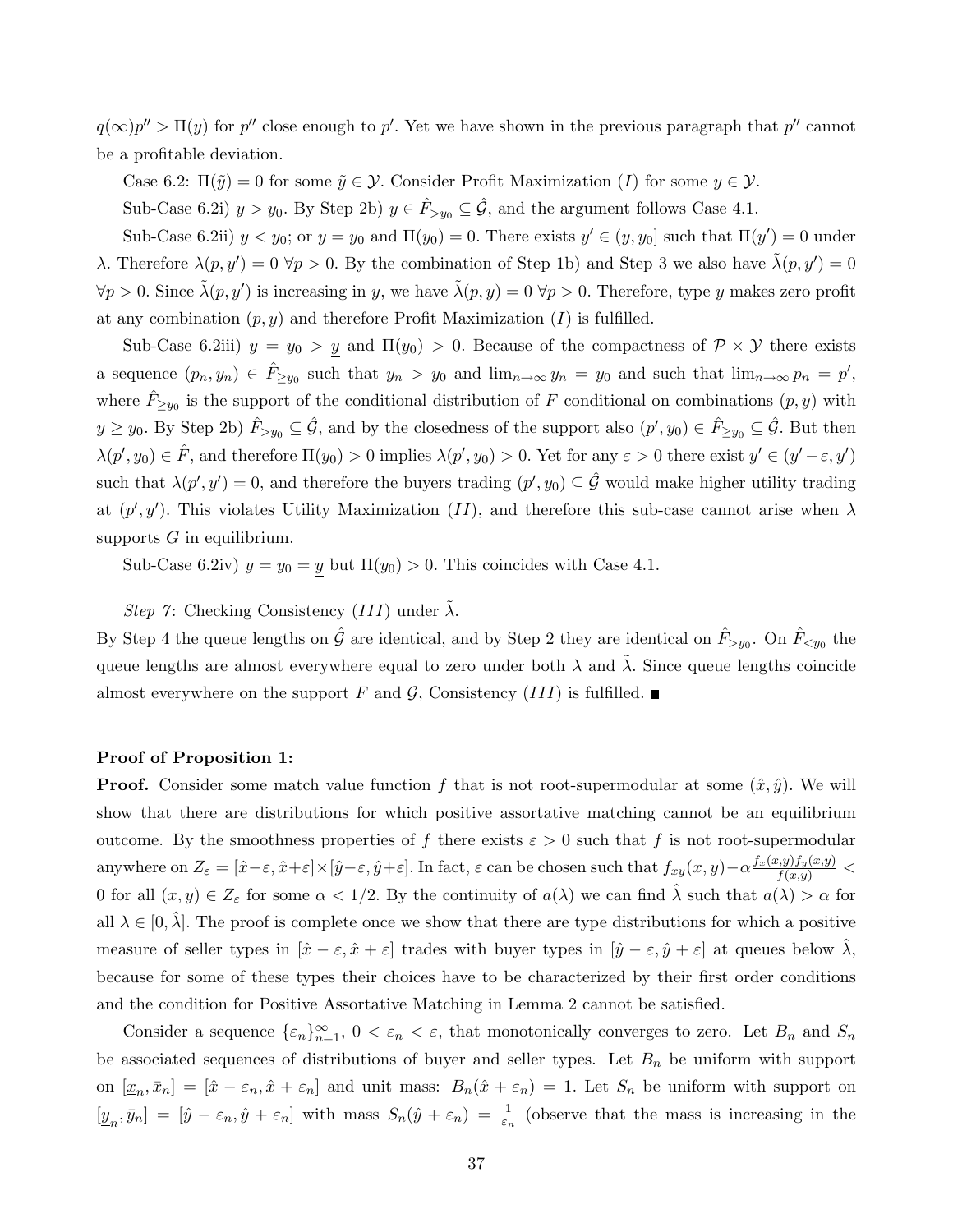sequence). By construction the buyer-seller pairs that match are within  $Z_{\varepsilon}$  for any n. We want to show that for some n a strictly positive measure of sellers trade at a queue length in  $(0, \hat{\lambda})$ . The remainder of the proof has two parts. First, we show that the measure of sellers that trade at queues above  $\hat{\lambda}$  goes to zero. Second, we show that the measure of sellers that trade at a queue above zero remains bounded away from zero. This completes the proof.

We show the first part by contradiction: Assume there exists a subsequence such that the measure of sellers that trade at queue length above  $\hat{\lambda}$  is larger than some  $\xi > 0$ . Then, by Consistency (III), there is a non-vanishing measure of buyers that trades with these sellers. These buyers make at most a utility  $q(\hat{\lambda})f(\bar{x}_n, \bar{y}_n)$ , which converges to  $q(\hat{\lambda})f(\hat{x}, \hat{y})$ . But then all sellers are able to ensure themselves profits bounded away from zero: They can offer a price  $p_n > 0$  and queue length  $\frac{\hat{\lambda}}{2}$  that provides at least this utility to buyers, for example by choosing  $p_n$  such that even for the worst types  $q(\frac{\hat{\lambda}}{2})$  $\frac{\lambda}{2}$ )  $[f(\underline{x}_n, \overline{x}_n) - p_n] =$  $q(\lambda)f(\hat{x}, \hat{y})$ . Such a strictly positive  $p_n$  exists for n large since the support converges. Therefore, all sellers could ensure themselves profits that are bounded from zero despite their increasing mass by the MU assumption. But this requires a queue for all sellers that is bounded away from zero, which is not possible because there are few buyers relative to sellers and Consistency (III) would be violated.

We show the second part also by contradiction: Assume that the measure of sellers who trade at a strictly positive queue goes to zero. As the measure of active sellers becomes much smaller than unity, the trading probability for some buyer types must go to zero, which implies that their Market Utility goes down to zero. [Mathematically, Consistency  $(III)$  can only be satisfied when  $\lambda(p, y)$  goes to infinity for some  $(p, y)$  on the support of  $G(., \bar{x}, .)$ . But then any seller can profitably attract these buyers by the MU assumption. Therefore, profits (and thus queue lengths) of all sellers remain bounded away from zero, yielding a contradiction to the assumption.

#### Proof of Proposition 2:

**Proof.** Strict convexity of  $1/q$  is equivalent to  $a(\lambda) < 1/2$  when  $\lambda > 0$  from Lemma 5. Fix an equilibrium with associated buyer utility  $U(.)$  and seller profit  $\Pi(.)$ . We focus on active buyers as only these are relevant for assortative matching. Almost all of these trade at an interior queue length in  $[0, \infty]$ , and therefore almost all of their trading partners are active sellers. [Seller types below  $y_0$  have zero queue length a.e. as shown in the proof of the previous proposition.] We can therefore focus on active seller types.

Given  $U(\cdot)$  sellers solve maximization problem (9). For an active seller type y let  $M_y$  be the set of buyer types who maximize his profits (when combined with the optimal queue length  $\lambda^*(x, y)$ ). Since the sellers' problem is continuous, max  $M_y$  and min  $M_y$  exist.

We consider the global incentives for assortative matching by showing that  $y' > y$  implies min  $M_{y'} \geq$  $\max M_y$ . This then implies  $\min M_{y'} > \max M_y$  – i.e. strictly positive assortative matching. Otherwise all types  $(y', y)$  have max  $M_y$  as their only maximizer, which implies zero profits for all these seller types because by Consistency (III) their queue length is zero and violates that these sellers are active.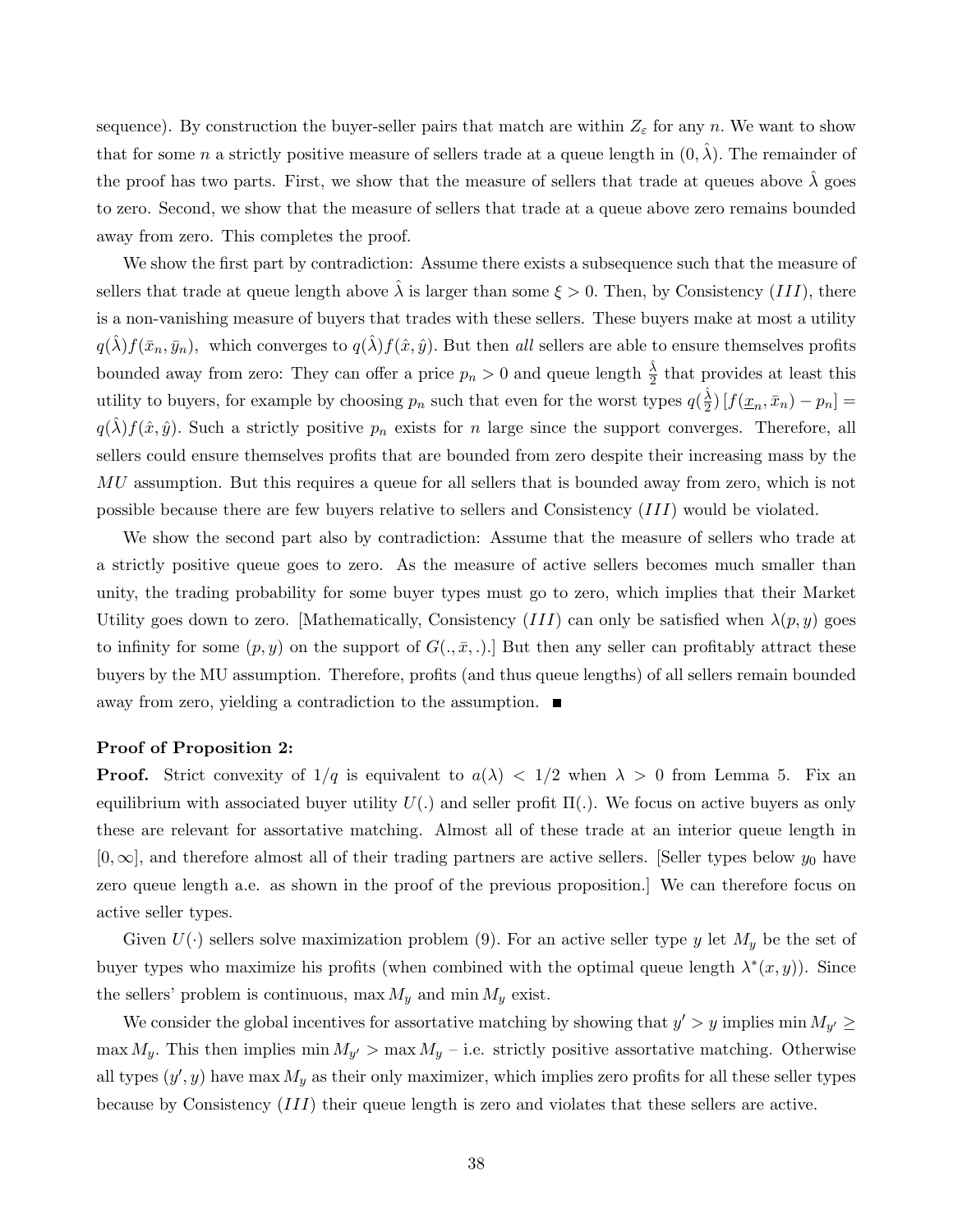To see the result, let  $\hat{x} = \max M_y$ . To avoid discussions of differentiability of the buyers' utility, we will endow buyer types in  $[\underline{x}, \hat{x})$  with a hypothetical utility  $\tilde{U}(x)$  such that  $\pi(y) = \max_{(x,\lambda)} m(\lambda) f(x, y)$ –  $\lambda \tilde{U}(x)$ . [Note that  $\tilde{U}(x)$  might be negative for some types. Let  $\tilde{x}$  be the lowest type with  $\tilde{U}(x) \geq 0$ .] That means that under  $\tilde{U}(x)$  seller type y is indifferent between all x weakly below  $\hat{x}$ . Moreover, since by construction  $U(x) \ge \tilde{U}(x)$  all x in  $[\tilde{x}, \hat{x}]$  are more attractive under utility  $\tilde{U}(x)$  than under  $U(x)$  for any seller type. Note that  $U(x)$  is differentiable by construction on  $[\tilde{x}, \tilde{x}]$ . Now we can apply Lemma 2 given  $U(x)$ , establishing that under root-supermodularity higher type strictly prefer  $\hat{x}$  over any type in  $[\tilde{x}, \hat{x})$ .

#### Proof of Proposition 4:

**Proof.** Fix the matching function m. Consider for example a sequence of functions  $f_n$  of the form  $f_n(x, y) = (x + y + 1)^2 - \varepsilon_n$ , with  $\varepsilon_n > 0$  and  $\varepsilon_n \to 0$ . As in the proof of Proposition 3, consider the sequence of distributions  $B_n$  and  $S_n$  with support on  $[0, \varepsilon_n]$  and a unit measure of sellers for all  $n \in \mathbb{N}$ . This function is weakly root-supermodular in the limit but not for any finite  $n$ . By the same logic as in Proposition 3 the buyers' utilities are bounded below  $1 - \alpha$  for some  $\alpha > 0$ . This implies again that the optimal queue length  $\lambda_n^*(x, y)$  remains bounded below some  $\overline{\lambda}$ . It also implies that profits are bounded below by some  $\beta > 0$  as an immediate consequence of the sellers' maximization problem (9). Then then queue length  $\lambda_n^*$  are bounded away below by some  $\lambda > 0$  for all  $(x, y)$ . Since  $q^{-1}$  is strictly convex,  $a(\lambda) < 1/2$  for  $\lambda > 0$  and by continuity  $\overline{a} = \max_{\lambda \in [\lambda, \overline{\lambda}]} a(\lambda) < 1/2$ . Therefore,  $\frac{\partial^2}{\partial x \partial y} f_n(x, y) <$  $a(\lambda_n^*(x,y))\frac{\partial}{\partial x}f_n(x,y)\frac{\partial}{\partial y}f_n(x,y)/f(x,y)$  holds when  $\frac{\partial^2}{\partial x\partial y}f_n(x,y) < \overline{a}\frac{\partial}{\partial x}f_n(x,y)\frac{\partial}{\partial y}f_n(x,y)/f(x,y)$  for all  $(x, y) \in [0, \varepsilon_n]^2$ , which holds for some *n* large. Therefore, only positive assortative matching can be sustained.  $\blacksquare$ 

#### Proof of Lemma 6:

**Proof.** Equations (27) and (30) together constitute a differential equation system  $z' = F(z, x)$  where  $z' = (\mu', \tilde{\lambda}'), z = (\mu, \tilde{\lambda})$  and F is defined by the right hand sides of equations (27) and (30). Let  $F<sup>1</sup>$  be the right hand side of (27) and  $F^2$  the right hand side of (30). Boundary conditions are  $\mu(\bar{x}) = \bar{y}$  and  $\tilde{\lambda}(\overline{x}) = \overline{\lambda} \in (0,\infty)$ . Since F is  $C^1$  on  $\mathcal{Y} \times (0,\infty) \times \mathcal{X}$  it is locally Lipschitz around the initial condition, and a unique solution  $z(x)$  exists in some interval around the initial condition by Picard's existence theorem. Let  $z(x)$  in fact be the unique maximal solution, defined on the maximal set  $(x_0)(\overline{\lambda}), \overline{x}$ . The lower bound  $x_0(\overline{\lambda})$  arises when one of the variables leaves the bound of its domain or diverges. It is given by the first occurrence of either one of the following conditions (see De la Fuente (2000), Theorem 6.12):

- (i)  $x_0(\overline{\lambda}) = \underline{x}$ , or
- (ii)  $\mu(x_0(\overline{\lambda})) = y$ , or
- (iii)  $\tilde{\lambda}(x_0(\overline{\lambda})) := \lim_{x \searrow x_0(\overline{\lambda})} \tilde{\lambda}(x) = 0$ , or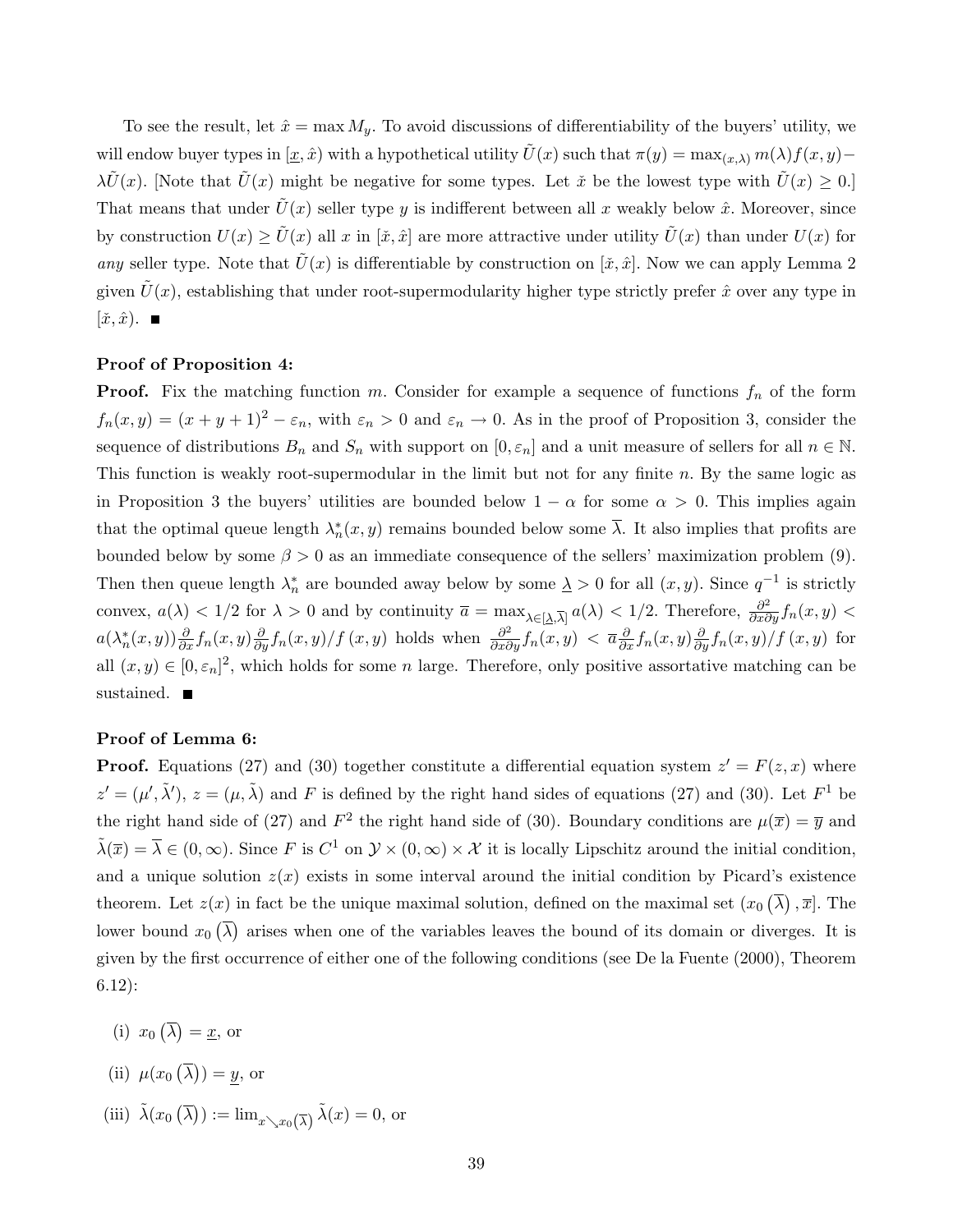(iv) 
$$
\tilde{\lambda}(x_0(\overline{\lambda})) := \lim_{x \searrow x_0(\overline{\lambda})} \tilde{\lambda}(x) = \infty
$$
,

where more than one condition can apply at the same time. Note that  $x_0(\bar{\lambda})$  and  $z(x)$  are functions of  $\overline{\lambda}$ , i.e.,  $x_0(\overline{\lambda})$  and  $z(x,\overline{\lambda})$ . Since F is continuous and locally Lipschitz on  $\mu \in \mathcal{Y}, \tilde{\lambda} \in (0,\infty)$  and  $x \in \mathcal{X},$  $z(x,\overline{\lambda})$  is continuous in  $\overline{\lambda}$  on  $(x_0(\overline{\lambda}), \overline{x}]$ , and therefore  $x_0(\overline{\lambda})$  is continuous in  $\overline{\lambda}$  (De la Fuente (2000), Theorem 6.20). Let  $R(\overline{\lambda}) \subseteq \{(i), (ii), (iii), (iv)\}$  be the subset of the conditions  $(i), (ii), (iii)$  and  $(iv)$ that hold at  $x_0(\overline{\lambda})$ . Continuity of  $z(x,\overline{\lambda})$  on  $(x_0(\overline{\lambda}),\overline{x}]$  implies upper-hemicontinuity of  $R(\overline{\lambda})$ .

 $R(\overline{\lambda})$  is non-empty because the differential equation terminates latest because of (*i*). A necessary condition for an equilibrium is that the differential equation either pairs all buyers and sellers, i.e.  $R(\overline{\lambda}) \in \{\{(i), (ii)\}, \{(i), (iii)\}, \{(i), (ii), (iv)\}\},\$ or the sellers get rationed and the boundary seller makes zero profits, i.e.  $R(\overline{\lambda}) = \{(i), (iii)\}$ , or the buyers get rationed and the boundary buyer makes zero utility, i.e.  $R(\overline{\lambda}) = \{(ii), (iv)\}.^{25}$  The remaining part of the proof in the main body presents the existence proof under the condition that one of the joint boundary conditions can be satisfied. We therefore have to show that for some  $\overline{\lambda}$  we have

$$
R(\overline{\lambda}) \in \{ \{(i), (ii)\}, \{(i), (iii)\}, \{(ii), (iv)\}, \{(i), (ii), (iii)\}, \{(i), (ii), (iv)\} \}.
$$

Showing this takes several steps.

Step 1: Observe that there exists <u>r</u> such that for all  $\tilde{\lambda} < \underline{r}, \mu \in \mathcal{Y}$  and  $x \in \mathcal{X}$  we have  $F^2(\tilde{\lambda}, \mu, x) > 0$ , i.e. we have  $\tilde{\lambda}'$  strictly positive. Similarly, observe that there exists  $\bar{r}$  such that for all  $\lambda > \bar{r}$ ,  $\mu \in \mathcal{Y}$  and  $x \in \mathcal{X}$  we have  $F^2(\tilde{\lambda}, \mu, x) < 0$ . The first observation follows immediately since  $m'(0) > 0$ ,  $q'(0) < 0$  and  $m''(0) < 0$  and  $f_x, f_y, f, b(.)$  and  $s(.)$  are bounded away from zero. The second observation follows from the fact that the elasticities of the matching function add to unity, i.e.  $\lambda m'(\lambda)/m(\lambda) - \lambda q'(\lambda)/q(\lambda) =$ 1, which implies  $\lambda m'(\lambda) < m(\lambda)$ . The assumption that  $1/q$  is convex ensures that the elasticity  $\lambda m'(\lambda)/m(\lambda)$  is decreasing, and therefore  $\lambda m'(\lambda) < m(\lambda)$  holds strictly in the limit when  $\lambda$  grows large. Since  $m(\lambda) = \lambda m'(\lambda) - \lambda^2 q'(\lambda)$ , we have  $-\tilde{\lambda}^2 q'(\tilde{\lambda})$  bounded away from zero. Since  $m'(\lambda)$  converges to zero for  $\lambda$  large as  $m(\lambda)$  is bounded, this ensures the second observation.

Step 2: For  $\overline{\lambda}$  sufficiently small we have  $R(\overline{\lambda}) \subseteq \{(ii), (iii)\}$ . This arises because at  $\overline{x}$  the term  $\tilde{\lambda}'$  is positive and therefore the queue length declines even more at lower x, and for low market tightness  $\mu'$ is large and therefore seller types are matched very quickly. Therefore, clearly neither  $(i)$  nor  $(iv)$  can be the limit to which the differential equation can be extended.

Similarly, for sufficiently high  $\overline{\lambda}$  we have  $R(\overline{\lambda}) \subseteq \{(i), (iv)\}$ . This arises because at  $\overline{x}$  the term  $\tilde{\lambda}'$  is negative and therefore the queue length rises even higher at lower x, and for high market tightness  $\mu'$ is small and therefore seller types are matched very slowly. Therefore, clearly neither  $(ii)$  nor  $(iii)$  can be the limit to which the differential equation can be extended. Neither  $\{(ii), (iii)\}$  nor  $\{(i), (iv)\}$  can support an equilibrium, though.

 $^{25}$ Both boundary types making zero profits cannot be an equilibrium, as shown in Step 1 of the proof of Lemma 1.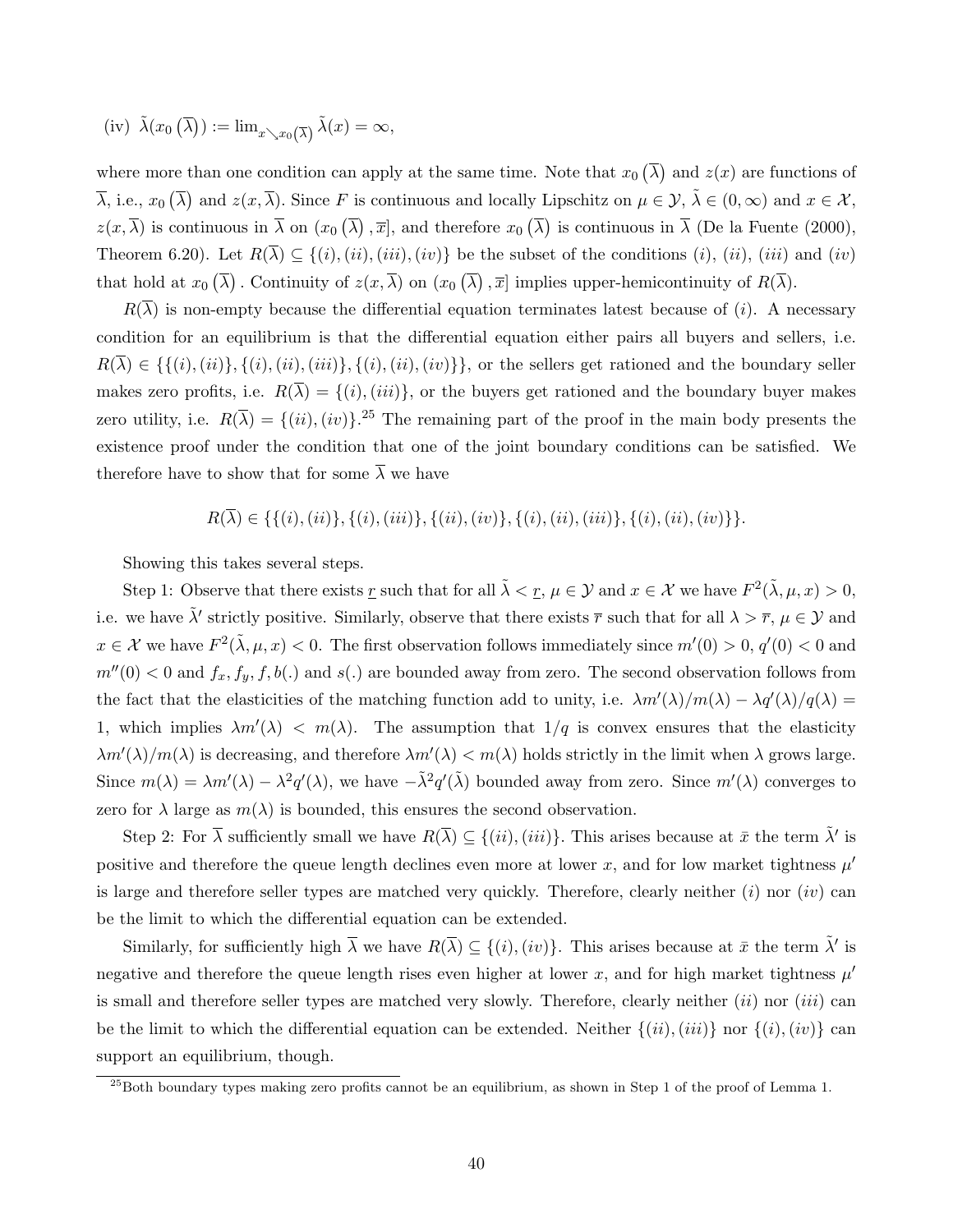Step 3: Consider the lowest initial condition for which  $\{(i),(iv)\}$  hold, i.e.  $\overline{\lambda}_{\text{inf}} = \inf \{\overline{\lambda} | (i) \in R(\overline{\lambda})\}$ or  $(iv) \in R(\overline{\lambda})\}$ . By the definition of the infimum there exists a sequence  $\{\overline{\lambda}_n\}_{n=1}^{\infty}$  with limit  $\overline{\lambda}_{\text{inf}}$  such that  $(i) \in R(\overline{\lambda}_n)$  or  $(iv) \in R(\overline{\lambda}_n)$ . By the upper-hemicontinuity of  $R(\overline{\lambda}_n)$ ,  $(i) \in R(\overline{\lambda}_{\text{inf}})$  or  $(iv) \in R(\overline{\lambda}_{\text{inf}})$ . Similarly, there exists a sequence  $\{\overline{\lambda}_n\}_{n=1}^{\infty}$  with limit  $\overline{\lambda}_{\text{inf}}$  such that  $(ii) \in R(\overline{\lambda}_n)$  or  $(iii) \in R(\overline{\lambda}_n)$ . By the upper-hemicontinuity of  $R(\overline{\lambda}_n)$ ,  $(ii) \in R(\overline{\lambda}_{\text{inf}})$  or  $(iii) \in R(\overline{\lambda}_{\text{inf}})$ . Since by Step 2  $(iii)$  and  $(iv)$ cannot hold simultaneously, we have

$$
R(\overline{\lambda}_{\text{inf}}) \in \{ \{ (i), (ii) \}, \{ (i), (iii) \}, \{ (ii), (iv) \}, \{ (i), (ii), (iii) \}, \{ (i), (ii), (iv) \} \}.
$$

This completes the proof. ■

### Proof of Lemma 7

**Proof.** Since  $\eta_m(\lambda) = \lambda m'(\lambda)/m(\lambda)$  we have

$$
\eta'_m(\lambda) < 0 \quad \Leftrightarrow \quad m(\lambda)^{-2} \left[ m(\lambda)' m(\lambda) + \lambda m''(\lambda) m(\lambda) - \lambda m'(\lambda)^2 \right] < 0
$$
\n
$$
\Leftrightarrow \quad m'(\lambda)\lambda^{-2} \left[ m(\lambda) - \lambda m'(\lambda) \right] + m''(\lambda) q(\lambda) < 0
$$
\n
$$
\Leftrightarrow \quad m'(\lambda) q'(\lambda) + m''(\lambda) q(\lambda) < 0
$$
\n
$$
\Leftrightarrow \quad a(\lambda) < 1.
$$

 $\blacksquare$ 

## Proof of Lemma 8

Proof. In an equilibrium of the dynamic version sellers maximize the following program similar to (37) and (38):

$$
\max_{x \in \mathcal{X}, \lambda \in \overline{\mathbb{R}}_+} m(\lambda) \left[1 - \delta \left(1 - m(\lambda)\right)\right]^{-1} p \tag{44}
$$

s.t. 
$$
q(\lambda) [1 - \delta (1 - q(\lambda))]^{-1} (f(x, y) - p) = U(x).
$$
 (45)

The necessary first order conditions are

$$
\frac{m'(\lambda)f(x,y) - [1 - \delta + \delta q(\lambda)]U(x) - \lambda \delta q'(\lambda)U(x)}{1 - \delta + m(\lambda)\delta} - \frac{m(\lambda)f(x,y) - \lambda[1 - \delta + \delta q(\lambda)]U(x)}{[1 - \delta + m(\lambda)\delta]^2}\delta m'(\lambda) = 0.
$$
  

$$
\frac{m(\lambda)f_x(x,y) - \lambda[1 - \delta + \delta q(\lambda)]U'(x)}{1 - \delta + m(\lambda)\delta} = 0.
$$

These conditions can be simplified substantially. After some algebra we get:

$$
m'(\lambda)f(x,y) - [1 - \delta + \delta q(\lambda) + \lambda(1 - \lambda)\delta q'(\lambda)]U(x) = 0.
$$
 (46)

$$
q(\lambda)f_x(x,y) - [1 - \delta + \delta q(\lambda)] U'(x) = 0.
$$
 (47)

Conditional on matching with buyer type x, we can express the optimal profit  $\tilde{\pi}(x, y)$  of seller y by solving the constraint  $(45)$  for p and substituting into  $(44)$  as

$$
\tilde{\pi}(x,y) = \max_{\lambda \in \overline{\mathbb{R}}_+} \frac{m(\lambda)f(x,y) - \lambda \left[1 - \delta + \delta q(\lambda)\right]U(x)}{1 - \delta + m(\lambda)\delta}.
$$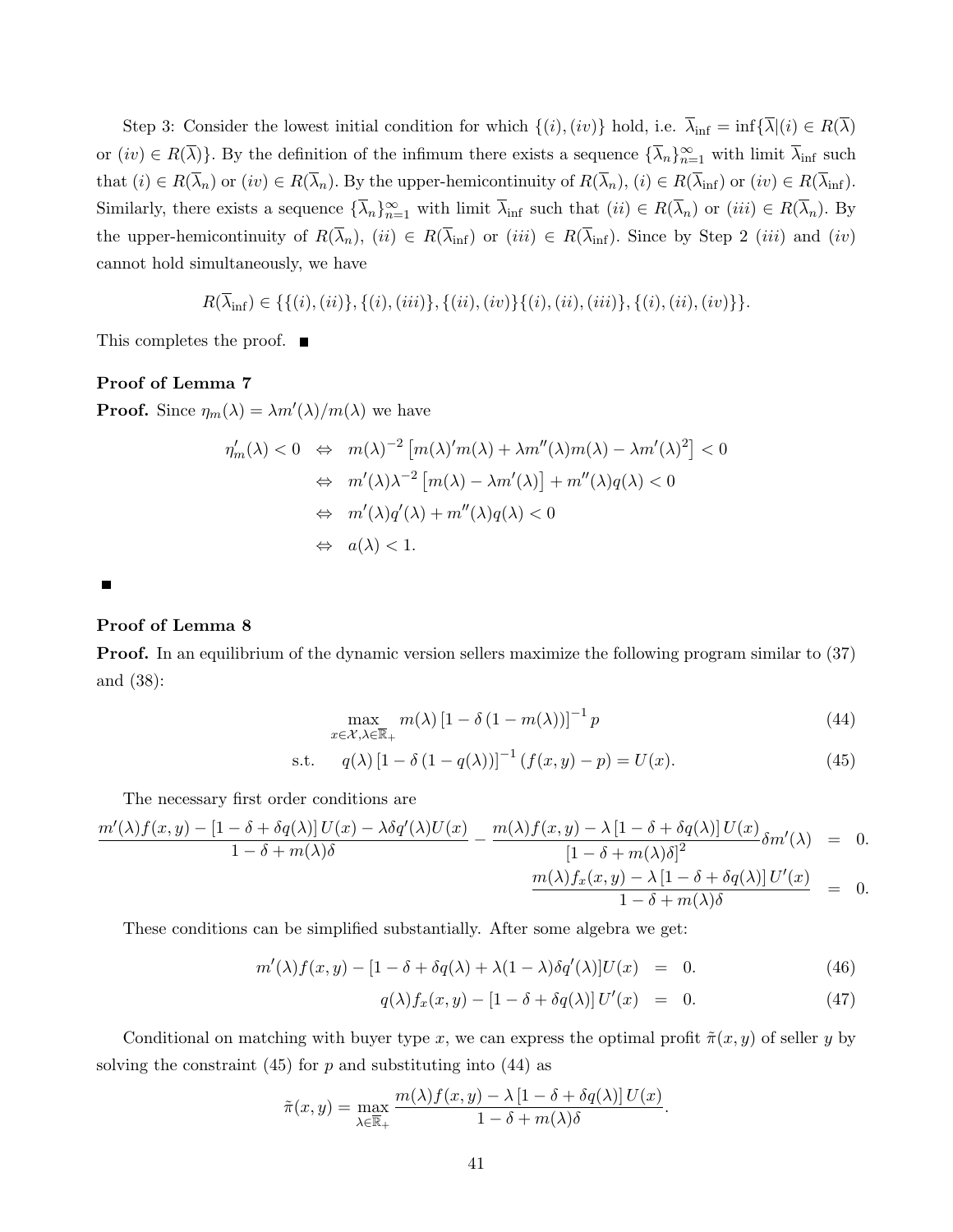The optimal queue length  $\lambda$  for this restricted problem is still determined by optimality condition (46), and we denote the implicit solution to (46) by  $\lambda^*(x, y)$ . We want to see when  $\frac{\partial^2 \tilde{\pi}}{\partial x \partial y} > 0$ . The first derivative with respect to y is

$$
\frac{\partial \tilde{\pi}}{\partial y} = \frac{m(\lambda^*) f_y(x, y)}{1 - \delta + m(\lambda^*) \delta} \tag{48}
$$

.

where by the envelope theorem the effect through  $\frac{\partial \lambda^*}{\partial y}$  is zero.<sup>26</sup> Next, the derivative with respect to x is

$$
\frac{\partial^2 \tilde{\pi}}{\partial x \partial y} = \frac{m(\lambda^*) f_{xy}(x, y)}{1 - \delta + m(\lambda^*) \delta} + \left[ \frac{m'(\lambda^*) f_y(x, y) [1 - \delta + m(\lambda^*) \delta] - \delta m(\lambda^*) m'(\lambda^*) f_y}{[1 - \delta + m(\lambda^*) \delta]^2} \right] \frac{\partial \lambda^*}{\partial x} \ge 0
$$
  
\n
$$
\Leftrightarrow \frac{1 - \delta + m(\lambda) \delta}{1 - \delta} m(\lambda) f_{xy}(x, y) + m'(\lambda) f_y(x, y) \frac{\partial \lambda}{\partial x} \ge 0.
$$

To determine  $\frac{\partial \lambda^*}{\partial x}$ , implicitly differentiate (46) to obtain

$$
\frac{\partial \lambda^*}{\partial x} = -\frac{m'(\lambda^*) f_x(x, y) - [1 - \delta + \delta q(\lambda^*) + \lambda^* (1 - \lambda^*) \delta q'(\lambda^*)] U'(x)}{m''(\lambda^*) f(x, y) - \delta [q'(\lambda^*) + (1 - 2\lambda^*) q' + \lambda^* (1 - \lambda^*) q''(\lambda^*)] U(x)} \n= -\frac{m'(\lambda^*) f_x(x, y) - [1 - \delta + \delta q(\lambda^*) + \lambda^* (1 - \lambda^*) \delta q'(\lambda^*)] U'(x)}{m''(\lambda^*) f(x, y) - \delta (1 - \lambda^*) m''(\lambda^*) U(x)}
$$

after simplifying and using the fact that  $m'' = \lambda q'' + 2q'$ .<sup>27</sup> Using (47) to substitute for  $U'(x)$  and (46) to substitute for  $U(x)$  and we get

$$
\frac{\partial \lambda^*}{\partial x} = -\frac{\left[m'(\lambda^*) - q(\lambda^*)\frac{[1-\delta+\delta q(\lambda^*) + \lambda^*(1-\lambda^*)\delta q'(\lambda^*)]}{[1-\delta+\delta q(\lambda)]}\right]f_x(x,y)}{\left[\frac{1-\delta+\delta\lambda^* q(\lambda^*)}{1-\delta+\delta q(\lambda^*)+\lambda^*(1-\lambda^*)\delta q'(\lambda^*)}\right]m''(\lambda^*)f(x,y)}.
$$

Therefore  $\frac{\partial^2 \tilde{\pi}}{\partial x \partial y} \geq 0$  if

$$
f_{xy}(x,y) \ge A(\lambda)a(\lambda) \frac{f_x(x,y)f_y(x,y)}{f(x,y)}
$$

where

$$
A(\lambda) = \frac{\left[1 - \delta + \delta q(\lambda) + \lambda(1 - \lambda)\delta q'(\lambda)\right]\left[1 - \delta\right]}{\left[1 - \delta + m(\lambda)\delta\right]\left[1 - \delta + \delta q(\lambda)\right]}, \quad a(\lambda) = \frac{m'(\lambda)q'(\lambda)}{q(\lambda)m''(\lambda)}
$$

$$
\left[\frac{m'(\lambda^*)f(x,y)-[1-\delta+\delta q(\lambda^*)] \, U(x)-\lambda^*\delta q'(\lambda^*)U(x)}{1-\delta+m(\lambda^*)\delta}-\frac{m(\lambda^*)f(x,y)-\lambda\,[1-\delta+\delta q(\lambda^*)] \, U(x)}{\left[1-\delta+m(\lambda^*)\delta\right]^2}\delta m'(\lambda^*)\right]\frac{\partial \lambda^*}{\partial y}
$$

where the square bracket is zero due to the first of the two first order condition.

<sup>27</sup>We will use the following relationships:  $m = q/\lambda$ ,  $q' = \frac{1}{\lambda}[m' - q]$  and  $q'' = \frac{1}{\lambda}[m'' - 2q']$ .

 $^{26}$ The complete first order condition has the following additional term on the right hand side of (48):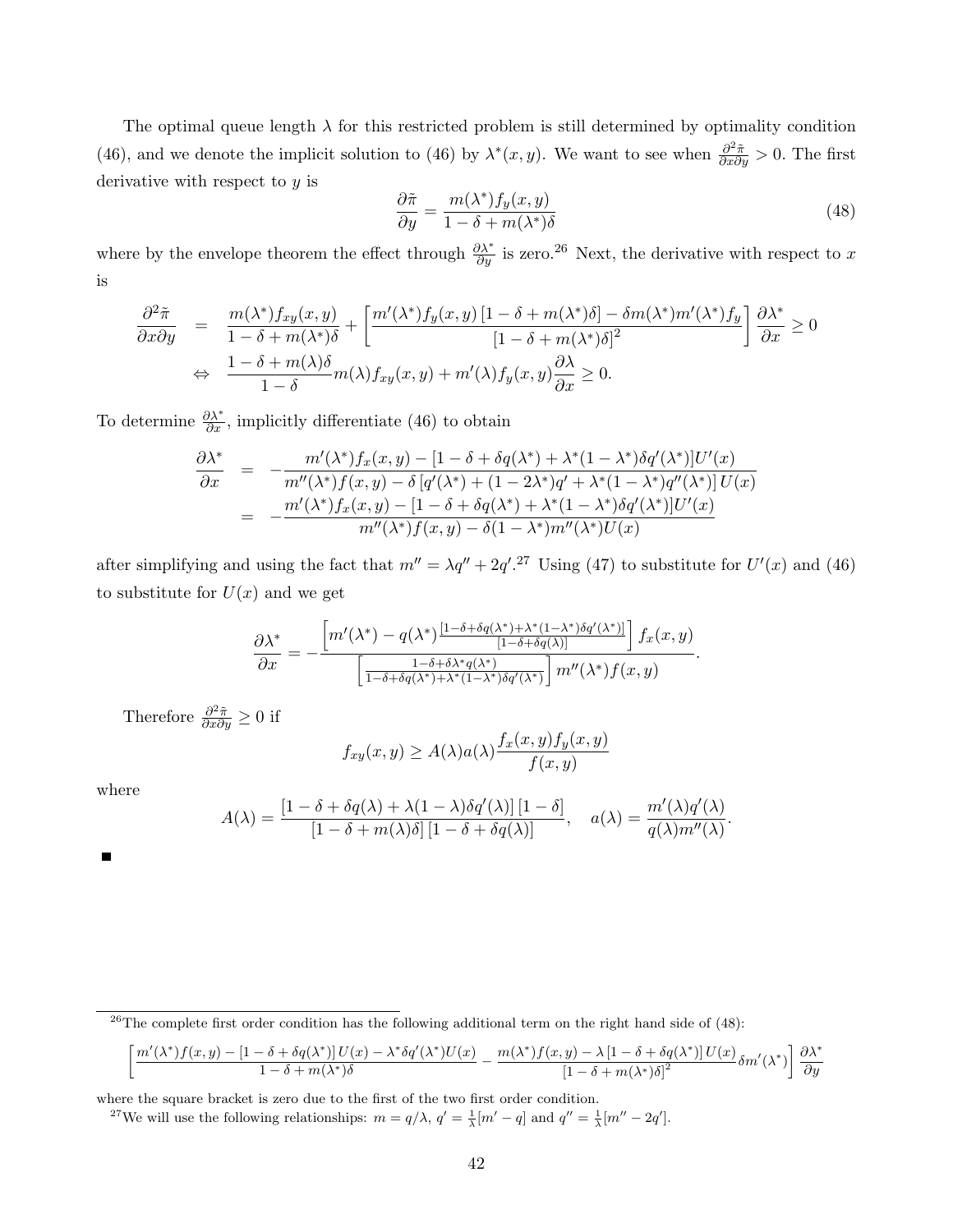### 7.2 Appendix B: Additional Results

**Lemma 10** Let  $\eta_g$  denote the elasticity of function g with respect to its argument.  $q^{-1}$  strictly convex is equivalent to

- 1. The elasticity of the derivative of the matching function being larger for buyers:  $\eta_{q'} > \eta_{m'}$ ,  $\forall \lambda \in$  $\mathbb{R}_+$ .
- 2.  $x(M)$  is strictly concave; where  $x(M)$  is the buyers' matching probability if sellers match with probability M. That is, for given M there is  $\lambda_M$  such that  $m(\lambda_M) = M$ , and x is defined as  $x(M) = q(\lambda_M).$

**Proof.** For statement 1, observe that  $m'(\lambda)q'(\lambda)m''(\lambda)^{-1}q(\lambda)^{-1} < 2^{-1}$  is equivalent to  $q''(\lambda)q'(\lambda)^{-1} >$  $m''(\lambda)m'(\lambda)^{-1}$ . To see this, observe the following, where we make use of  $\lambda m(\lambda) = q(\lambda)$  and the relationship of the derivatives resulting from this

$$
- 2q'(\lambda) < -m''(\lambda)q(\lambda)m'(\lambda)^{-1}
$$
  
\n
$$
\Leftrightarrow m''(\lambda) - 2q'(\lambda) < m''(\lambda) - m''(\lambda)q(\lambda)m'(\lambda)^{-1}
$$
  
\n
$$
\Leftrightarrow \lambda^{-1} [m''(\lambda) - 2q'(\lambda)] < m''(\lambda) [m'(\lambda) - q(\lambda)] \lambda^{-1} m'(\lambda)^{-1}
$$
  
\n
$$
\Leftrightarrow q''(\lambda) < m''(\lambda)q'(\lambda)m'(\lambda)^{-1}
$$
  
\n
$$
\Leftrightarrow q''(\lambda)q'(\lambda)^{-1} > m''(\lambda)m'(\lambda)^{-1}.
$$
\n(49)

For statement 2, since  $x(m(\lambda)) = q(\lambda)$  we have  $q'(\lambda) = x'(m)m'(\lambda)$  and  $q''(\lambda) = x'(m)m''(\lambda) +$  $x''(m)m'(\lambda)$ . Therefore  $x''(m) < 0$  is equivalent to

$$
x''(m)m'(\lambda) < 0
$$
  
\n
$$
\Leftrightarrow q''(\lambda) - x'(m)m''(\lambda) < 0
$$
  
\n
$$
\Leftrightarrow q''(\lambda) - q'(\lambda)m'(\lambda)^{-1}m''(\lambda) < 0
$$

which coincides with  $(49)$ .

### Relation between log-supermodularity of  $f$  and the conditions in Shimer and Smith (2000)

Shimer and Smith (2000) consider a match value function that ensures Positive Assortative Matching with the following properties: weak supermodularity of  $f$ , weak log-supermodularity of  $f_x$  and  $f_y$ , and weak log-supermodularity of  $f_{xy}^{28}$ . They also assume that  $f \geq 0$  and  $f_y(0, y) \leq 0 \leq f_y(1, y)$  for all y. We will show that this implies weak log-supermodularity of  $f$  under the additional restriction that higher types are better, i.e.  $f_x(x, y) \ge 0$  (and by symmetry  $f_y(x, y) \ge 0$ ).

<sup>&</sup>lt;sup>28</sup>They consider a symmetric function f such that  $f(x, y) = f(y, x)$ .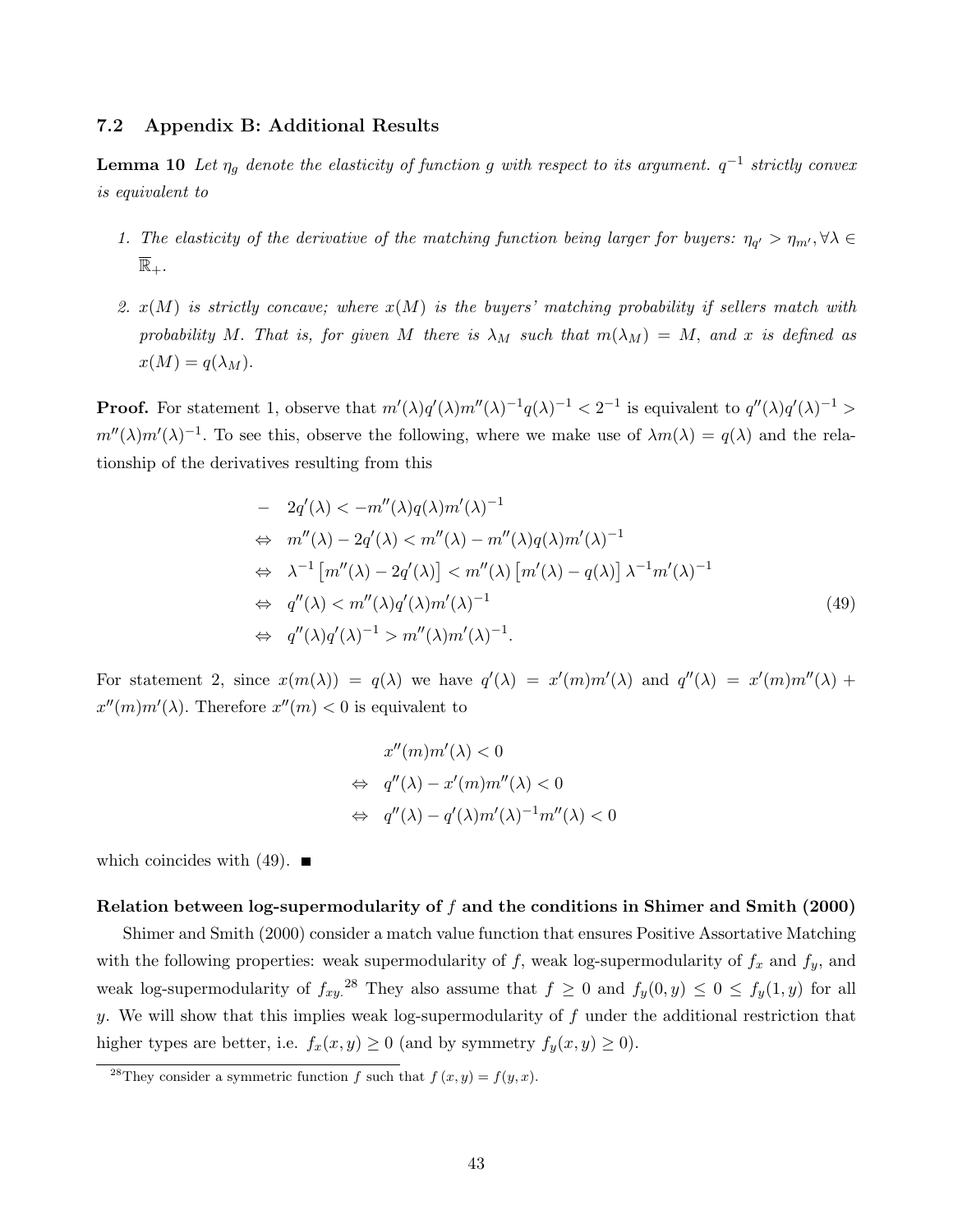Log-supermodularity arises when  $\log f$  is supermodular, or equivalently if for all  $(x, y)$  the following holds (where we suppress the argument):

$$
f_{xy}f - f_x f_y \ge 0. \tag{50}
$$

This condition holds whenever  $f_x = 0$  because of supermodularity  $(f_{xy} > 0)$  and  $f > 0$ .

Now we establish that condition (50) holds for any  $f_x > 0$ . First, we observe that the condition holds at  $(0, 0)$  under the assumptions above. Then we show that at any  $(x, y)$  at which (50) holds, the left hand side of (50) increases in  $x^{29}$ . This then establishes log-supermodularity at all  $(x, y)$ . The left hand side increases in  $x$  if

$$
f_{x^2y}f + f_{xy}f_x - f_{x^2}f_y - f_xf_{xy} \ge 0.
$$
\n(51)

Now log-supermodularity of  $f_x$  is assumed, which implies

$$
f_{x^2y}f_x - f_{x^2}f_{xy} \ge 0. \tag{52}
$$

Whenever  $f_x > 0$ , equation (52) implies that (51) holds if

$$
\frac{f_{x^2}f_{xy}}{f_x}f + f_{xy}f_x - f_{x^2}f_y - f_xf_{xy} \ge 0.
$$
\n(53)

Since (50) holds, (53) holds if

$$
\frac{f_{x^2}f_xf_y}{f_x}+f_{xy}f_x-f_{x^2}f_y-f_xf_{xy}\geq 0,
$$

which holds trivially.

 $29$ The argument applies symmetrically for increases in y, which establishes the result.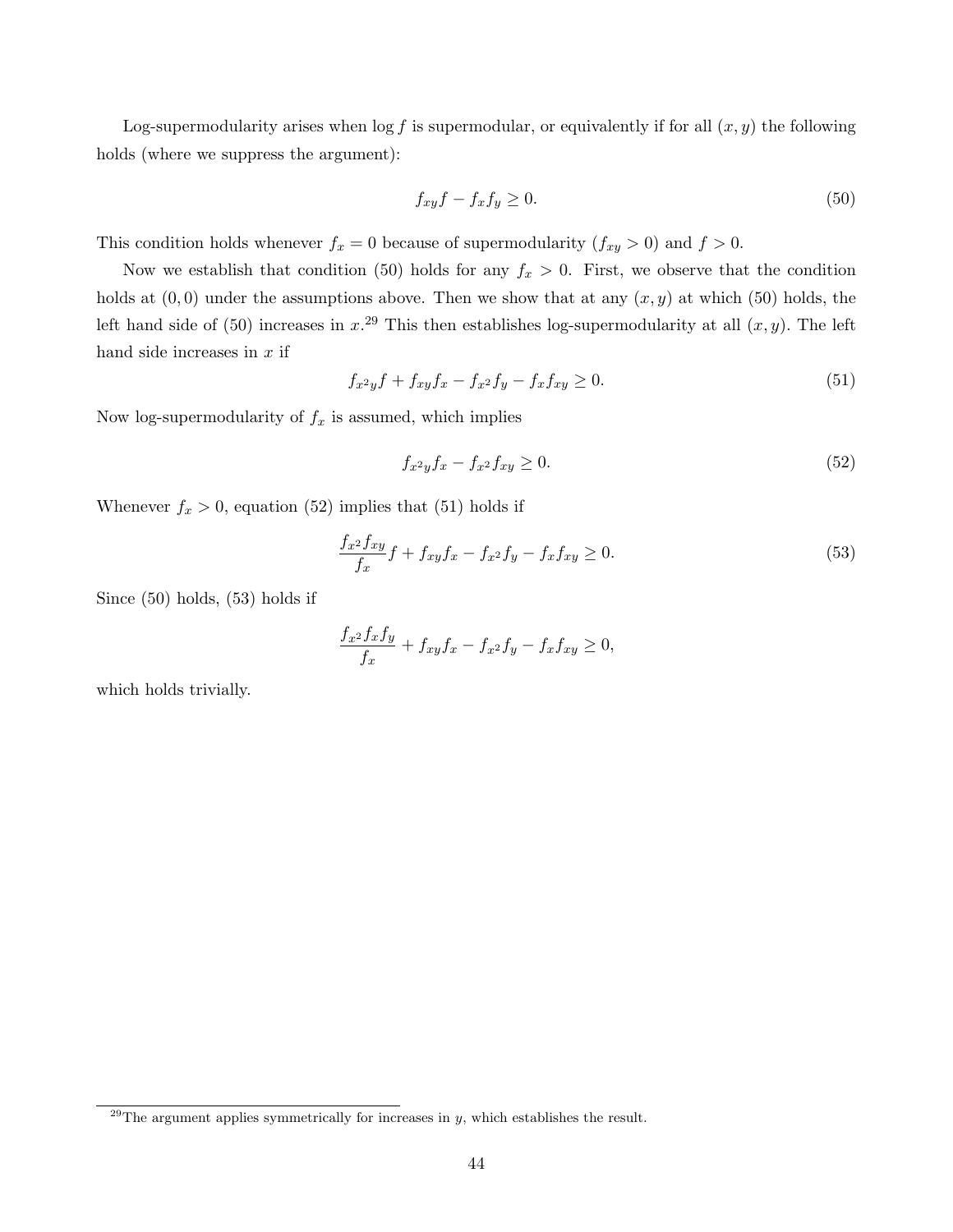# References

- [1] ACEMOGLU, DARON, AND ROBERT SHIMER, "Efficient Unemployment Insurance," Journal of Political Economy 107, 1999a, 893-928.
- [2] Acemoglu, Daron, and Robert Shimer, "Holdups and Efficiency with Search Frictions," International Economic Review 40, 1999b, 827-849.
- [3] BECKER, GARY S., "A Theory of Marriage: Part I", *Journal of Political Economy* 81(4), 1973, 813-46.
- [4] BURDETT, KENNETH, AND MELVYN COLES, "Marriage and Class", *Quarterly Journal of Eco*nomics  $112(1)$ , 1997, 146-168.
- [5] Burdett, Kenneth, Shouyong Shi and Randall Wright, "Pricing and Matching with Frictions," Journal of Political Economy 109, 2001, 1060-1085.
- [6] DELACROIX, ALAIN, AND SHOUYONG SHI, "Directed Search on the Job and the Wage Ladder," International Economic Review 47, 2006, 651-699.
- [7] De la Fuente, Angel, Mathematical Methods and Models for Economists, Cambridge University Press: Cambridge, UK, 2000.
- [8] Eeckhout, Jan and Philipp Kircher, "Prices as Optimal Competitive Sales Mechanisms", UPenn mimeo, 2008.
- [9] Gale, Douglas, "Bargaining and Competition, Part I: Characterization," Econometrica 54, 1986, 785-806.
- [10] Galenianos, Manolis and Philipp Kircher, "Directed Search with Multiple Job Applications," UPenn mimeo 2006.
- [11] Hoppe, Heidrun, Benny Moldovanu and Aner Sela, "The Theory of Assortative Matching Based on Costly Signals", forthcoming in the Review of Economic Studies, 2008.
- [12] KANTOROVICH, L.V., "On the Translocation of Masses", (Translated into English and reprinted in Management Science 5(1), 1-4 (1958)) Comptes Rendus (Doklady) de l'Academie des Sciences de L'URSS 37, 199-201 (1942).
- [13] Kircher, Philipp, "Efficiency of Simultaneous Search", UPenn mimeo 2007.
- [14] Kiyotaki, Nobuhiro and Randall Wright, "A Search-Theoretic Approach to Monetary Economics," American Economic Review 83, 1993, 63-77.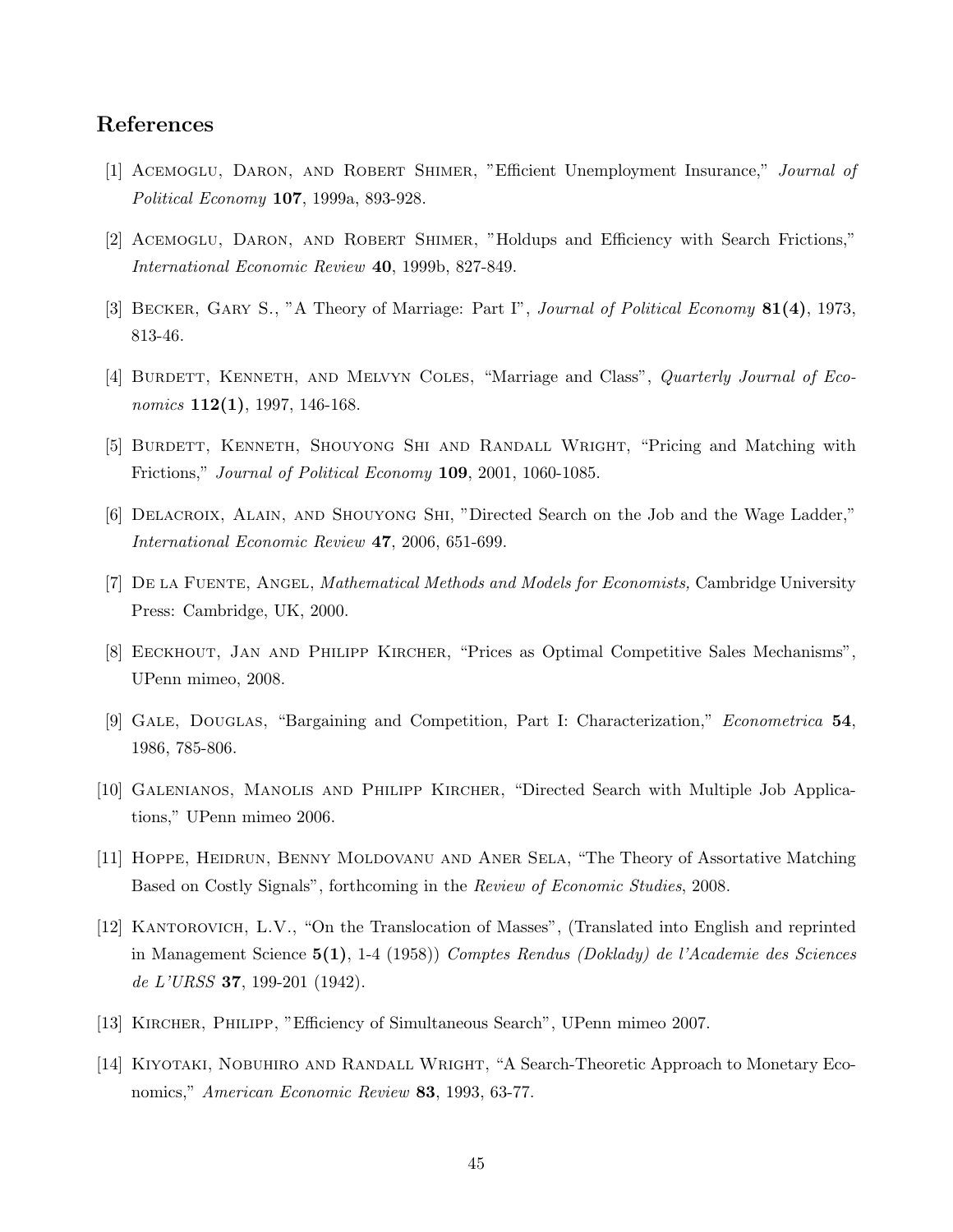- [15] Lauermann, Stephan, "Dynamic Matching and Bargaining Games: A General Approach," University of Michigan mimeo 2007.
- [16] Mailath, George J., Andrew Postlewaite, and Larry Samuelson, "Pricing in Matching Markets", UPenn mimeo, 2006.
- [17] McAfee, R Preston, "Mechanism Design by Competing Sellers," Econometrica 61(6), 1993, 1281-1312.
- [18] MENZIO, GUIDO, "A Theory of Partially Directed Search," Journal of Political Economy 115, 2007, 748-769.
- [19] Moen, Espen, "Competitive Search Equilibrium", Journal of Political Economy 105(2), 1997, 385-411.
- [20] Montgomery, James, "Equilibrium wage dispersion and inter-industry wage differentials," Quarterly Journal of Economics 106, 1991, 163–180.
- [21] Mortensen, Dale, and Randall Wright, "Competitive Pricing and Efficiency in Search Equilibrium," International Economic Review 43, 2002, 1-20.
- [22] Peters, Michael, "Ex Ante Pricing in Matching Games: Non Steady States", Econometrica 59(5), 1991, 1425-1454.
- [23] PETERS, MICHAEL, "A Competitive Distribution of Auctions", The Review of Economic Studies 64(1), 1997a, 97-123.
- [24] Peters, Michael, "On the Equivalence of Walrasian and Non-Walrasian Equilibria in Contract Markets: The Case of Complete Contracts", The Review of Economic Studies **64**, 1997b, 241-264.
- [25] Peters, Michael, "Limits of Exact Equilibria for Capacity Constrained Sellers with Costly Search," Journal of Economic Theory 95, 2000, 139-168.
- [26] Peters, Michael, "Unobservable Heterogeneity in Directed Search", mimeo UBC, 2007.
- [27] ROCHETEAU, GUILLAUME AND RANDALL WRIGHT, "Money in Search Equilibrium, in Competitive Equilibrium, and in Competitive Search Equilibrium", Econometrica, 73(1), 2005, 175-202.
- [28] Rubinstein, Ariel, and Asher Wolinsky, "Equilibrium in a Market with Sequential Bargaining," Econometrica 53 (1985), 1133-1150.
- [29] Shapley, Lloyd S. and Martin Shubik, "The Assignment Game I: The Core", International Journal of Game Theory 1(1), 1971, 111-130.